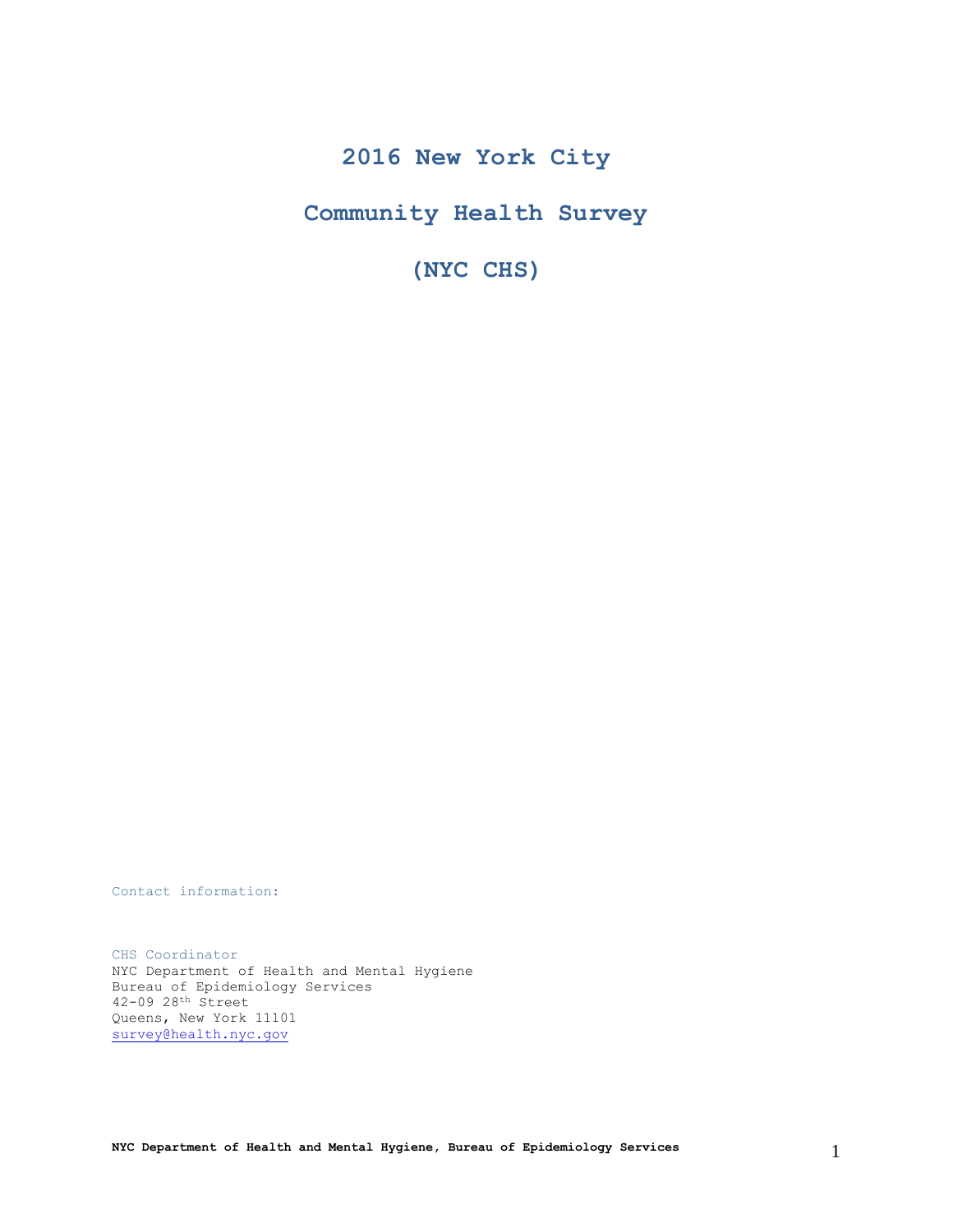# Contents

 $\begin{array}{c} \begin{array}{c} \begin{array}{c} \begin{array}{c} \end{array} \\ \begin{array}{c} \end{array} \end{array} \end{array} \end{array}$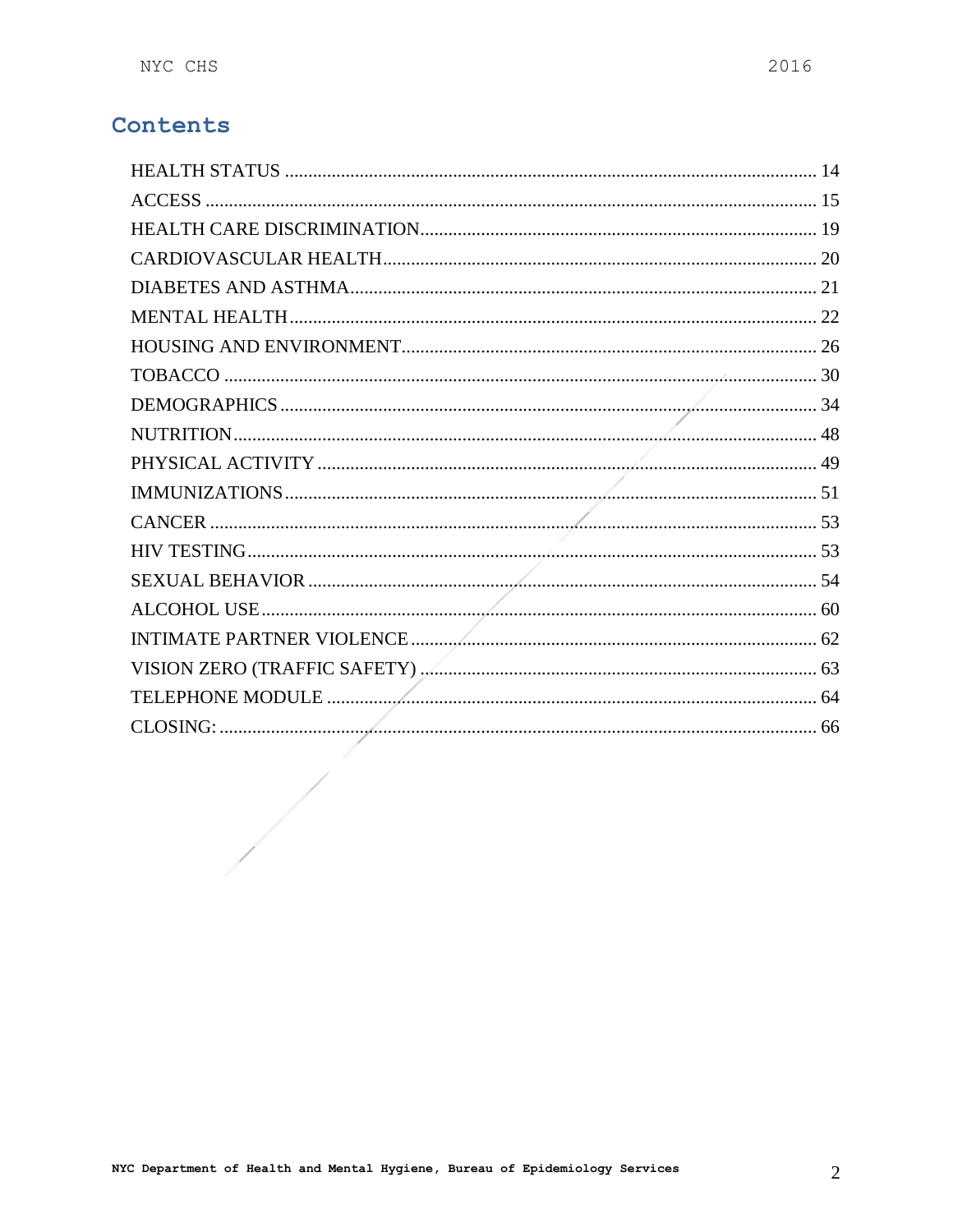#### **2016 Community Health Survey Questionnaire Last updated (08/02/16)**

#### **INCENTIVE EXPERIMENT FOR WAVE 2 LANDLINE SAMPLE**

**CATI: CREATE VARIABLE 'INCENT'. IF WAVE=2 AND LANDLINE, RANDOMLY ASSIGN 50% OF RESPONDENTS TO INCENT=1 USING SAMPLE ELEMENT.**

#### **LANDLINE INTRODUCTION** –SKIP TO CELL INTRODUCTION IF CELL VERSION

Hello, My name is  $\qquad \qquad$ , and I am calling on behalf of the New York City Department of Health from Abt-SRBI. We're doing an important study to improve the health of New Yorkers. Your household was randomly chosen to help us learn about your neighborhood. All answers you give are confidential.

[IF NEEDED] You don't have to give me any personal information such as your full name or address.

|    | REASONS TO CALL-BACK            | REASONS NOT TO CALL-BACK           |
|----|---------------------------------|------------------------------------|
|    | 01 No answer                    | 11 Refused                         |
| 02 | Busy                            | 12 Non-working/disconnected number |
| 03 | Call-back                       | 13 Non-residential number          |
| 04 | Answering machine               | 14 Number-change                   |
| 05 | Spanish interviewer needed      | 15 Fax machine                     |
| 06 | Other language needed           | 16 Beeper/Cell phone               |
| 07 | END OF SHIFT/NUMBER NEVER TRIED | 17 Other phone problem             |
|    |                                 | 18 Physically/mentally unable      |

Q ZIP To make sure that we correctly identify your neighborhood, could I please have your five-digit zip code?

RECORD 77777 FOR DK RECORD 99999 FOR Ref.

#### **IF Q ZIP DOES NOT FALL IN PREDEFINED CATI ZIP CODE LIST**

Q Confirm. Just to confirm, is your zip code\_\_\_\_\_\_\_\_\_\_\_\_?

- 1 YES
- 2 NO
- 7 DON'T KNOW/NOT SURE
- 9 REFUSED

**IF RESPONDENT CONFIRMS ORIGINAL ZIPCODE, ASK Q BORO. IF RESPONDENT SAYS THE ZIP CODE FIRST GIVEN IS NOT CORRECT OBTAIN CORRECTED ZIP CODE. IF THIS ZIPCODE STILL DOES NOT FALL IN PREDEFINED CATI ZIP CODE LIST, OR IF Q ZIP = 77777 OR Q ZIP = 99999, ASK Q BORO**

Q BORO In which of the five New York City boroughs are you residing?

### **READ IF NEEDED:**

1 The Bronx 2 Brooklyn 3 Manhattan 4 Queens, or 5 Staten Island ? 6 DO NOT LIVE IN NYC [TERMINATE] 7 DON'T KNOW/NOT SURE [TERMINATE] 9 REFUSED [TERMINATE]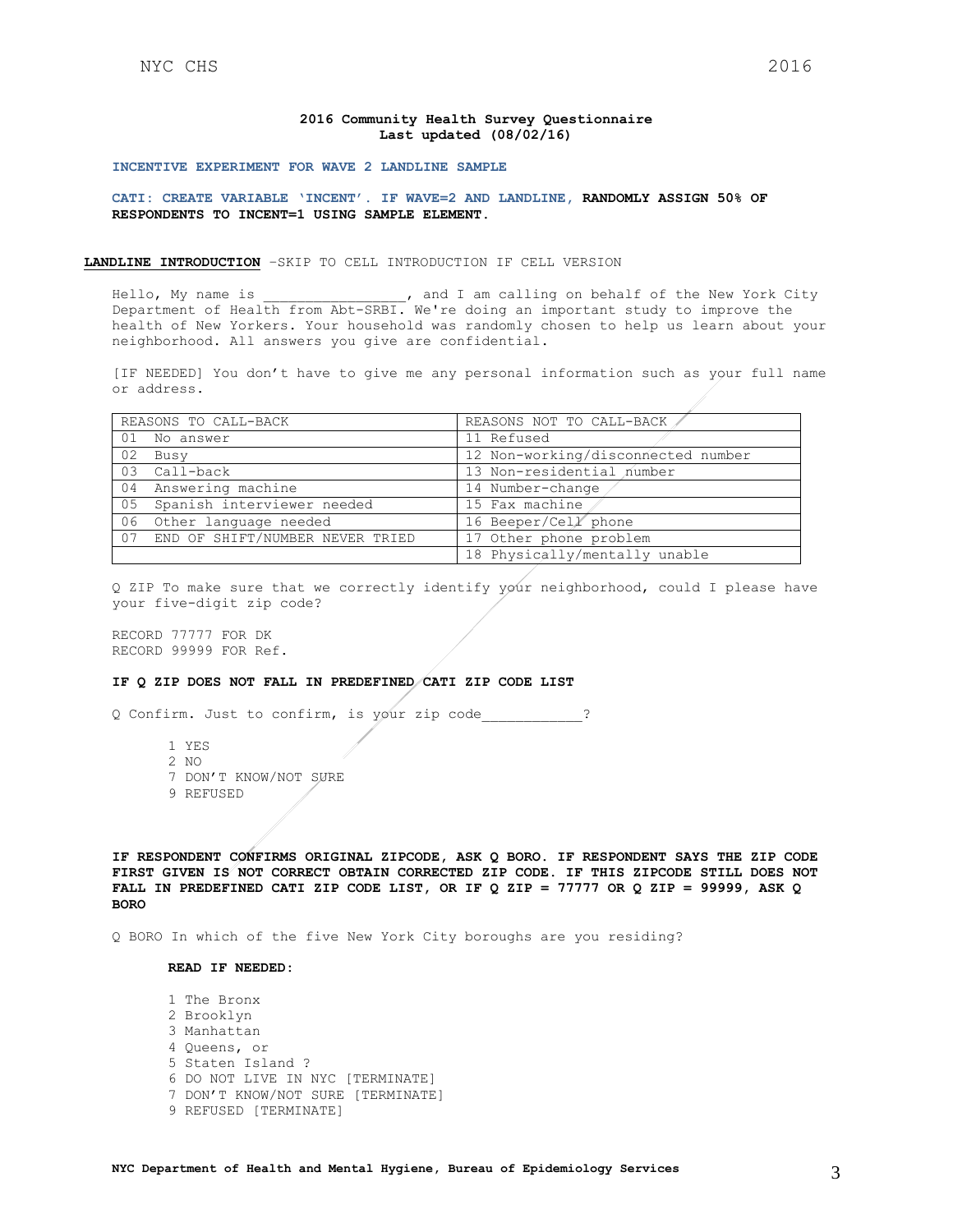**IF QUOTA OUT, WRITE DATA FOR QZIP (QZIP), QCONFIRM (QCONFIRM), AND QBORO (QBORO) FROM MAIN SUB\_SCRIPT. WRITE DATA FROM SAMPLE FOR UHF, REPLICATE, QKEY – THE ORIGINAL ONE, MAILED, RESMC, CSS.**

**LEVEL =1**

#### **CATI: CREATE THE FOLLOWING VARIABLES:**

- UHF ASSIGNED USING ORIGINAL RULES (BASED ON QZIP OR ZIP OF PLURALITY (QZIP1) FROM SAMPLE IF QZIP=77777/99999).
- UHFFLAG SET TO 1 IF UHF ASSIGNED BASED ON QZIP, SET TO 2 IF ASSIGNED BASED ON ZIP OF PLURALITY (QZIP1) FROM SAMPLE
- HOODFU IF UHF = UNASSIGNED (43) OR UHFFLAG=2, ASK NEIGHBORHOOD FOLLOW-UP QUESTIONS AND SET 'HOODFU'=1 - ELSE GO TO QHH
- UHF2 INITIALLY SET UHF2=UHF, BUT IF HOODFU=1, CHANGE VALUE OF UHF2 BASED ON ANSWERS TO THE NEIGHBORHOOD FOLLOWUP QUESTIONS IF NEIGHBORHOOD IS ASSIGNED BASED ON FOLLOW-UPS.

## **NEIGHBORHOOD FOLLOW-UP QUESTIONS [NEW IN 2014]**

**IF Q BORO=1 [BRONX]:**

NH1. What is the name of the neighborhood in **The Bronx** where you live?

[LIST OF NEIGHBORHOODS IN APPENDIX A.] \_\_\_\_\_ Neighborhood 99 Refused [GO TO QHH]

## **IF NH1=36 (University Heights), ASK NH1a.**

NH1a. Do you live above or below 183rd Street?

- 1 Above 183rd Street (SET UHF2=103)
- 2 Below 183rd Street (SET UHF2=105)
- 7 Don't Know/Not Sure
- 9 Refused **GO TO Q HH.**

### **IF Q BORO=2 [BROOKLYN]:**

NH2. What is the name of the neighborhood in **Brooklyn** where you live?

[LIST OF NEIGHBORHOODS IN APPENDIX A.] \_\_\_\_\_ Neighborhood

99 Refused

## **IF NH2=39 (Prospect Park South), ASK NH2a.**

NH2a. Do you live east or west of Argyle Road? 1 East of Argyle Road (SET UHF2=206) 2 West of Argyle Road (SET UHF2=207) 7 Don't Know/Not Sure 9 Refused **GO TO Q HH.** 

#### **IF NH2=45 (Williamsburg), ASK NH2b.** NH2b. Is where you live considered Bushwick, East Williamsburg or Greenpoint?

1 Bushwick/East Williamsburg (SET UHF2=201) 2 Greenpoint (SET UHF2=211) 3 No/Just Williamsburg (SET UHF2=201) 7 Don't Know/Not Sure 9 Refused **GO TO Q HH.** 

#### **IF Q BORO=3 [MANHATTAN]:**

NH3. What is the name of the neighborhood in Manhattan where you live?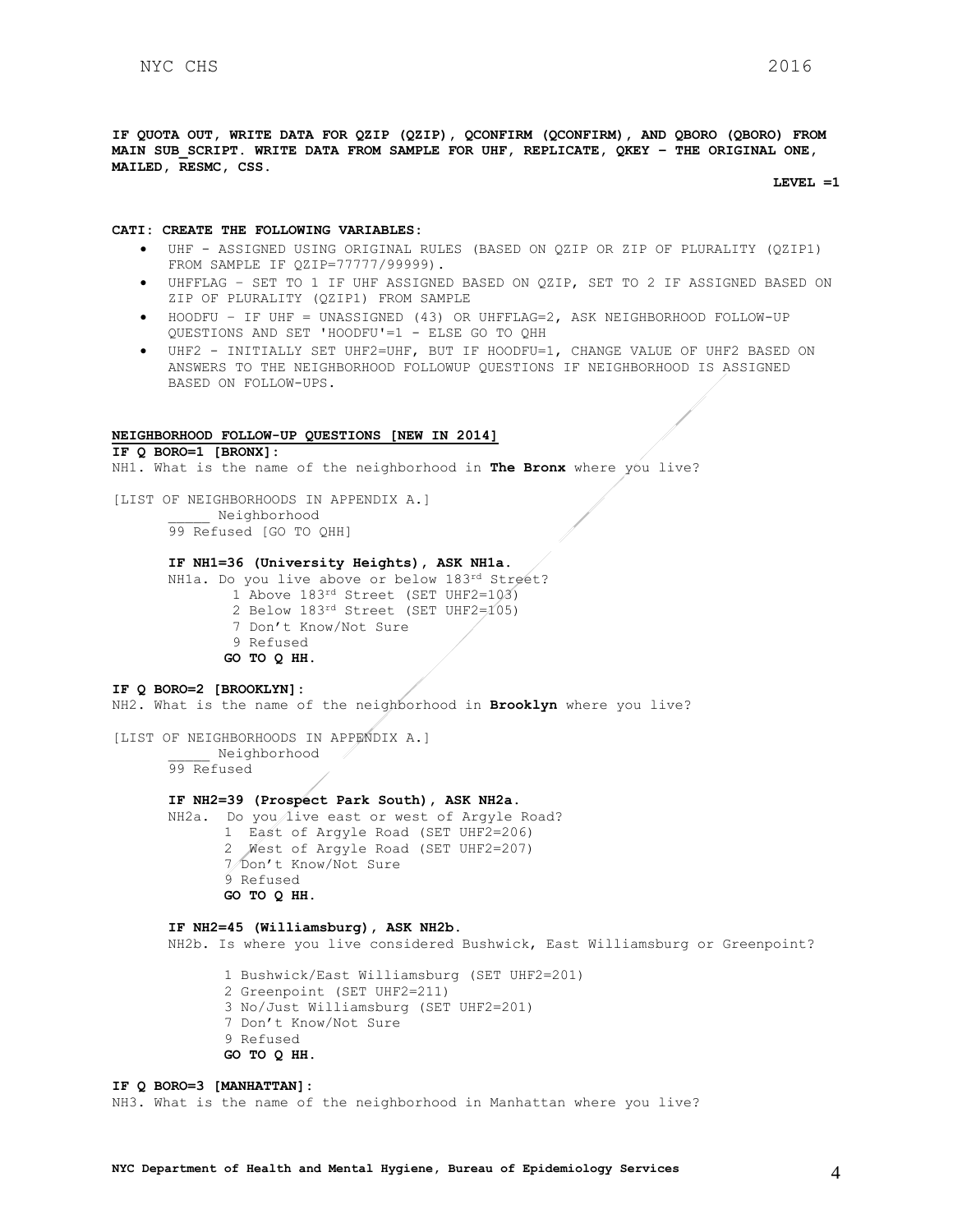[LIST OF NEIGHBORHOODS IN APPENDIX A.] \_\_\_\_\_ Neighborhood 99 Refused

## **IF NH3=12 (Harlem), ASK NH3a**

NH3a. Do you live in West Harlem, Central Harlem or East Harlem?

READ IF NEEDED: West Harlem is considered the areas between 110th Street on the south and 155th Street on the north, between the Hudson River and St. Nicholas Avenue on the east.

Central Harlem is considered the area between 110th St. on the south to Harlem River on the north, 5th Ave. on the east and St. Nicholas Ave to the west.

East Harlem is considered the area between 96th Street on the south to Harlem River on the north, from 5th Avenue to the East River. This neighborhood is sometimes referred to as "Spanish Harlem".

1 West Harlem (SET UHF2=301) 2 Central Harlem (SET UHF2=302) 3 East Harlem (SET UHF2=303) 7 Don't Know/Not Sure 9 Refused **GO TO Q HH.** 

#### **IF NH3=34 (Upper Manhattan), ASK NH3b.**

NH3b. Is that Upper Manhattan in Central Harlem or West Harlem?

READ IN NEEDED: West Harlem is considered the areas between 110th Street on the south and 155th Street on the north, between the Hudson River and St. Nicholas Avenue on the east. Some neighborhoods close by include Inwood and Washington Heights.

Central Harlem is considered the area between 110th St. on the south to Harlem River on the north, 5th Ave. on the east and St. Nicholas Ave to the west.

1 West Harlem (SET UHF2=301) 2 Central Harlem (SET UHF2=302) 7 Don't Know/Not Sure 9 Refused **GO TO Q HH.** 

**IF Q BORO=4 [QUEENS]:** NH4. What is the name of the neighborhood in Queens where you live? [LIST OF NEIGHBORHOODS IN APPENDIX A.] \_\_\_\_\_ Neighborhood

99 Refused

#### **IF Q BORO=5 [STATEN ISLAND]:**

NH5. What is the name of the neighborhood in Staten Island where you live?

[LIST OF NEIGHBORHOODS IN APPENDIX A.] \_\_\_\_\_ Neighborhood 99 Refused

Q HH Now I need to randomly select one adult who lives in your household to be interviewed. How many members of your household, INCLUDING YOURSELF, are 18 years of age or older?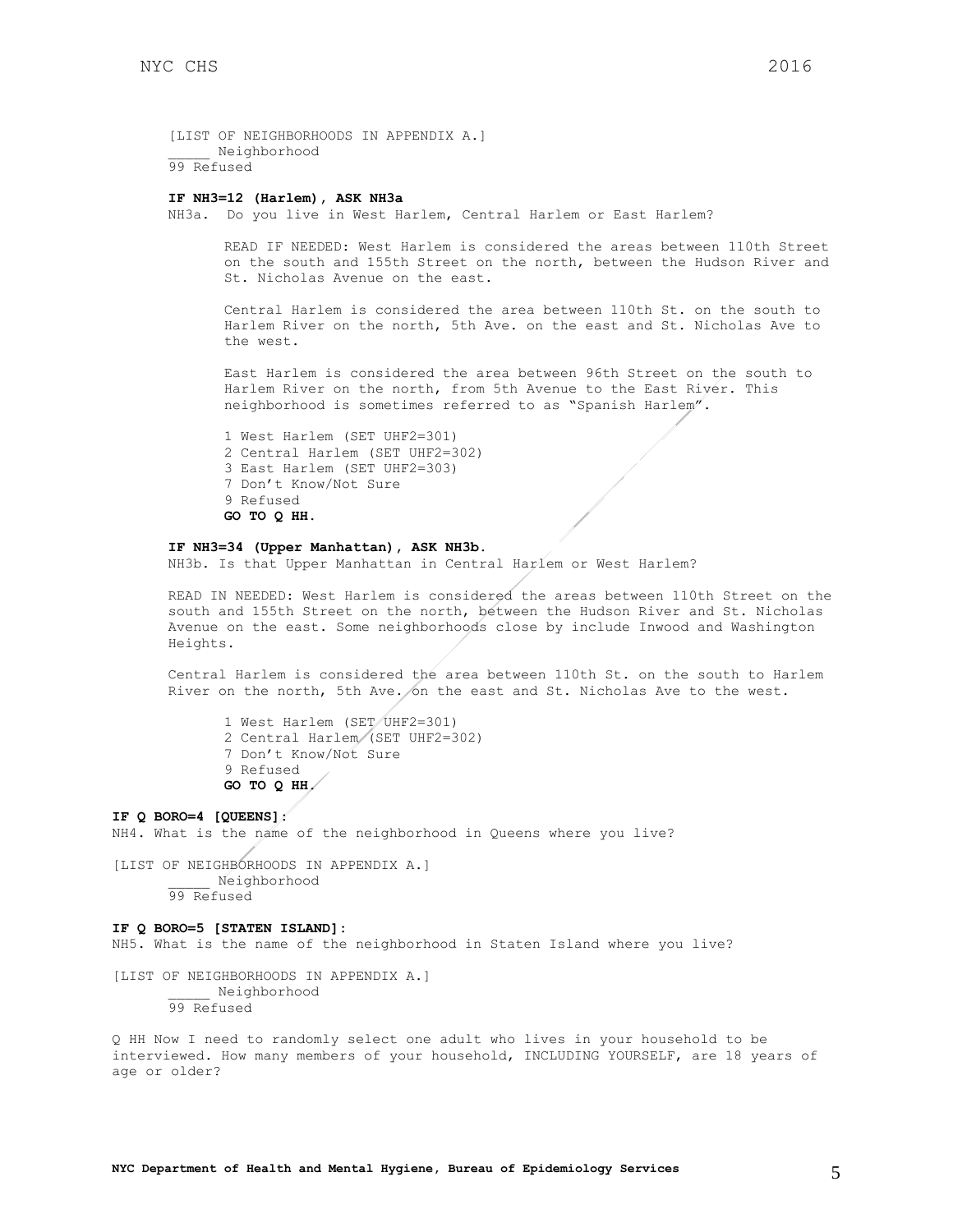READ IF NEEDED: Household members are those who spend a majority of their time living in the household.

RECORD 88 FOR NOT A PRIVATE RESIDENCE RECORD 99 FOR REFUSED/DK

Number of adults [RANGE 1-20]

**IF NO ADULTS (HH=0) OR NOT A PRIVATE RESIDENCE (HH=88) OR REFUSED/DK (HH=99):** Those are all the questions I have for you. Thank you for your time. **TERMINATE INTERVIEW.**

**IF ONLY 1 ADULT (HH=1) ASK HHa, ELSE IF MORE THAN ONE ADULT (HH>1) ASK HHb.**

HHa Are you the adult?

1 Yes 2 No 9 Refused

**IF HHa=1, THEN READ S6A, ELSE SKIP TO S6B.**

s6a Then you are the person I need to speak with. Let me start by saying your contact information such as your phone number will not be shared with the Health Department or anyone else. Participation is voluntary: you can stop the interview at any time or decide not to answer any question. The interview takes about 25 minutes. If you have any questions I can't answer, I'll give you a telephone number for more information. ([IF INCENT=1) In appreciation for the time that you spend answering our questions, we will provide you with ten dollars as a thank you.)

**[GO TO QWHICH]**

```
IF HHa=2 (NOT THE ADULT)
s6b May I speak with the adult?
```
1 Yes - available (SKIP TO WHICH) 2 No - not available – [GO TO s6b1] 9 Refused

#### **IF MORE THAN ONE ADULT (HH>1) ASK HHb.**

HHb. NUMADULT How many of these adults are men and how many are women?

INTERVIEWER: RECORD 99 FOR REFUSED

 $\overline{\phantom{0}}$  MEN \_\_\_ WOMEN

[If either NUMMEN or NUMWOMEN = 99 then Thank and terminate]

Q PICK Could I please speak with \_\_\_\_\_\_\_\_\_\_\_? [RANDOMLY PICKED]

1 Yes - available (SKIP TO WHICH) 2 No - not available – [GO TO S6b1] 9 Refused

**IF PICKED PERSON IS NOT AVAILABLE:**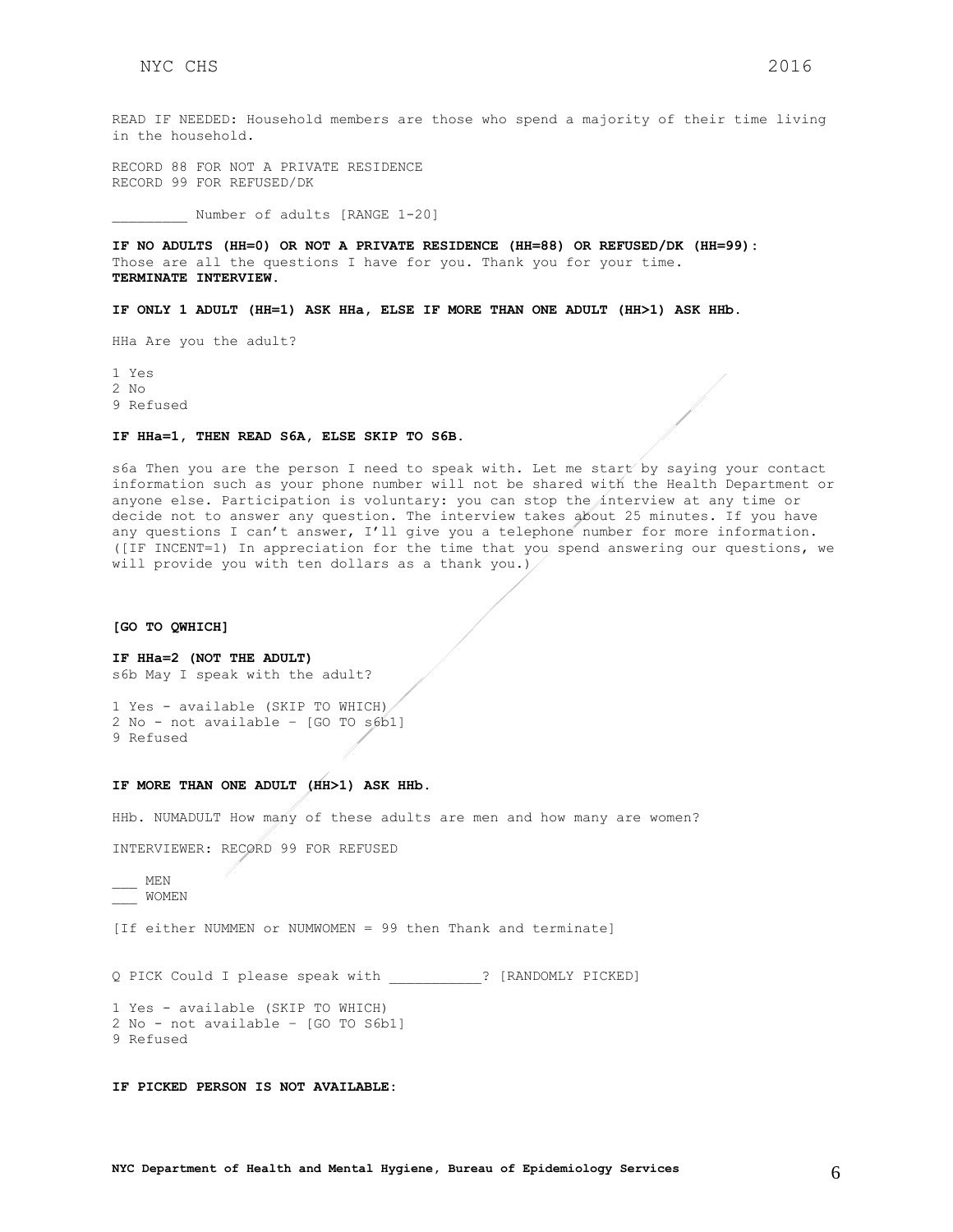S6b1. (If s6b = 2) May I please have the adult's name so we can ask for them when we call back?/(If q pick = 2) May I please have the (PICKED PERSON'S) name so that we can speak with [them] when we call back?

```
1 Gave response – (ENTER RESPONSE)
7 (VOL) Don't know – (Thanks and terminate)
9 (VOL) Refused – (Thanks and terminate)
```
Q WHICH INTERVIEWER: SELECT LANGUAGE

1 English 2 Spanish 3 Russian Paper 4 Chinese Paper

#### **IF HHa = 1 GO TO Q1.1, ELSE GO TO Q HELLO** Q HELLO

[READ IF NEW PERSON COMES TO PHONE: Hello, My name is \_\_\_\_\_\_\_\_\_\_\_\_\_\_\_\_\_\_, and I am calling on behalf of the New York City Department of Health from Abt-SRBI. We're doing an important study to improve the health of New Yorkers. Your household was randomly chosen to help us learn about your neighborhood. All answers you give are confidential.]

Your contact information such as your phone number will not be shared with the Health Department or anyone else. Participation is voluntary: you can stop the interview at any time or decide not to answer any question. The interview takes about 25 minutes. If you have any questions I can't answer,  $I'11/gi$  you a telephone number for more information.

([IF INCENT=1) In appreciation for the time that you spend answering our questions, we will provide you with ten dollars as a thank you.)

**END LANDLINE INTRODUCTION**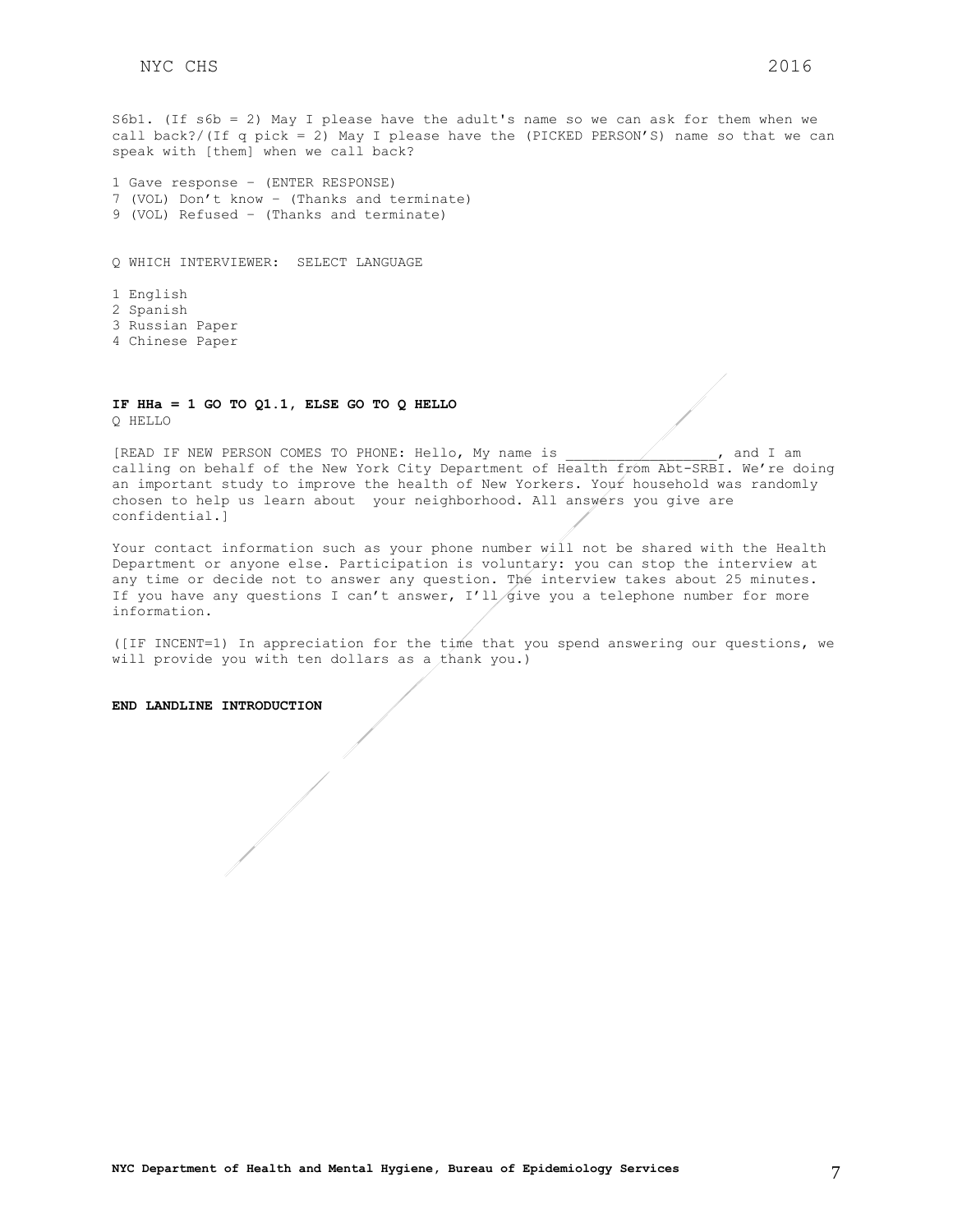#### **CELL PHONE INTRODUCTION**

Hello, My name is  $\qquad \qquad$ , and I am calling on behalf of the New York City Department of Health from Abt-SRBI. We're doing an important study to improve the health of New Yorkers. Your cell phone number was randomly chosen to take part in our study. I have a few questions to make sure you are eligible for the study.

**Programmer: For the voice mail messages, respondents to receive a voice mail message on the first, third and ninth unsuccessful attempts to make contact.** 

#### **ELIGIBILITY QUESTIONS**

**Q CONF\_ADULT** Are you 18 years of age or older?

INTERVIEWER: PLEASE CONFIRM NEGATIVE RESPONSES TO ENSURE THAT RESPONDENT HAS HEARD AND UNDERSTOOD CORRECTLY.

1 YES [GO TO DRIVING] 2 NO [GO TO CONF\_ADULT2] 7 DON'T KNOW/NOT SURE 9 REFUSED

IF DON'T KNOW OR REFUSED: Thank you very much for your time. **END SURVEY**

**Q CONF\_ADULT2** Is this your own cell phone or does it belong to one of your parents or a guardian?

- 1 CELL PHONE BELONGS TO MINOR 2 CELL PHONE BELONGS TO PARENT OR GUARDIAN [CALLBACK1]
- 7 DON'T KNOW/NOT SURE
- 9 REFUSED

IF CELL PHONE BELONGS TO MINOR [ANSWER = 1] READ: Thank you very much, but we are only interviewing persons aged 18 or older at this time. **END SURVEY**

IF DON'T KNOW OR REFUSED: Thank you very much for your time. **END SURVEY**

**Q CALLBACK1** When would be a better time to call back and speak to a parent or guardian?

\_\_\_\_\_\_Day \_\_\_\_\_\_Time

**Q DRIVING** In order to ensure your safety I'd like to ask you, are you driving a car right now?

1 YES [GO TO CALLBACK2] 2 NO [GO TO Q CONF\_PHN] 7 DON'T KNOW/ NOT SURE 9 REFUSED

**Q CALLBACK2** When would be a better time to call you back?

\_\_\_\_\_\_Day \_\_\_\_\_\_Time

IF DON'T KNOW OR REFUSED: Thank you very much for your time. **END SURVEY**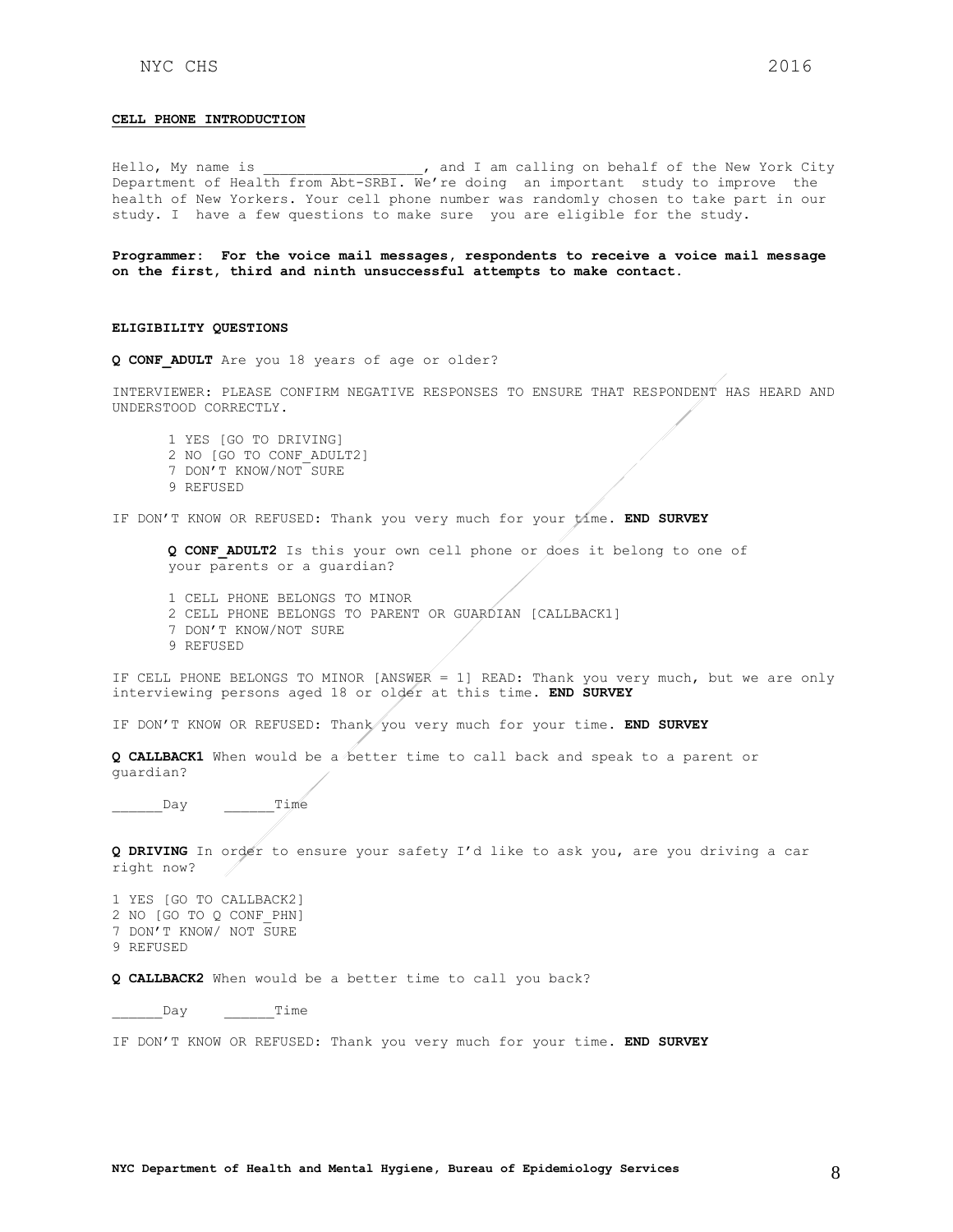IF NO: Thank you very much but I seem to have dialed the wrong number. It's possible that your number may be called at a later time. **END SURVEY**

IF DON'T KNOW OR REFUSED: Thank you for your time. **END SURVEY**

**Q CONF\_CELL** In order to make sure our information is correct, I would just like to double check with you. Is this a cellular telephone?

INTERVIEWER: PLEASE CONFIRM NEGATIVE RESPONSES TO ENSURE THAT RESPONDENT HAS HEARD AND UNDERSTOOD CORRECTLY.

- 1 YES [GO TO CONF\_PRVRES]
- 2 NO
- 7 DON'T KNOW/NOT SURE
- 9 REFUSED

IF DON'T KNOW OR REFUSED: Thank you very much for your time. **END SURVEY**

CATI: CREATE 'PTYPE' VARIABLE. SET TO 1 IF QCONF CELL=1 (CELL); SET/TO 2 (LANDLINE) IF QCONF\_CELL=2.

**CONF\_PRVRES** Do you live in a private residence, that is, not in a dormitory or other type of group living situation?

READ ONLY IF NECESSARY: "By private residence, we mean someplace like a house or apartment."

> 1 YES [Go to CONF\_NYC] 2 NO 7 DON'T KNOW / NOT SURE 9 REFUSED

IF NO: Thank you very much, but we are only interviewing people who live in private residences at this time. **END SURVEY**

IF DON'T KNOW OR REFUSED: Thank you very much for your time. **END SURVEY**

**Q CONF\_NYC** In which of the five New York City boroughs do you live?

READ IF NECESSARY: The five boroughs of New York City include The Bronx, Brooklyn, Manhattan, Queens and Staten Island.

1 The Bronx [GO TO LANDLINE]<br>2 Brooklyn [GO TO LANDLINE] [GO TO LANDLINE] 3 Manhattan [GO TO LANDLINE] 4 Queens (GO TO LANDLINE) 5 Staten Island [GO TO LANDLINE] 6 DO NOT LIVE IN NYC 7 DON'T KNOW/NOT SURE 9 REFUSED

IF RESPONDENT DOES NOT LIVE IN NYC [ANSWER = 6]: Thank you very much, but we are only interviewing people who currently live in New York City. **END SURVEY**

IF DON'T KNOW OR REFUSED: Thank you very much for your time. **END SURVEY**

#### ELSE **IF PTYPE=2, SKIP TO QZIP IN LANDLINE SCREENER**

**Q LANDLINE** Do you also have a landline telephone that is used to make and receive calls in your home?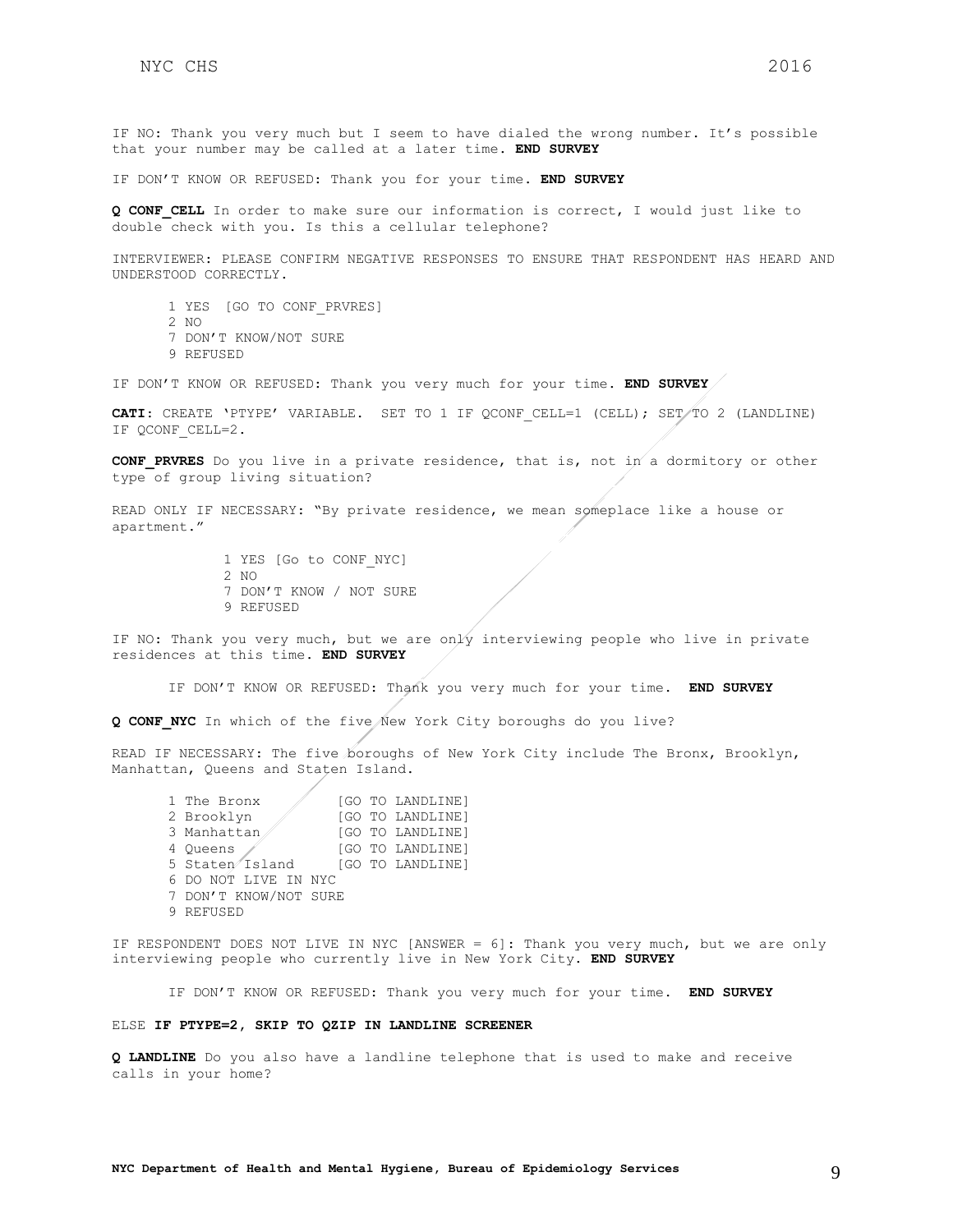READ ONLY IF NECESSARY: "By landline telephone, we mean a "regular" telephone in your home that is connected to outside telephone lines through a cable or cord and is used for making or receiving calls. This would also include a cordless phone that receives service by being connected to outside telephone lines through a jack in the wall."

INTERVIEWER: TELEPHONE SERVICE OVER THE INTERNET COUNTS AS LANDLINE SERVICE. PLEASE CONFIRM NEGATIVE RESPONSES TO ENSURE THAT RESPONDENT HAS HEARD AND UNDERSTOOD CORRECTLY.

1 YES 2 NO **[GOTO INTRO1]** 7 DON'T KNOW/NOT SURE

9 REFUSED

IF DON'T KNOW OR REFUSED: Thank you very much for your time. **END SURVEY**

#### **INTRO1 FOR PTYPE=1 (CELL PHONES)**

**INTRO1** Thank you. Your cell phone number has been chosen randomly, and I would like to ask some further questions about your health and health practices.

Participation is voluntary: you can stop the interview at any time or decide not to answer any question. Any information you give me will be confidential. The interview takes about 25 minutes. If you have any questions I can't answer, I'll give you a telephone number for more information.

In appreciation for the time that you spend answering our questions on your cell phone, we will provide you with ten dollars as a thank you.

**Q ZIP** Could I please have your five-digit zip code?

RECORD 77777 FOR DK RECORD 99999 FOR Ref.

#### **IF Q ZIP DOES NOT FALL IN PREDEFINED CATI ZIP CODE LIST**

Q Confirm. Just to confirm, is your zipcode\_\_\_\_\_\_\_\_\_\_\_\_?

- 1 YES
- 2 NO
- 7 DON'T KNOW/NOT SURE
- 9 REFUSED

**IF Q ZIP DOES NOT FALL IN PREDEFINED CATI ZIP CODE LIST, ASK NEIGHBORHOOD FOLLOW-UP QUESTIONS AND CATI CREATE & SET 'HOODFU'=1 – ELSE GO TO QWHICH**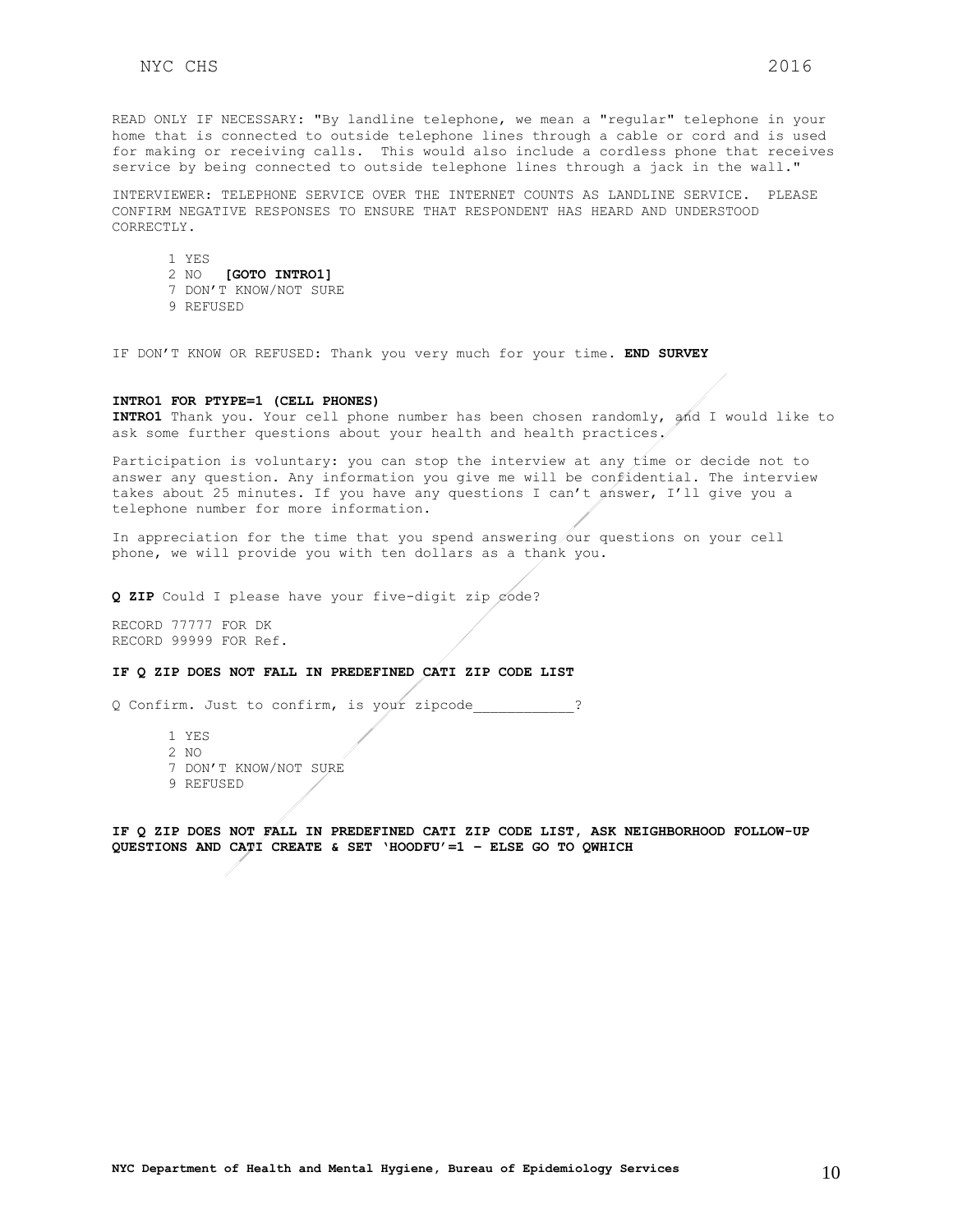#### **NEIGHBORHOOD FOLLOW-UP QUESTIONS [NEW IN 2014]**

**IF Q CONF\_NYC=1 [BRONX]:** NH1. What is the name of the neighborhood in **The Bronx** where you live? [LIST OF NEIGHBORHOODS IN APPENDIX A.] \_\_\_\_\_ Neighborhood 99 Refused [GO TO QHH] **IF NH1=36 (University Heights), ASK NH1a.** NH1a. Do you live above or below 183rd Street? 1 Above 183<sup>rd</sup> Street (SET UHF2=103) 2 Below 183rd Street (SET UHF2=105) 7 Don't Know/Not Sure 9 Refused **GO TO QWHICH. IF Q CONF\_NYC=2 [BROOKLYN]:** NH2. What is the name of the neighborhood in **Brooklyn** where you live? [LIST OF NEIGHBORHOODS IN APPENDIX A.] \_\_\_\_\_ Neighborhood 99 Refused **IF NH2=39 (Prospect Park South), ASK NH2a.** NH2a. Do you live east or west of Argyle Road? 1 East of Argyle Road (SET UHF2=206) 2 West of Argyle Road (SET UHF2=207) 7 Don't Know/Not Sure 9 Refused **GO TO QWHICH. IF NH2=45 (Williamsburg), ASK NH2b.** NH2b. Is where you live considered Bushwick, East Williamsburg or Greenpoint? 1 Bushwick/East Williamsburg (SET UHF2=201)

2 Greenpoint (SET UHF2=211)

- 3 No/Just Williamsburg (SET UHF2=201)
- 7 Don't Know/Not Sure
- 9 Refused **GO TO QWHICH.**

## **IF Q CONF\_NYC=3 [MANHATTAN]:**

NH3. What is the name of the neighborhood in Manhattan where you live?

[LIST OF NEIGHBORHOODS IN APPENDIX A.] \_\_\_\_\_ Neighborhood 99 Refused

#### **IF NH3=12 (Harlem), ASK NH3a**

NH3a. Do you live in West Harlem, Central Harlem or East Harlem?

READ IF NEEDED: West Harlem is considered the areas between 110th Street on the south and 155th Street on the north, between the Hudson River and St. Nicholas Avenue on the east.

Central Harlem is considered the area between 110th St. on the south to Harlem River on the north, 5th Ave. on the east and St. Nicholas Ave to the west.

East Harlem is considered the area between 96th Street on the south to Harlem River on the north, from 5th Avenue to the East River. This neighborhood is sometimes referred to as "Spanish Harlem".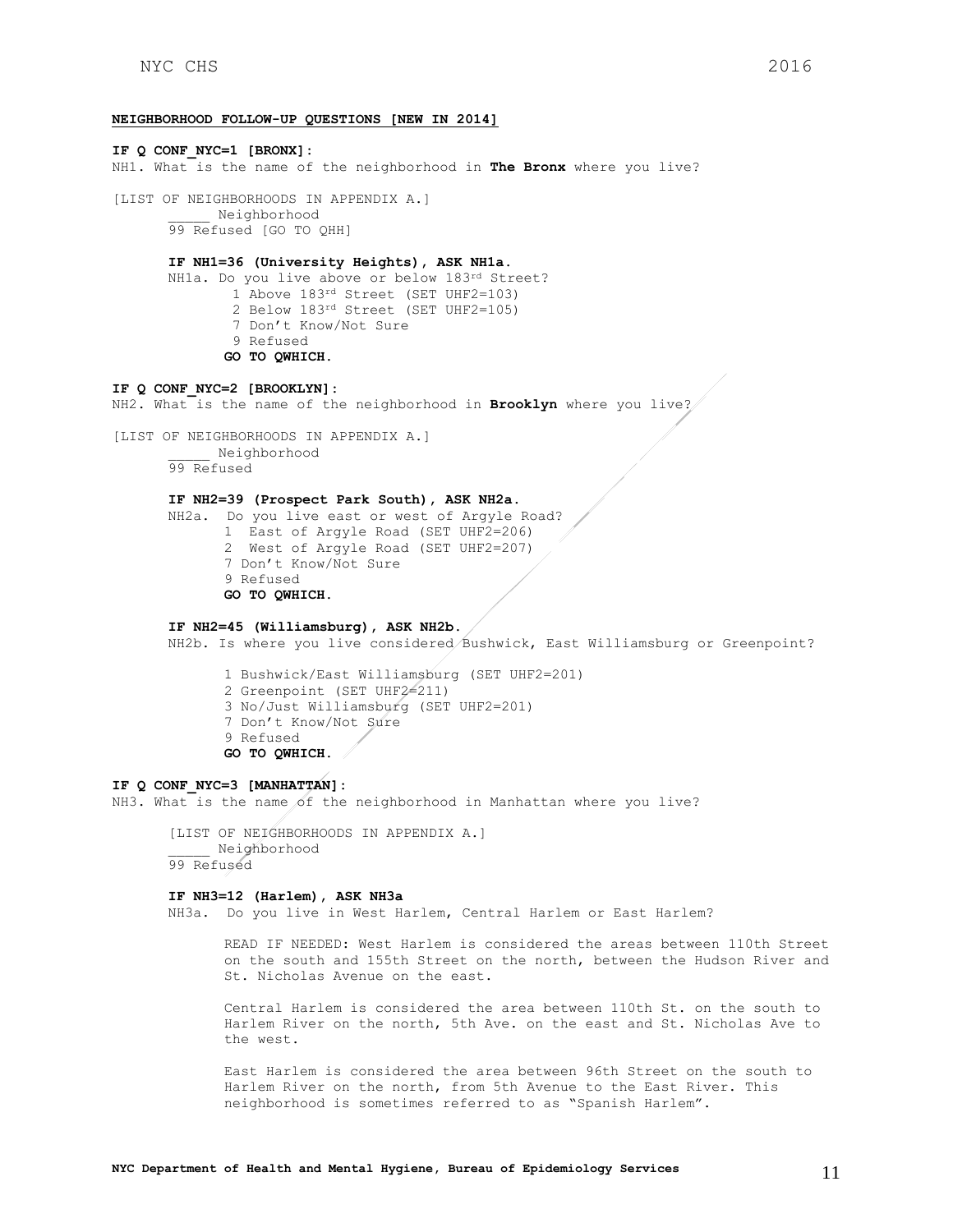1 West Harlem (SET UHF2=301) 2 Central Harlem (SET UHF2=302) 3 East Harlem (SET UHF2=303) 7 Don't Know/Not Sure 9 Refused **GO TO QWHICH.** 

#### **IF NH3=34 (Upper Manhattan), ASK NH3b.**

NH3b. Is that Upper Manhattan in Central Harlem or West Harlem?

READ IN NEEDED: West Harlem is considered the areas between 110th Street on the south and 155th Street on the north, between the Hudson River and St. Nicholas Avenue on the east. Some neighborhoods close by include Inwood and Washington Heights.

Central Harlem is considered the area between 110th St. on the south to Harlem River on the north, 5th Ave. on the east and St. Nicholas Ave to the west.

1 West Harlem (SET UHF2=301) 2 Central Harlem (SET UHF2=302) 7 Don't Know/Not Sure 9 Refused **GO TO QWHICH.** 

#### **IF Q CONF\_NYC=4 [QUEENS]:**

NH4. What is the name of the neighborhood in Queens where you live?

[LIST OF NEIGHBORHOODS IN APPENDIX A.] \_\_\_\_\_ Neighborhood 99 Refused

### **IF Q CONF\_NYC=5 [STATEN ISLAND]:**

NH5. What is the name of the neighborhood in Staten Island where you live?

[LIST OF NEIGHBORHOODS IN APPENDIX A.] \_\_\_\_\_ Neighborhood 99 Refused

## **CATI: CREATE THE FOLLOWING VARIABLES:**

- UHF ASSIGNED USING ORIGINAL RULES (BASED ON QZIP OR ZIP OF PLURALITY (QZIP1) FROM SAMPLE IF QZIP=77777/99999).
- $\bullet$  UHFFLAG SET TO  $\Lambda$  IF UHF ASSIGNED BASED ON QZIP, SET TO 2 IF ASSIGNED BASED ON ZIP OF PLURALITY(QZIP1) FROM SAMPLE
- UHF2 INITIALLY SET UHF2=UHF, BUT IF HOODFU=1, CHANGE VALUE OF UHF2 BASED ON ANSWERS TO THE NEIGHBORHOOD FOLLOWUP QUESTIONS IF ASSIGNED

Q WHICH INTERVIEWER: SELECT LANGUAGE 1 English 2 Spanish 3 Russian Paper 4 Chinese Paper

QCHINESE [INTERVIEWER: IS THAT MANDARIN OR CANTONESE?]

1 MANDARIN

#### 2 CANTONESE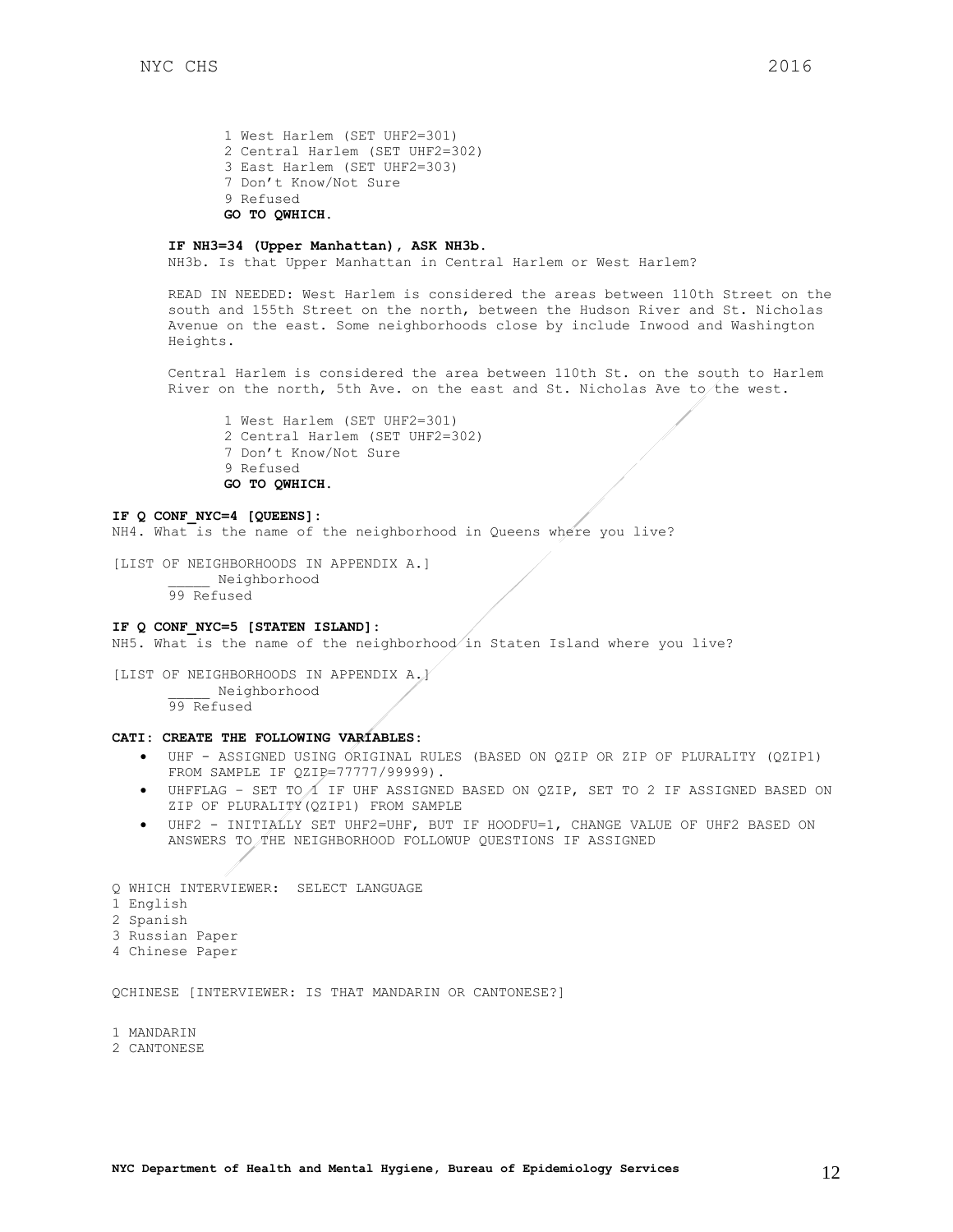**CATI: RANDOMLY ASSIGN 50% OF RESPONDENTS TO RECEIVE ADDITIONAL QUESTIONS 6.1-6.2, 7.15-7.18, 8.16-8.17, & 10.4-10.7 CATI: CREATE VARIABLE (QXVERS=1 (LONG) IF RESPONDENT GETS ADDITIONAL QUESTIONS AND QXVERS=2 (SHORT) IF RESPONDENT DOES NOT GET ADDITIONAL QUESTIONS)**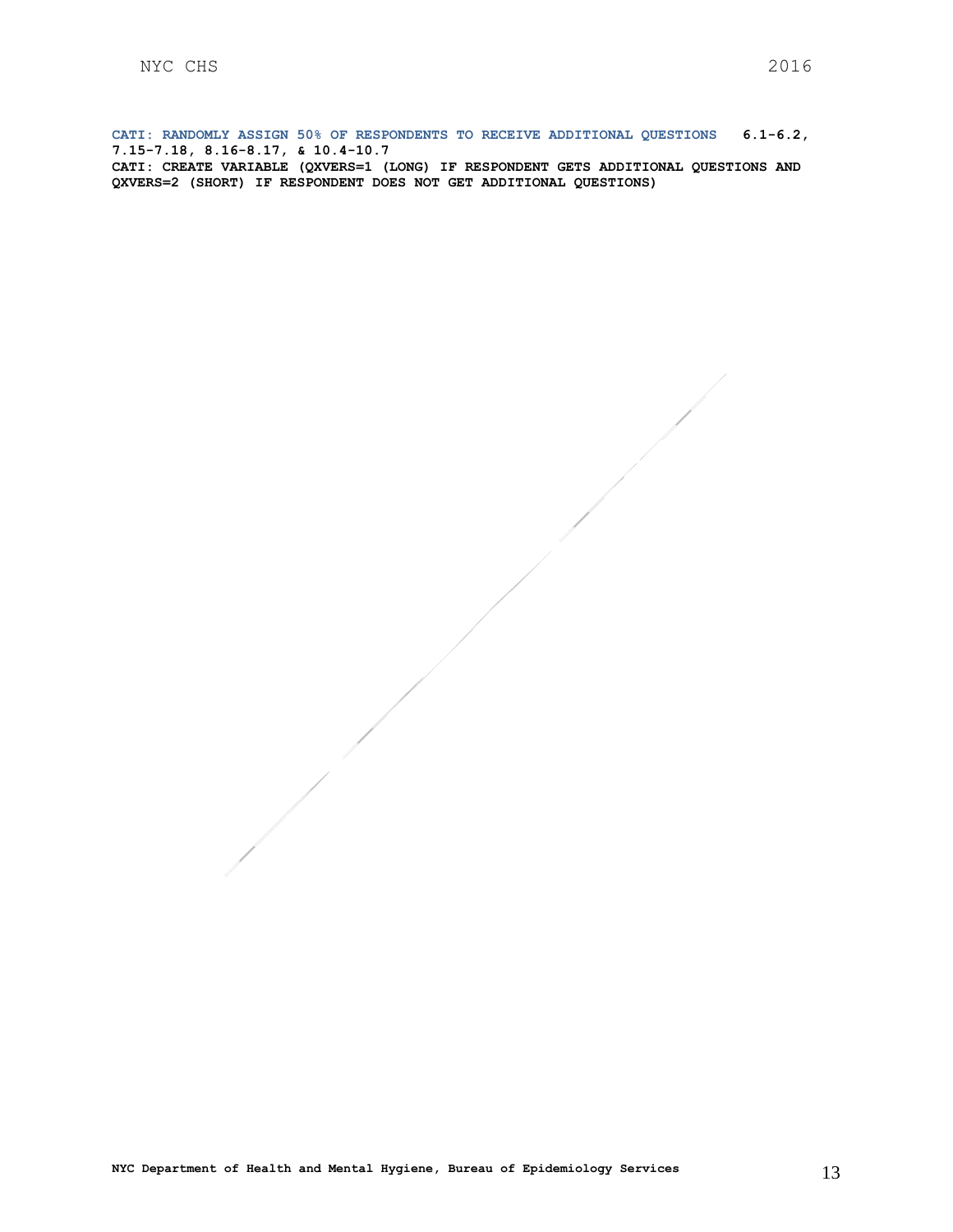## <span id="page-13-0"></span>**HEALTH STATUS**

## **ASK ALL**

**Q1.1 -** Would you say that in general your health is excellent, very good, good, fair or poor?

- 1 EXCELLENT
- 2 VERY GOOD
- 3 GOOD
- 4 FAIR
- 5 POOR
- 7 DON'T KNOW/NOT SURE
- 9 REFUSED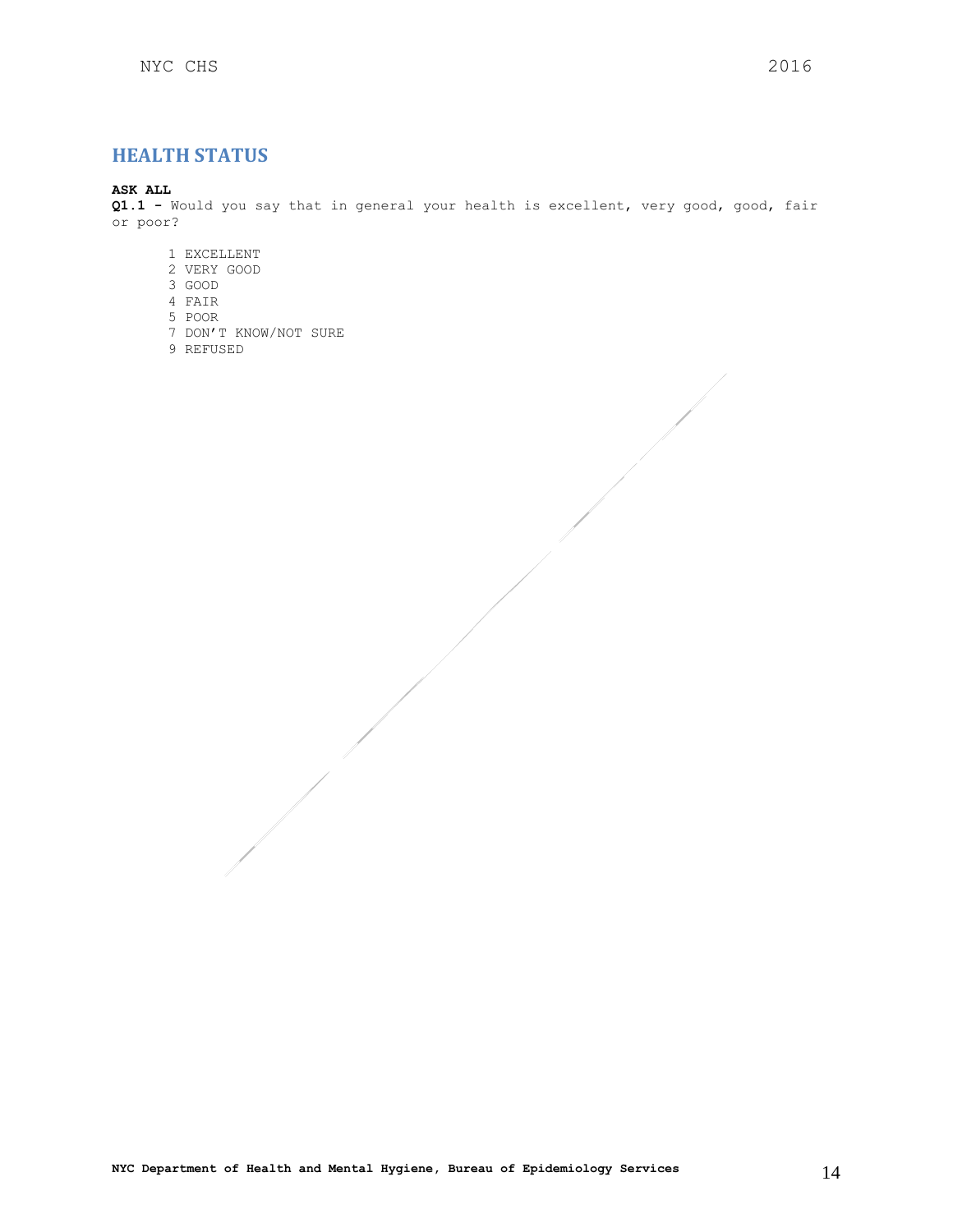## <span id="page-14-0"></span>**ACCESS**

#### **ASK ALL**

**Q2.1 -** Do you have any kind of health insurance coverage, including private health insurance or government plans such as Medicare or Medicaid?

READ IF NEEDED: Medicare is a health insurance program for people 65 and older or persons with disabilities.

READ IF NEEDED: Medicaid is a health insurance program for persons whose income and resources cannot cover the costs of health care.

- 1 YES
- 2 NO
- 7 DON'T KNOW/NOT SURE
- 9 REFUSED

### **ASK IF Q2.1 = 1[ASK IF R INSURED]**

**Q2.2 -** What type of health insurance do you use to pay for your doctor or hospital bills? Is it insurance through:

BEGIN READING ANSWER CHOICES 01 Your employer

IF R CLEARLY PICKS 1, STOP READING ANSWER CHOICES AND ENTER 1. OTHERWISE, READ ENTIRE LIST.

#### **INTERVIEWER: IF RESPONDENT SAYS 'FAMILY HEALTH PLUS', MARK '05' FOR MEDICAID**

02 Someone else's employer 03 A plan that you or someone else buys on your own 04 Medicare 05 Medicaid including Medicaid Managed Care 06 The military, CHAMPUS, TriCare, or the VA 07 COBRA, or 08 Some other source? 88 NONE 77 DON'T KNOW/NOT SURE 99 REFUSED

### **ASK IF Q2.1 = 2 OR Q2.2=88 [ASK IF R UNINSURED]**

**Q2.3 -** How long have you been uninsured?

READ IF NEEDED:

1 Less than 3 months 2 At least 3 months but less than 6 months 3 At least 6 months but less than 1 year 4 At least 1 year but less than 2 years 5 2 years or more 6 or, you've never had health insurance 7 DON'T KNOW/NOT SURE 9 REFUSED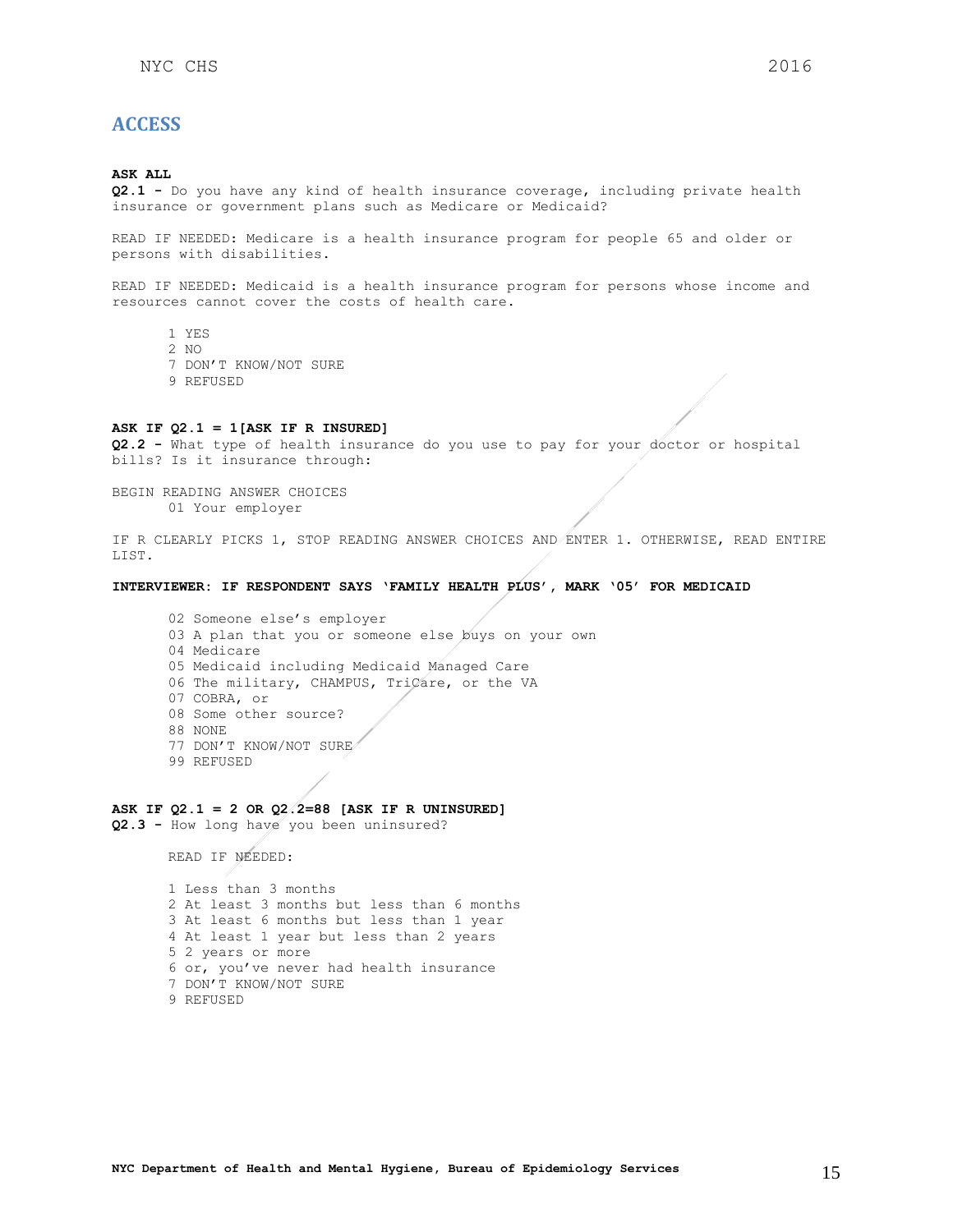### **ASK IF Q2.1 = 2 OR Q2.2=88 [ASK IF R UNINSURED]**

**Q2.3a –** What is the ONE MAIN reason that you don't have health insurance?

```
[CATI – RANDOMIZE OPTIONS 1-6]
```
READ:

```
01 It was too expensive
02 Your insurance ended recently [DO NOT ASK IF Q2.3 = 6 "Never had 
insurance"}
03 The process was too difficult
04 Your immigration or residency status
05 You haven't had an opportunity to look into it
06 You do not think it is needed
07 Or some other reason (specify)
77 DON'T KNOW/NOT SURE
99 REFUSED
```
### **ASK IF Q2.1 = 1 AND Q2.2 NE 88, ELSE SKIP TO Q2.5 [ASK IF R INSURED]**

**Q2.4** – Did you or a member of your household get YOUR CURRENT insurance through the New York State Health Plan Marketplace**?**

READ IF NEEDED: The New York Health Plan Marketplace is a website where people can buy their own insurance.

1 YES 2 NO 7 DON'T KNOW/NOT SURE 9 REFUSED

#### **ASK ALL**

**Q2.5 -** Do you have one person or more than one person you think of as your personal doctor or health care provider?

INTERVIEWER PROBE IF "YES": Do you have only one or more than one?

1 YES, ONLY ONE 2 YES, MORE THAN ONE 3 NO 7 DON'T KNOW/NOT SURE 9 REFUSED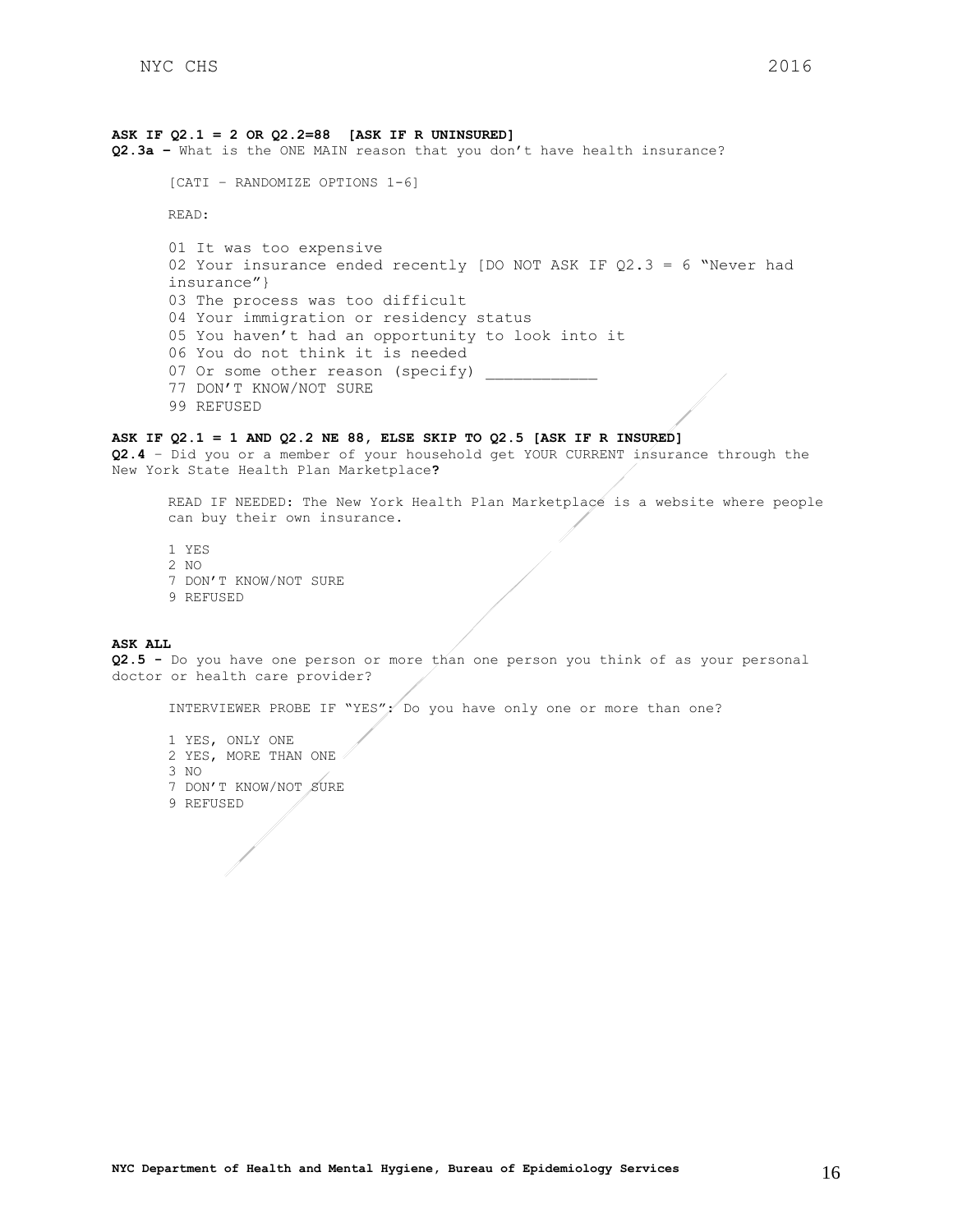**ASK ALL Q2.6 -** When you are sick or need advice about your health, to which one of the following places do you usually go?

[Interviewer: select only one]

BEGIN READING ANSWER CHOICES

01 A doctor's private office

IF R CLEARLY PICKS 1, STOP READING ANSWER CHOICES AND ENTER 1. OTHERWISE, READ ENTIRE LIST.

READ:

- 02 Community health center
- 03 A hospital outpatient clinic
- 04 An urgent care center, such as CityMD or ProHealth
- 05 A hospital emergency room
- 06 A retail clinic such as a Duane Reade DR Walk-in Medical Care or CVS Minute-Clinic
- 07 An office of an alternative health care provider (such as acupuncturist, chiropractor, traditional healer, or herbalist), or
- 08 Some other place (specify)\_
- 88 [VOL} NO USUAL PLACE
- 77 DON'T KNOW/NOT SURE
- 99 Refused

### **ASK IF Q2.6 = 5 [ASK IF REGULAR SOURCE OF CARE IS ER]**

**Q2.7 -** What is the MAIN reason you usually go to the emergency room instead of a doctor's office or clinic?

```
[CATI – RANDOMIZE OPTIONS 1-7]
```
READ:

```
1 You can't afford to go elsewhere or they don't turn anyone away
2 You didn't know where else to go
3 Convenience/you don't need an appointment/
4 Everything you need is taken care of at the ER
5 It was the best place to get care for condition
6 You prefer or like it as your usual source of care
7 You don't have a regular doctor, 
8 Or, Some other reason
77 DON'T KNOW/NOT SURE
99 REFUSED
```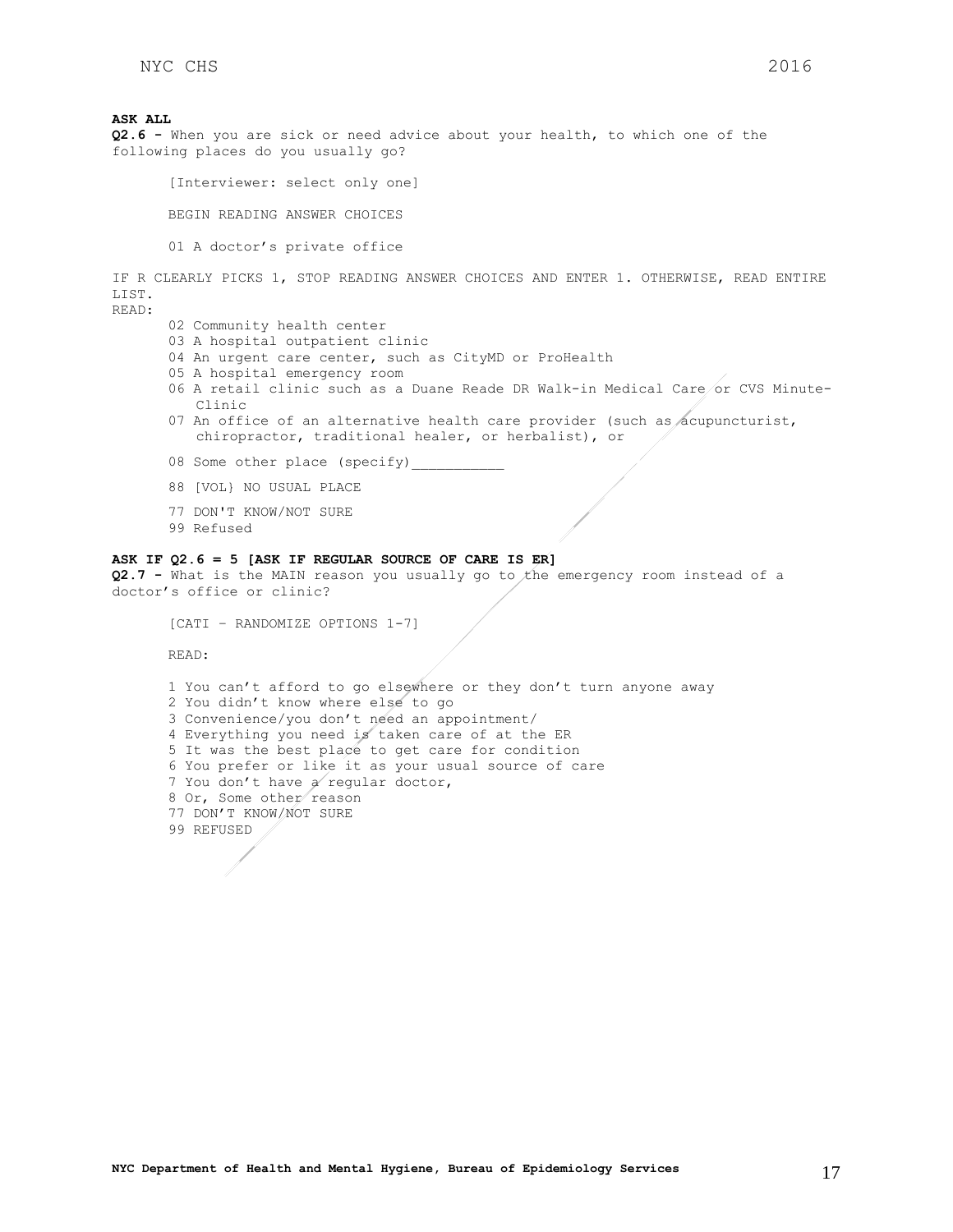**READ: The next few questions are about difficulties some people have receiving health care.**

## **ASK ALL**

**Q2.8 -** Was there a time in the past 12 months when you needed medical care but did NOT get it? Medical care includes doctor's visits, tests, procedures, prescription medication and hospitalizations.

- 1 YES 2 NO
- 7 DON'T KNOW/NOT SURE
- 9 REFUSED

#### **ASK IF Q2.1 = 1 AND Q2.2 NE 88 [ASK IF R INSURED]**

**Q2.9 –** When trying to get health care in the past 12 months has any doctor's office or clinic told you they were not accepting your insurance?

**INTERVIEWER:** WE ARE ONLY INTERESTED IN EXPERIENCES OF THE RESPONDENT AND NOT FAMILY MEMBERS

1 YES 2 NO 3 VOL: DID NOT SEEK CARE 7 DON'T KNOW/NOT SURE 9 REFUSED

#### **ASK ALL**

**Q2.10 –** In the last 12 months, was there any time when you did NOT fill a prescription for medicine because of the cost?

**INTERVIEWER:** WE ARE ONLY INTERESTED IN EXPERIENCES OF THE RESPONDENT AND NOT FAMILY MEMBERS

1 YES 2 NO 7 DON'T KNOW/NOT SURE 9 REFUSED

#### **ASK IF Q2.1 = 1 AND Q2.2 NE 88 [ASK IF R INSURED]**

**Q2.11 –** Other than prescription medicines, in the past 12 months, have you had any difficulty getting medical care because you could not afford the out-of-pocket costs, such as copays or deductibles?

READ IF NEEDED: A copay is a fixed amount you pay for health care, usually when you receive the service.

READ IF NEEDED: A deductible is the amount you pay for health care before your health insurance begins to pay.

**INTERVIEWER:** WE ARE ONLY INTERESTED IN EXPERIENCES OF THE RESPONDENT AND NOT FAMILY MEMBERS

1 YES 2 NO 7 DON'T KNOW/NOT SURE 9 REFUSED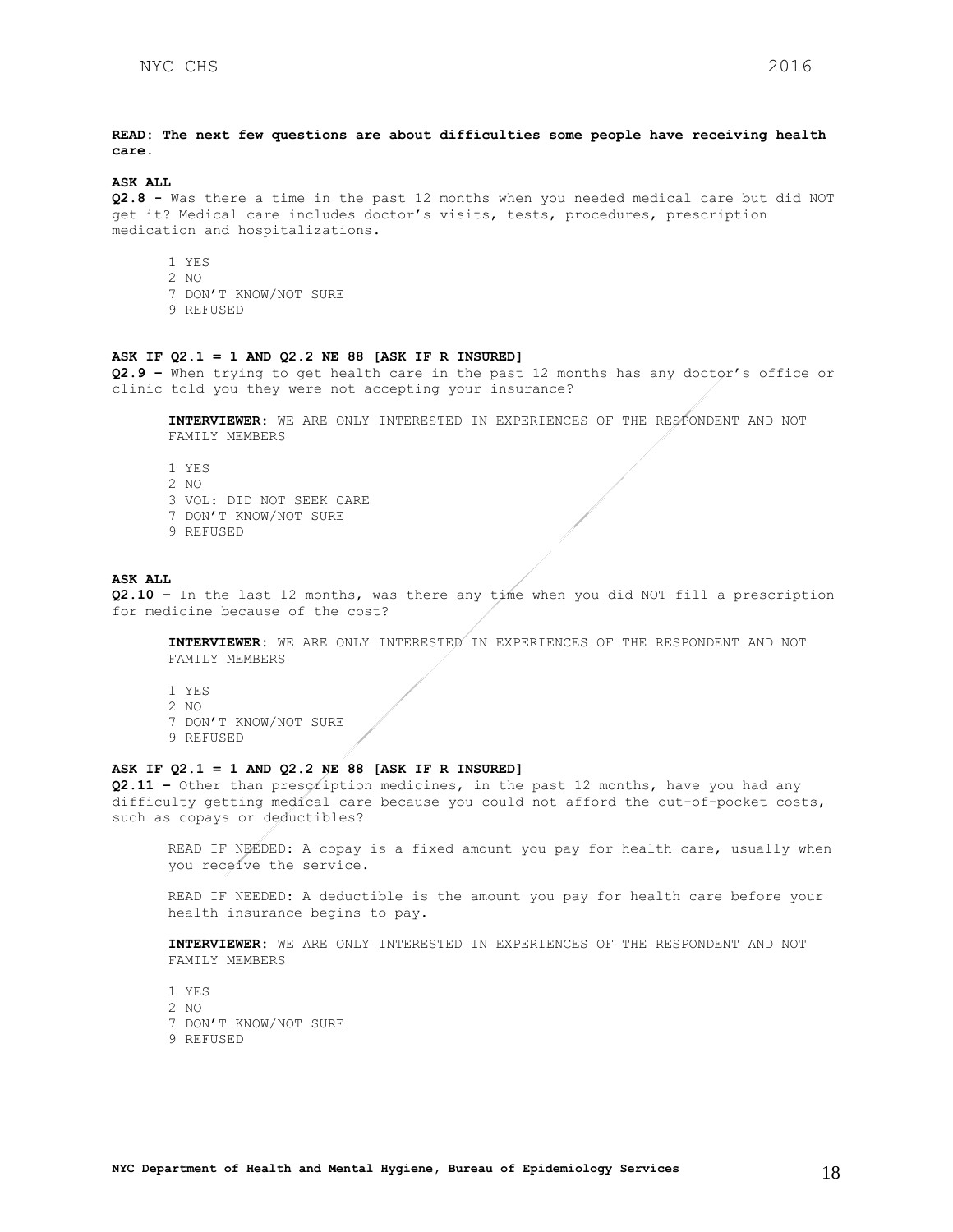## <span id="page-18-0"></span>**HEALTH CARE DISCRIMINATION**

#### **READ: The next questions ask about experiences you may have had while receiving or trying to get health care in the past 12 months.**

#### **ASK ALL**

**Q2.12 –** Thinking of your experiences trying to get health care treatment in the past 12 months, have you felt you were hassled, made to feel inferior, or discriminated against for any reason?

1 YES 2 NO 3 (VOL.) DID NOT SEEK HEALTH CARE TREATMENT IN PAST 12 MONTHS 7 DON'T KNOW/NOT SURE 9 REFUSED

#### **ASK IF Q2.12 = 1**

**Q2.13 –** What was the reason or reasons you felt discriminated against while trying to get health care treatment in the past 12 months?

[ACCEPT MULTIPLE ANSWERS] [INTERVIEWER: PROBE "Anything else"] [INTERVIEWER NOTE: Read list only if necessary.]

01 Race/ethnicity, or skin color 02 Age 03 Language/accent 04 Health status or disability 05 Body weight 06 Insurance status or type 07 Income level 08 Religion 09 Sexual orientation 10 Gender/sex 11 Gender identity 12 Immigration status 13 Some other reason 77 DON'T KNOW/NOT SURE 99 REFUSED

### **ASK IF Q2.12=1 AND R DOES NOT SELECT OPTION 1 IN Q2.13**

**Q2.14 –**Did you ever feel it was because of your race, ethnicity or skin color?

1 YES

- 2 NO
- 7 DON'T KNOW/NOT SURE
- 9 REFUSED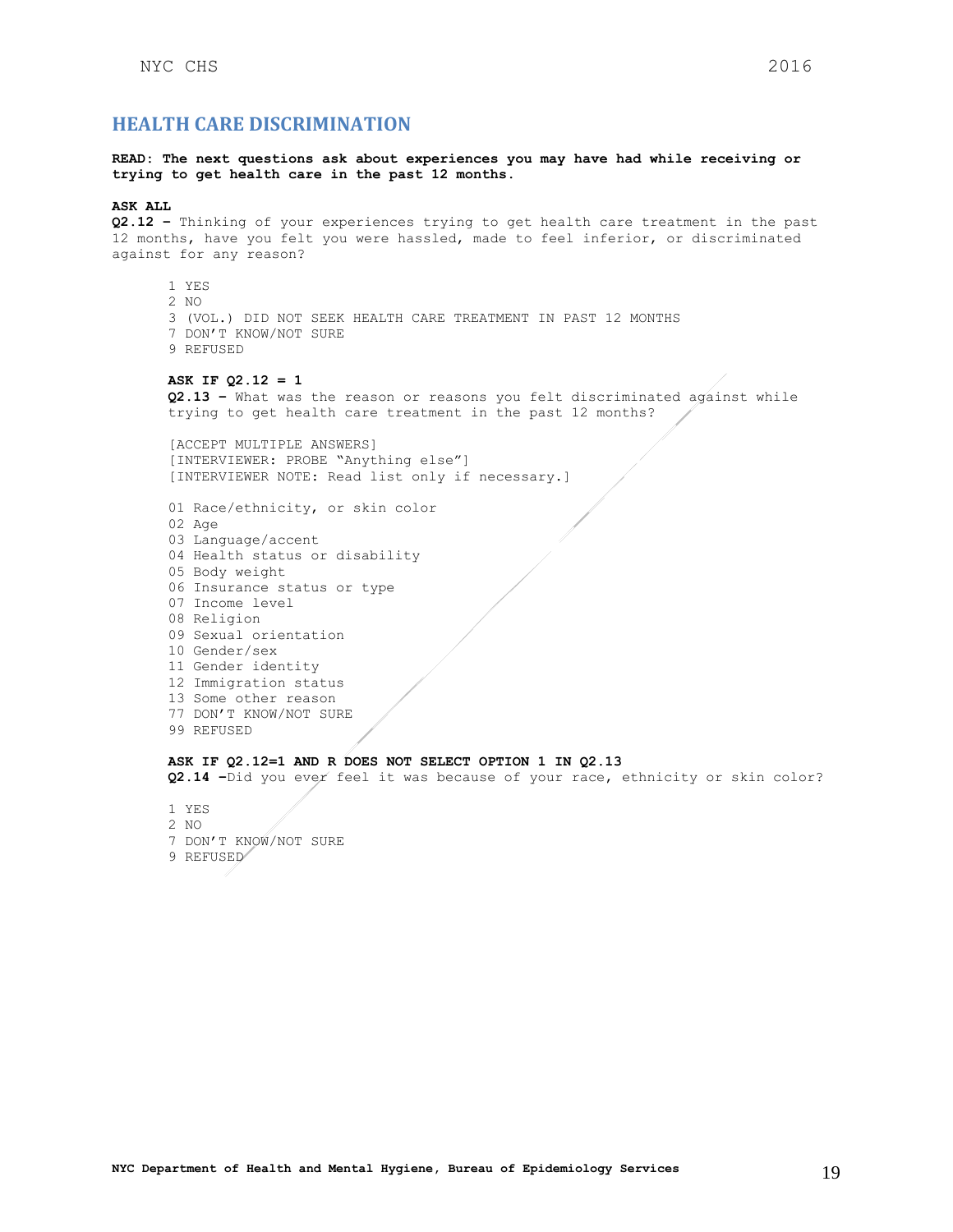#### <span id="page-19-0"></span>**Next are some questions about issues related to your health.**

### **ASK ALL**

**Q3.1 -** Have you ever been told by a doctor, nurse or other health professional that you have hypertension, also called high blood pressure?

- 1 YES
- 2 NO
- 7 DON'T KNOW/NOT SURE
- 9 REFUSED

#### **ASK IF Q3.1 = 1 [ASK IF DIAGNOSED WITH HYPERTENSION]**

**Q3.2** – Have you ever been told by a doctor, nurse or other health professional that you need to take medicine for your high blood pressure?

- 1 YES 2 NO
- 
- 7 DON'T KNOW/NOT SURE
- 9 REFUSED

## **ASK IF Q3.2 = 1 [ASK IF DIAGNOSED WITH HYPERTENSION AND TOLD TO TAKE MEDS]**

**Q3.3** – Are you currently taking medication for your high blood pressure?

1 YES 2 NO 7 DON'T KNOW/NOT SURE 9 REFUSED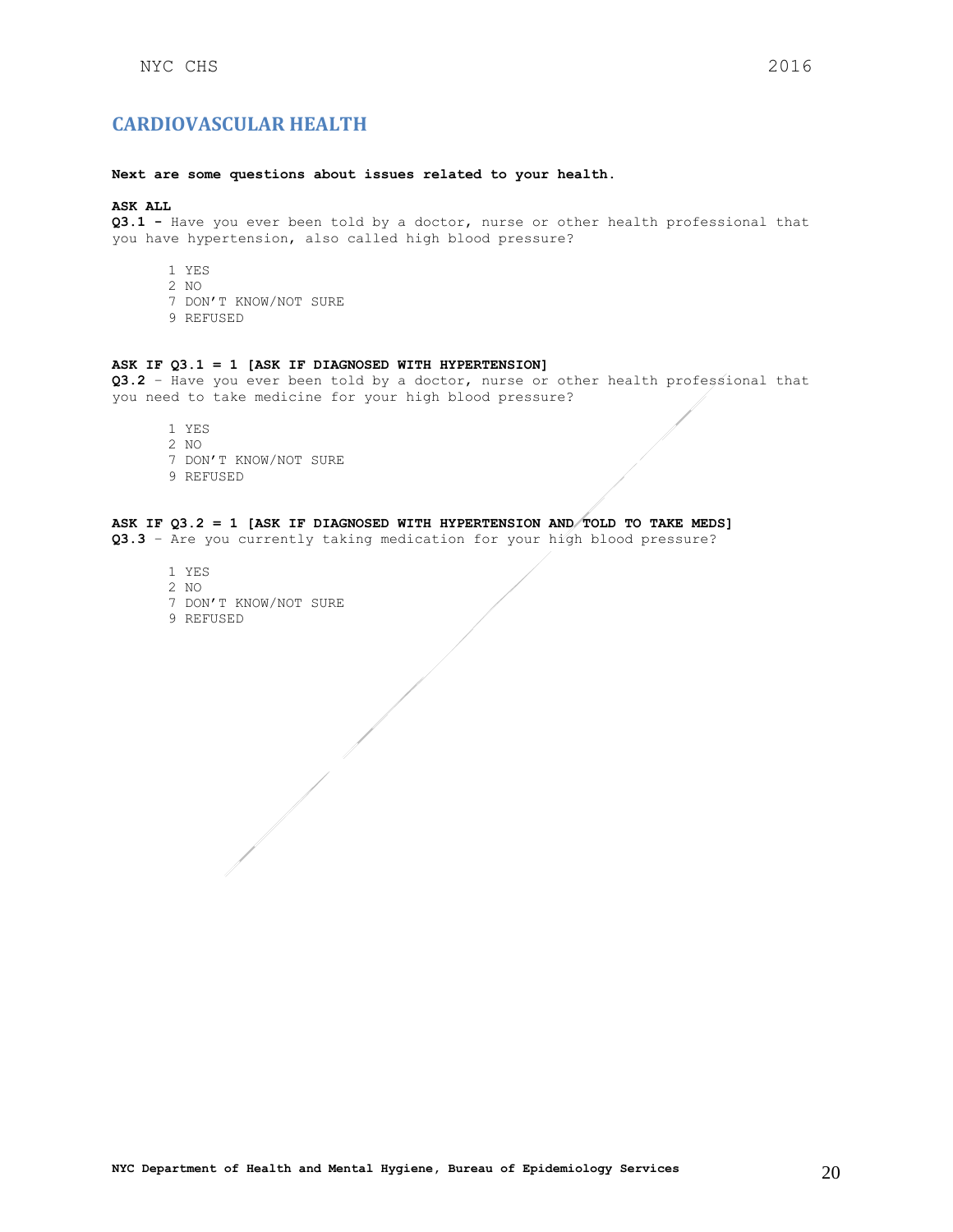## <span id="page-20-0"></span>**DIABETES AND ASTHMA**

## **ASK ALL**

**Q4.1-** Have you ever been told by a doctor, nurse or other health professional that you have diabetes?

INTERVIEWER: IF "YES", AND FEMALE ASK: "Was this only when you were pregnant?"

- 1 YES
- 2 YES, FEMALE TOLD ONLY DURING PREGNANCY
- 3 NO
- 7 DON'T KNOW/NOT SURE
- 9 REFUSED

#### **CHANGE MADE APRIL 21, 2016**

#### **ASK ALL**

**Q4.2a -** Have you ever been told by a doctor, nurse or other health professional that you had asthma?

1 YES 2 NO 7 DON'T KNOW/NOT SURE 9 REFUSED

#### **ASK IF Q4.2a = 1**

**Q4.2 -** In the last 12 months, have you had an episode of asthma or an asthma attack?

1 YES 2 NO 7 DON'T KNOW/NOT SURE 9 REFUSED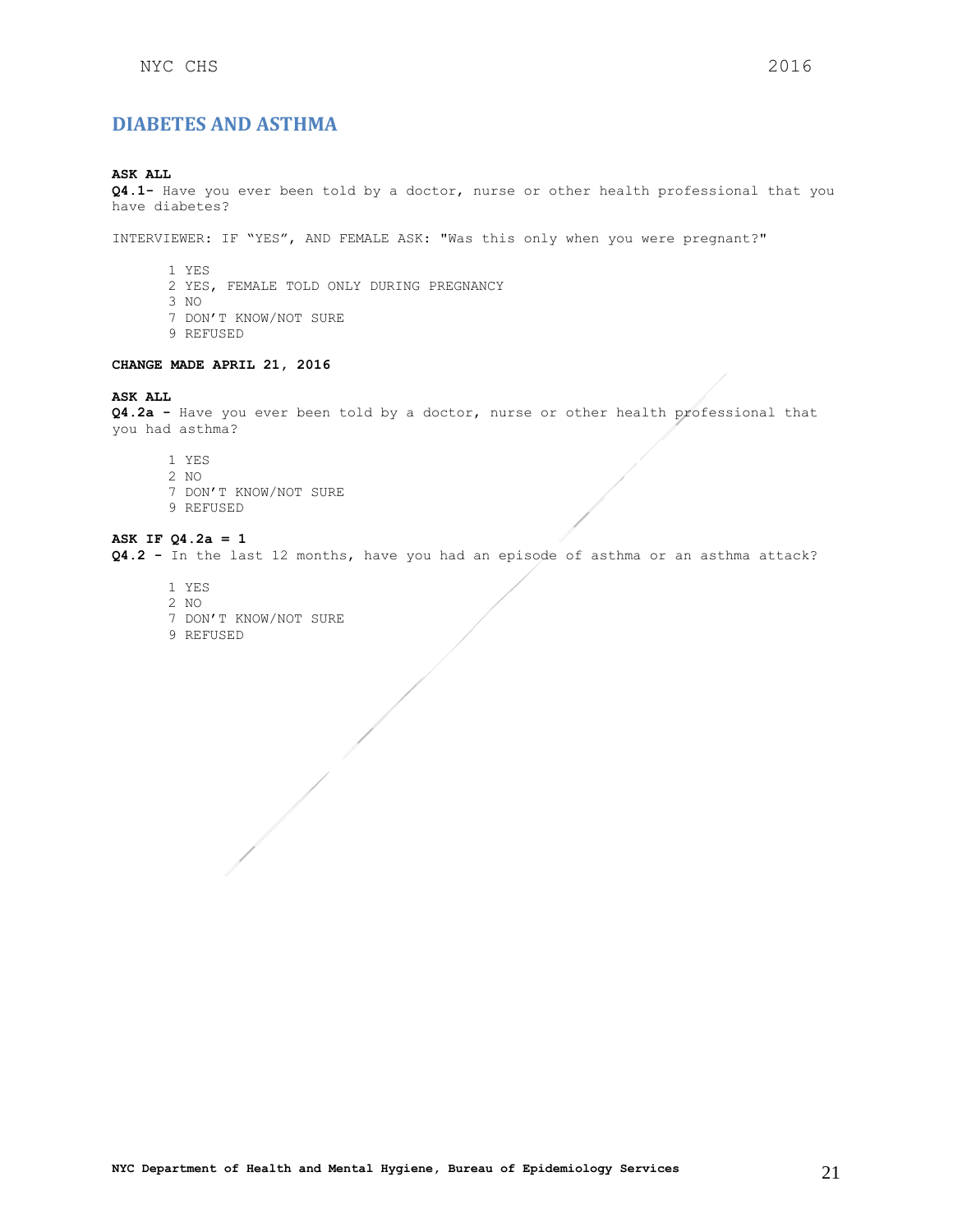## <span id="page-21-0"></span>**MENTAL HEALTH**

READ: The next few questions are about your mental health

#### **ASK ALL**

**Q5.1 –** I am going to ask you some questions about the last 2 weeks. Over the last 2 weeks, how often have you been bothered by the following problems:

Little interest or pleasure in doing things?

Would you say not at all, several days, more than half the days, or nearly every day?

IF ASKED FOR HELP WITH MENTAL HEALTH PROBLEM: THE NUMBER IS (800) LIFE NET OR **800-543- 3638**

1 Not at all 2 Several days 3 More than half the days 4 Nearly every day 7 DON'T KNOW/NOT SURE 9 REFUSED

#### **ASK ALL**

**Q5.2 –** Over the last 2 weeks, how often have you been bothered by the following problems:

Feeling down, depressed, or hopeless?

Would you say not at all, several days, more than half the days, or nearly every day?

IF ASKED FOR HELP WITH MENTAL HEALTH PROBLEM: THE NUMBER IS (800) LIFE NET OR **800-543- 3638**

- 1 Not at all
- 2 Several days
- 3 More than half the days
- 4 Nearly every day
- 7 DON'T KNOW/NOT SURE
- 9 REFUSED

#### **ASK ALL**

**Q5.3 –** [READ IF NEEDED: Over the last 2 weeks, how often have you been bothered by]:

Trouble falling or staying asleep, or sleeping too much? [READ IF NEEDED: Would you say not at all, several days, more than half the days, or nearly every day?]

IF ASKED FOR HELP WITH MENTAL HEALTH PROBLEM: THE NUMBER IS (800) LIFE NET OR **800-543- 3638**

1 Not at all 2 Several days 3 More than half the days 4 Nearly every day 7 DON'T KNOW/NOT SURE 9 REFUSED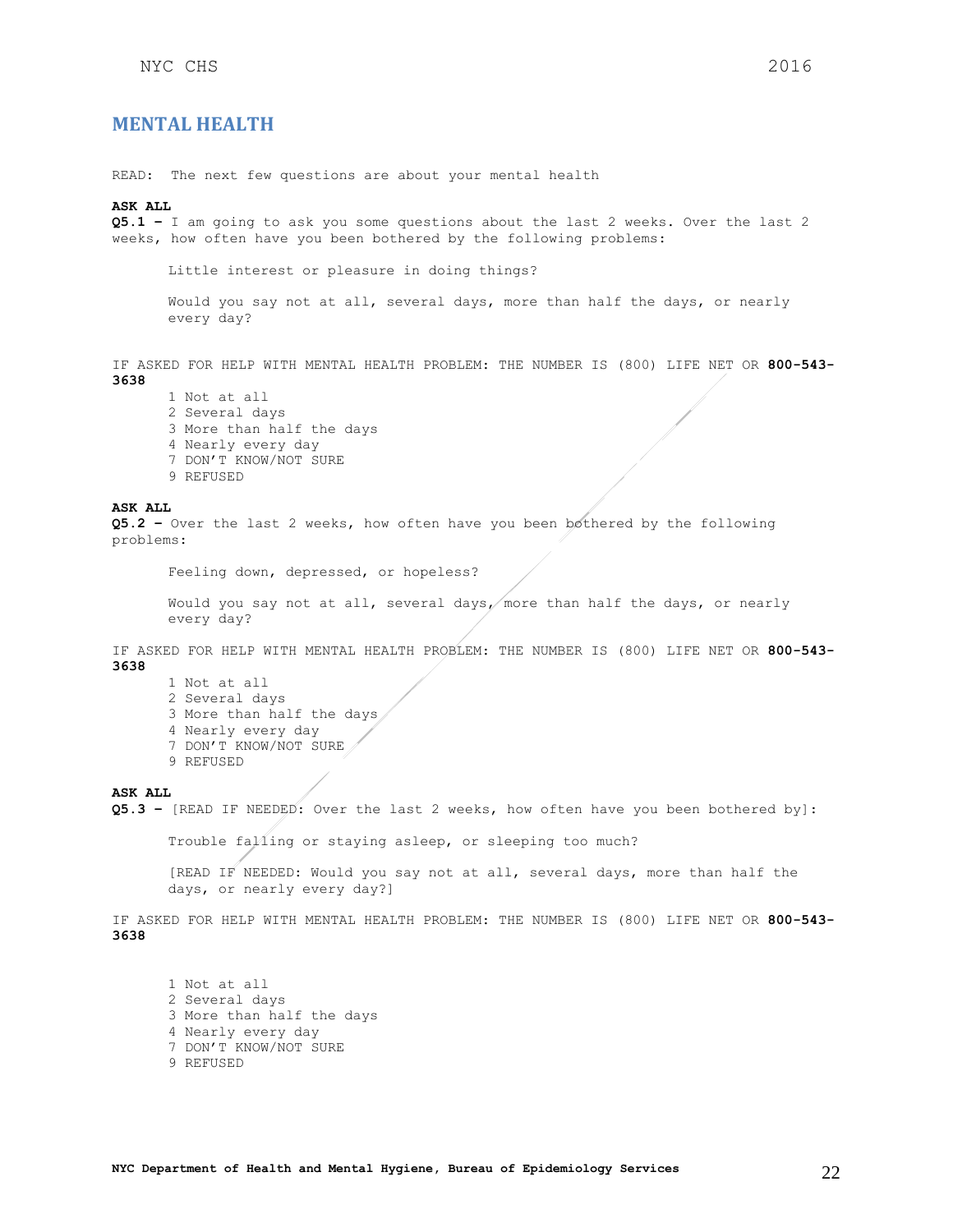Feeling tired or having little energy?

[READ IF NEEDED: Would you say not at all, several days, more than half the days, or nearly every day?]

IF ASKED FOR HELP WITH MENTAL HEALTH PROBLEM: THE NUMBER IS (800) LIFE NET OR **800-543- 3638**

1 Not at all 2 Several days 3 More than half the days 4 Nearly every day 7 DON'T KNOW/NOT SURE 9 REFUSED

#### **ASK ALL**

**Q5.5 -** [READ IF NEEDED: Over the last 2 weeks, how often have you been bothered by]:

Poor appetite or overeating?

[READ IF NEEDED: Would you say not at all, several days, more than half the days, or nearly every day?]

IF ASKED FOR HELP WITH MENTAL HEALTH PROBLEM: THE NUMBER IS (800) LIFE NET OR **800-543- 3638**

1 Not at all 2 Several days 3 More than half the days 4 Nearly every day 7 DON'T KNOW/NOT SURE 9 REFUSED

#### **ASK ALL**

**Q5.6 -** [READ IF NEEDED: Over the last 2 weeks, how often have you been bothered by]:

Feeling bad about yourself – or that you are a failure or have let yourself or your family down?

[READ IF NEEDED: Would you say not at all, several days, more than half the days, or nearly every day?]

IF ASKED FOR HELP WITH MENTAL HEALTH PROBLEM: THE NUMBER IS (800) LIFE NET OR **800-543- 3638**

1 Not at all 2 Several days 3 More than half the days 4 Nearly every day 7 DON'T KNOW/NOT SURE 9 REFUSED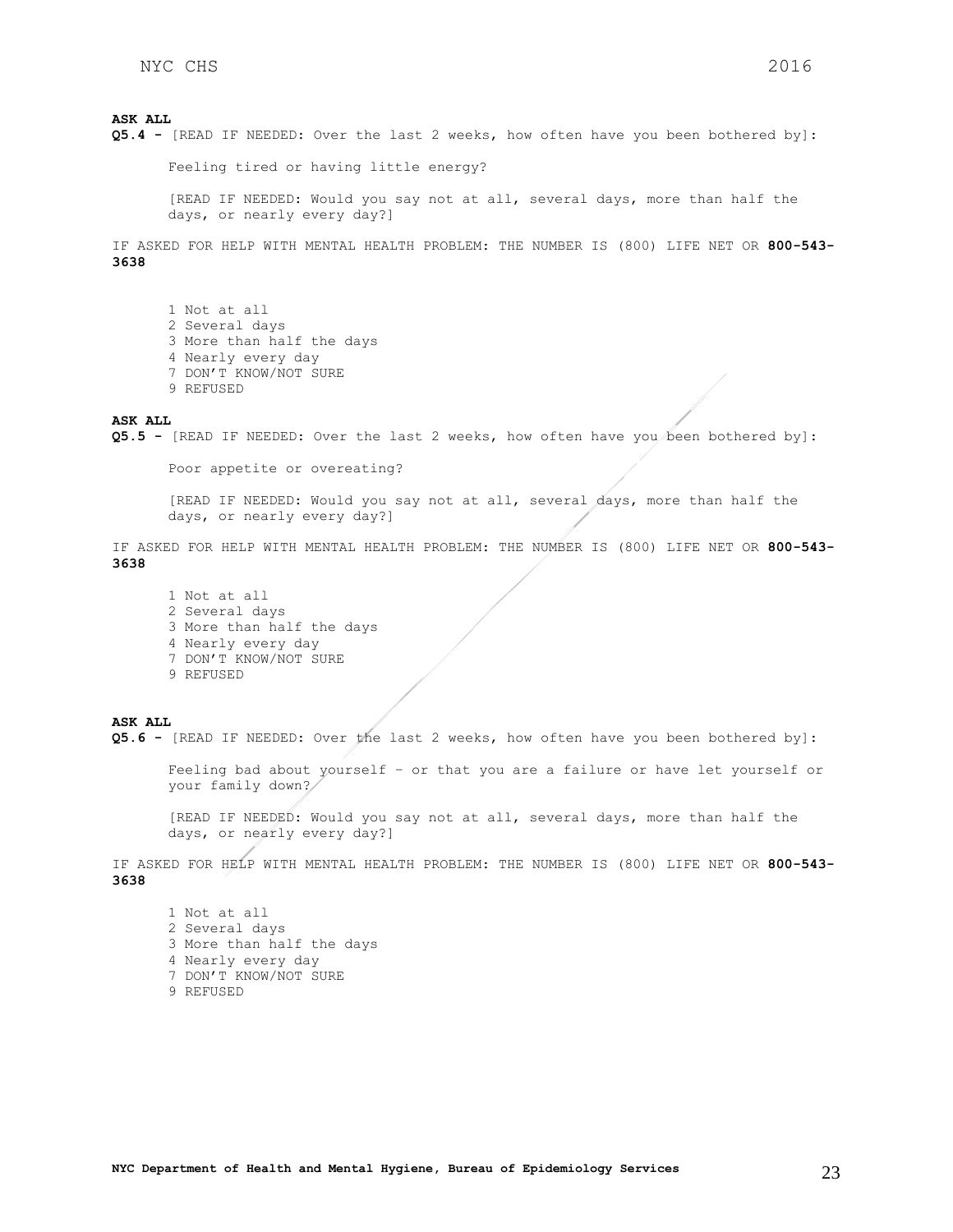Trouble concentrating on things, such as reading the newspaper or watching TV?

[READ IF NEEDED: Would you say not at all, several days, more than half the days, or nearly every day?]

IF ASKED FOR HELP WITH MENTAL HEALTH PROBLEM: THE NUMBER IS (800) LIFE NET OR **800-543- 3638**

1 Not at all 2 Several days 3 More than half the days 4 Nearly every day 7 DON'T KNOW/NOT SURE 9 REFUSED

### **ASK ALL**

**Q5.8 -** [READ IF NEEDED: Over the last 2 weeks, how often have you been bothered by]:

Moving or speaking so slowly that other people could have noticed? Or the opposite – being so fidgety or restless that you have been moving around a lot more than usual? **(UHF)**

[READ IF NEEDED: Would you say not at all, several days, more than half the days, or nearly every day?]

IF ASKED FOR HELP WITH MENTAL HEALTH PROBLEM: THE NUMBER IS (800) LIFE NET OR **800-543- 3638**

1 Not at all 2 Several days 3 More than half the days 4 Nearly every day 7 DON'T KNOW/NOT SURE 9 REFUSED

```
***GENERATE CURRENT_DEPP***** 
FOR Q 5.1 – Q 5.8, 
RETAIN ORIGINAL VALUES FOR Q5.1-Q5.8 BUT RECODE NEW VALUES FOR:
CODE 1 "Not at all<sup>"</sup> = 0
CODE 2 "Several days = 1
CODE 3 "More than half the days" = 2
CODE 4 "Nearly every day"" = 3
CODE 7 "DON'T KNOW" = 0
CODE 9 "REFUSED" = 0 
PHQ SCORE = 5.1 + 5.2 + 5.3 + 5.4 + 5.5 + 5.6 +5.7 + 5.8
IF \overline{PHQ} SCORE=>10 THEN CURRENT DEPP=1;
ELSE IF PHQ SCORE<=9, THEN CURRENT DEPP=2;
```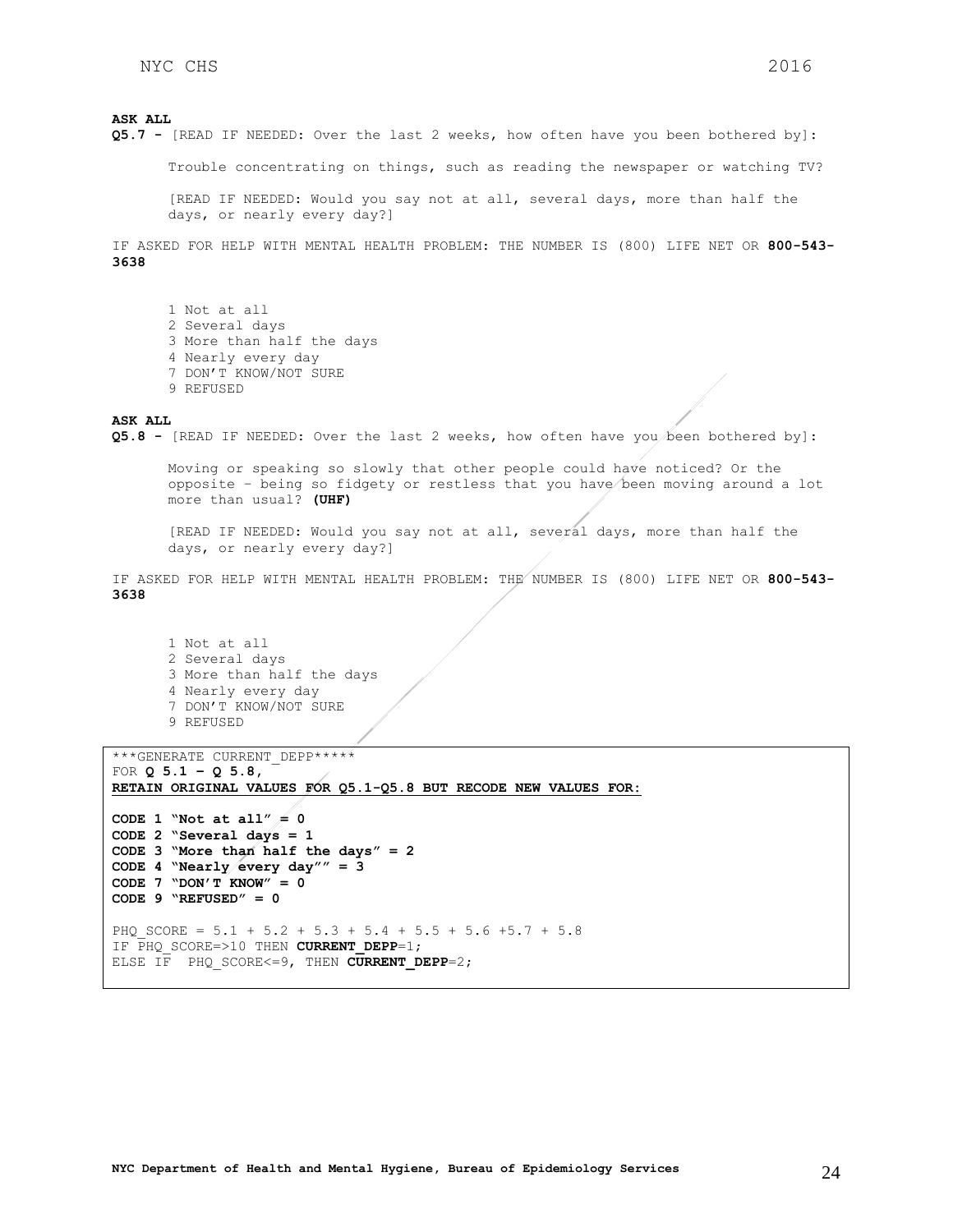#### **ASK IF CURRENT\_DEPP=1**

**Q5.9** How difficult have these problems made it for you to do your work, take care of things at home, or get along with other people? Would you say not difficult at all, somewhat difficult, very difficult, or extremely difficult?

1 Not difficult at all 2 Somewhat difficult 3 Very difficult 4 Extremely difficult 7 DON'T KNOW/NOT SURE 9 REFUSED

#### **ASK IF CURRENT\_DEPP = 1**

**Q5.10**- In the past 12 months, have you taken a prescription medication for a mental health problem?

1 YES 2 NO 7 DON'T KNOW/NOT SURE 9 REFUSED

#### **ASK IF CURRENT\_DEPP = 1**

**Q5.11**- In the past 12 months, have you received any counseling for a mental health problem?

1 YES 2 NO 7 DON'T KNOW/NOT SURE 9 REFUSED

**ASK ALL**

**Q5.12 -** Was there a time in the past 12 months when you needed treatment for a mental health problem, but did not get it?

IF ASKED FOR HELP WITH MENTAL HEALTH PROBLEM: THE NUMBER IS (800) LIFE NET OR **800-543- 3638**

- 1 YES
- 2 NO
- 7 DON'T KNOW/NOT SURE
- 9 REFUSED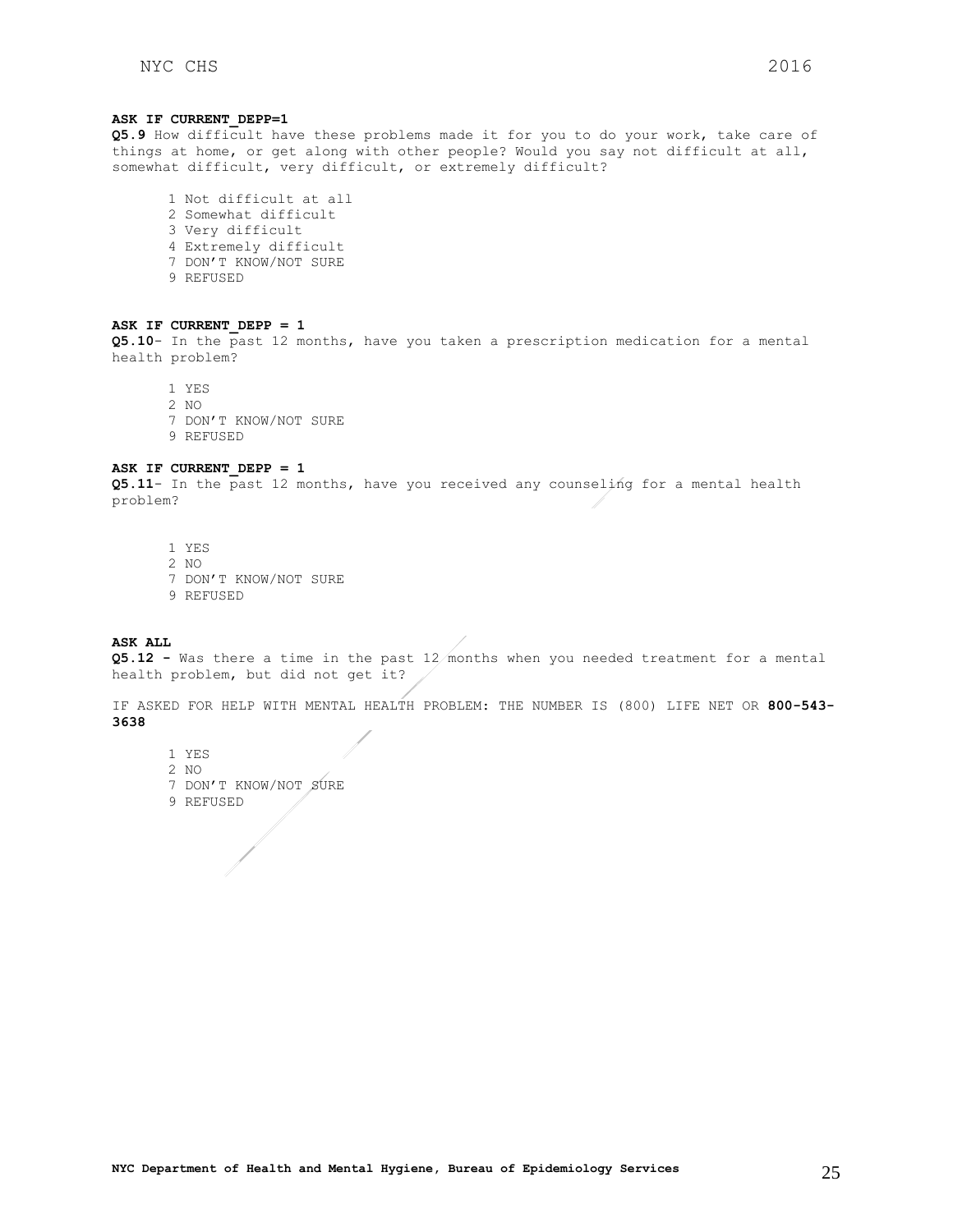## <span id="page-25-0"></span>**HOUSING AND ENVIRONMENT**

**READ: And now a few questions about your home and neighborhood.**

**RESPONDENTS RANDOMLY SELECTED WITH 50% RECEIVING Q6.1 & Q6.2 FOR CITYWIDE ESTIMATES IF QXVERS=1**

#### **ASK IF QXVERS=1**

**Q6.1 –** How many living units or apartments are in your building?

(READ LIST)

INTERVIEWER NOTE: A SINGLE FAMILY HOME SHOULD BE CODED AS  $/1'$ 

READ IF NEEDED: Please choose your closest estimate.

1 1 to 2 2 3 to 4 3 5 to 9 4 10 to 19 5 20 to 49, or 6 50 or more 7 DON'T KNOW/NOT SURE 9 REFUSED

## **ASK IF QXVERS=1**

**Q6.2 –** Are you…

READ:

```
1 A public housing resident living in a building owned by the New York City 
Housing Authority,
2 Part of a household that receives rental assistance such as Section 8 or any 
other rental assistance program, or
3 Neither of these
7 DON'T KNOW/NOT SURE
9 REFUSED
```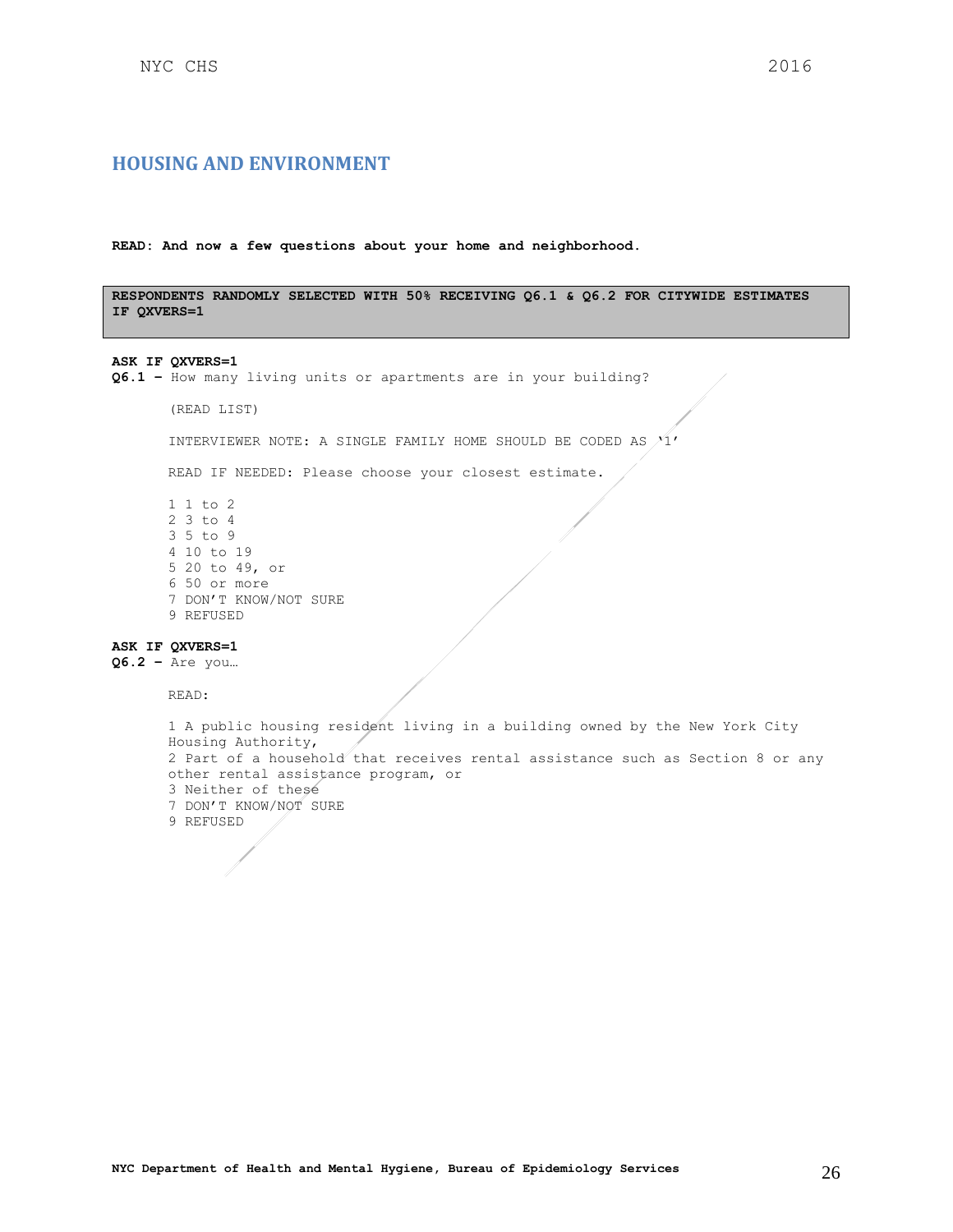**READ:** I'm going to read some statements about your neighborhood and the people who live there. For each of these statements, please tell me whether you strongly agree, somewhat agree, neither agree nor disagree, somewhat disagree or strongly disagree.

#### **ASK ALL**

**Q6.3 –** You live in a close-knit neighborhood. Do you strongly agree, somewhat agree, neither agree nor disagree, somewhat disagree, or strongly disagree?

- 1 Strongly agree
- 2 Somewhat agree
- 3 Neither agree nor disagree
- 4 Somewhat disagree
- 5 Strongly disagree
- 7 DON'T KNOW/NOT SURE
- 9 REFUSED

#### **ASK ALL**

**Q6.4 –** People around your neighborhood are willing to help their neighbors. Do you strongly agree, somewhat agree, neither agree nor disagree, somewhat disagree, or strongly disagree?

- 1 Strongly agree
- 2 Somewhat agree
- 3 Neither agree nor disagree
- 4 Somewhat disagree
- 5 Strongly disagree
- 7 DON'T KNOW/NOT SURE
- 9 REFUSED

#### **ASK ALL**

**Q6.5 –** People in your neighborhood generally get DO NOT along with each other.

READ IF NEEDED: Do you strongly agree, somewhat agree, neither agree nor disagree, somewhat disagree, or strongly disagree

- 1 Strongly agree
- 2 Somewhat agree
- 3 Neither agree nor disagree
- 4 Somewhat disagree
- 5 Strongly disagree
- 7 DON'T KNOW/NOT SURE
- 9 REFUSED

### **ASK ALL – Wave 2**

**Q6.5a –** People in your neighborhood generally get along with each other.

READ IF NEEDED: Do you strongly agree, somewhat agree, neither agree nor disagree, somewhat disagree, or strongly disagree

- 1 Strongly agree 2 Somewhat agree 3 Neither agree nor disagree 4 Somewhat disagree 5 Strongly disagree 7 DON'T KNOW/NOT SURE
- 9 REFUSED

**ASK ALL Q6.6 –** People in your neighborhood share the same values.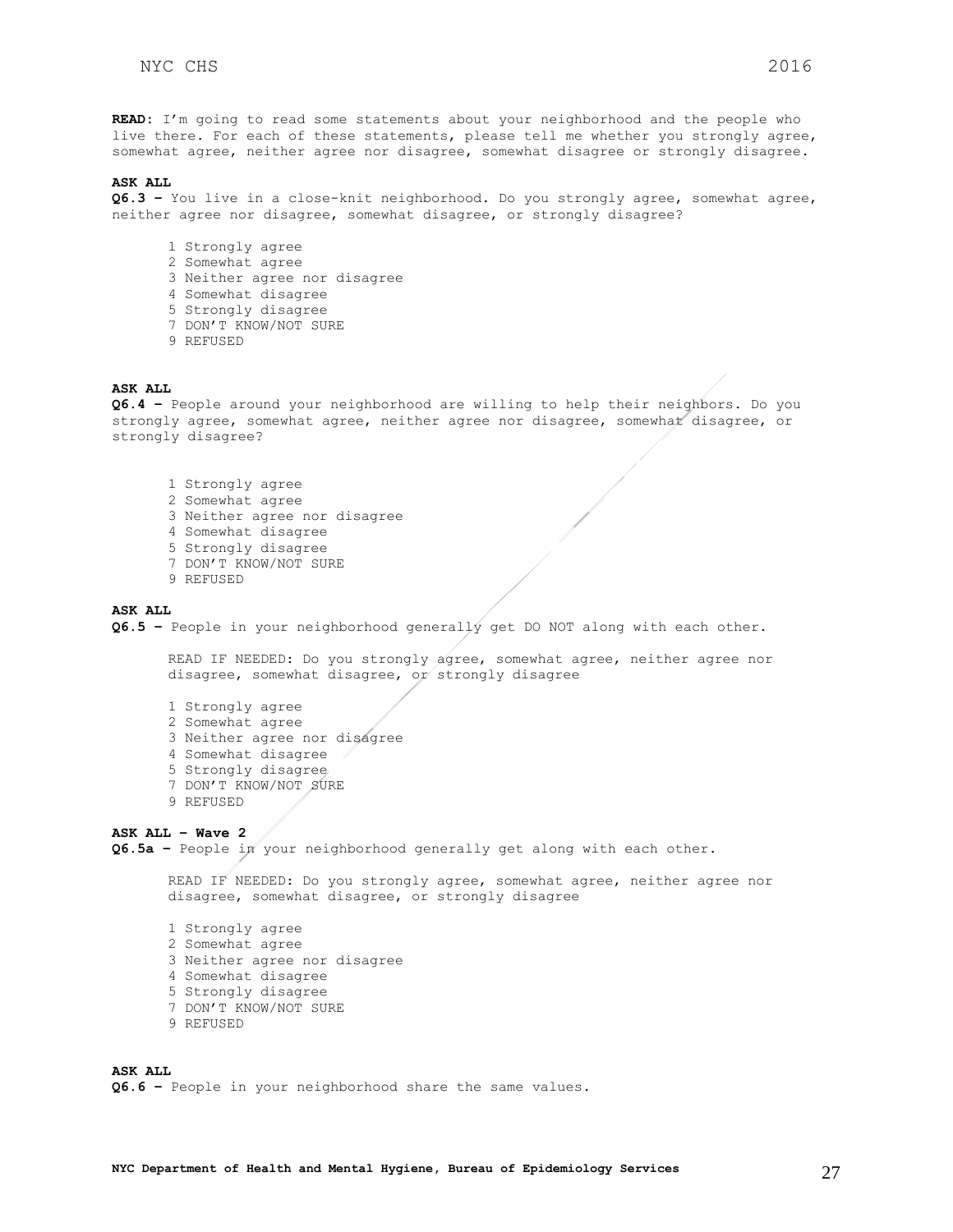READ IF NEEDED: Do you strongly agree, somewhat agree, neither agree nor disagree, somewhat disagree, or strongly disagree

1 Strongly agree 2 Somewhat agree 3 Neither agree nor disagree 4 Somewhat disagree 5 Strongly disagree 7 DON'T KNOW/NOT SURE 9 REFUSED

**ASK ALL Q6.7 –** People in your neighborhood CAN be trusted.

> READ IF NEEDED: Do you strongly agree, somewhat agree, neither agree nor disagree, somewhat disagree, or strongly disagree

1 Strongly agree 2 Somewhat agree 3 Neither agree nor disagree 4 Somewhat disagree 5 Strongly disagree 7 DON'T KNOW/NOT SURE 9 REFUSED

\*\*\*GENERATE NEIGHBORHOOD SOCIAL COHESION SCORE\*\*\*\*\* **RETAIN ORIGINAL VALUES FOR Q6.3-Q6.7 BUT RECODE NEW VALUES FOR:**

```
FOR Q6.3, Q6.4, Q6.6, AND Q6.7
CODE 1 "STRONGLY AGREE" = 5
CODE 2 "SOMEWHAT AGREE" = 4
CODE 3 "NEITHER AGREE NOR DISAGREE" = 3
CODE 7 "DON'T KNOW" = 3
CODE 4 "SOMEWHAT DISAGREE" = 2
CODE 5 "STRONGLY DISAGREE" = 1
CODE 9 "REFUSED" = 0 
FOR Q6.5
CODE 1 "STRONGLY AGREE" = 1
CODE 2 "SOMEWHAT AGREE" = 2
CODE 3 "NEITHER AGREE NOR DISAGREE" = 3
CODE 7 "DON'T KNOW" = 3
CODE 4 "SOMEWHAT DISAGREE" = 4
CODE 5 "STRONGLY DISAGREE" = 5
CODE 9 "REFUSED" = 0
```
**SOCIALCOHESION= SUM(Q6.3:Q6.7);**

#### **ASK ALL**

**Q6.8**- How safe from crime do you consider your neighborhood to be? Would you say very safe, somewhat safe, not very safe, or not at all safe?

1 Very safe 2 Somewhat safe 3 Not very safe , OR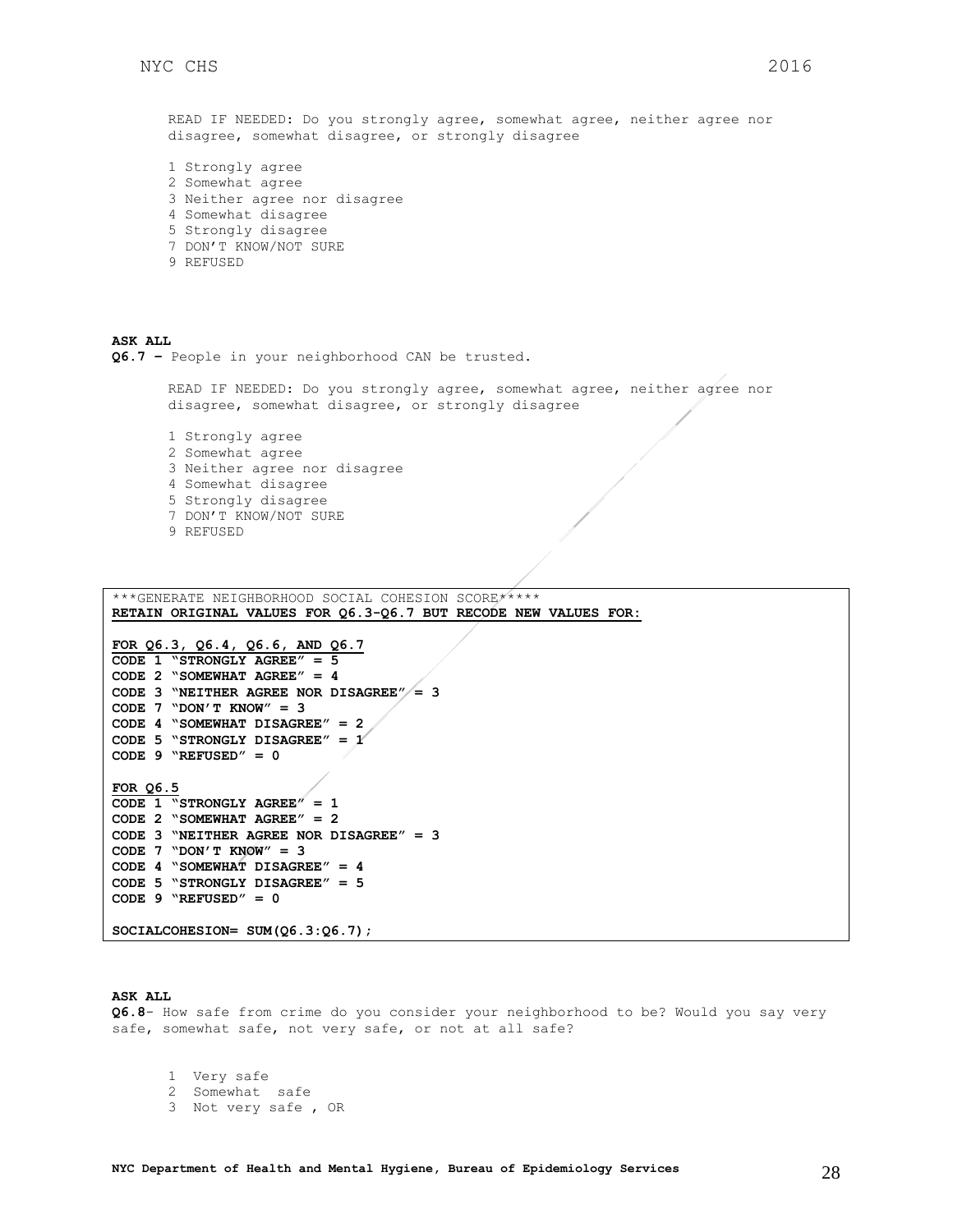- 4 Not at all safe
- 7 DON'T KNOW/NOT SURE
- 9 REFUSED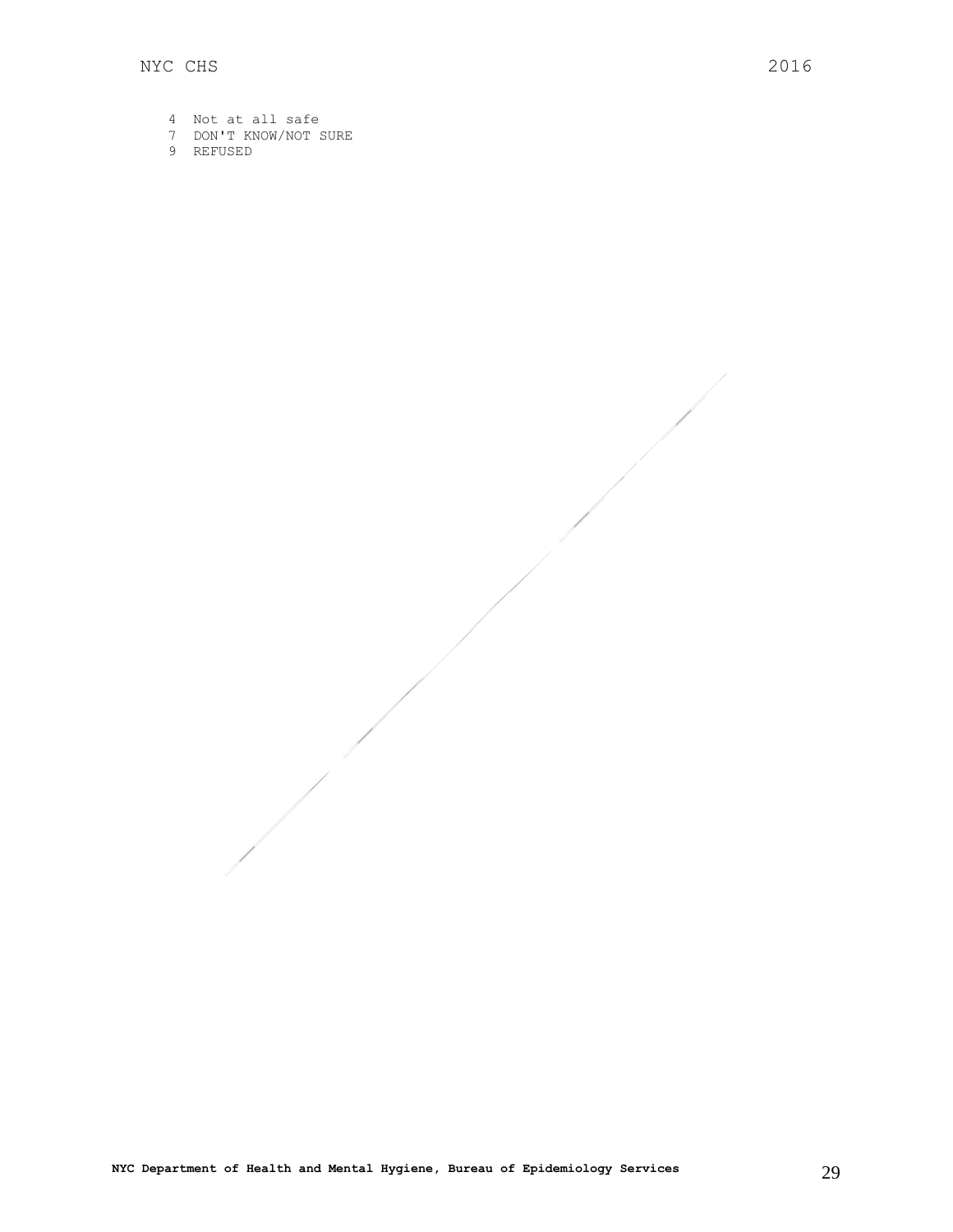## <span id="page-29-0"></span>**TOBACCO**

**READ: The next few questions are about your use of tobacco.** 

#### **ASK ALL**

**Q7.1 -** Have you smoked at least 100 cigarettes in your entire life?

READ IF NEEDED: 100 cigarettes=5 packs.

1 YES 2 NO 7 DON'T KNOW/NOT SURE 9 REFUSED

## **ASK IF Q7.1 = 1, ELSE SKIP TO Q7.11 [ASK IF SMOKED AT LEAST 100 CIGS]**

**Q7.2 -** Do you now smoke cigarettes every day, some days, or not at all?

1 EVERY DAY 2 SOME DAYS 3 NOT AT ALL 7 DON'T KNOW/NOT SURE 9 REFUSED

## **ASK IF Q7.2 = 1 [ASK IF SMOKE EVERY DAY]**

**Q7.3 -** How many cigarettes on average do you smoke per day?

PER DAY [RANGE 1-200] 777 DON'T KNOW/NOT SURE 999 REFUSED

### **ASK IF Q7.2 = 2 [ASK IF SMOKE SOME DAYS]**

**Q7.3a -** On the days that you smoke, how many cigarettes on average do you smoke per day?

PER DAY [RANGE 1-200] 777 DON'T KNOW/NOT SURE 999 REFUSED

#### **ASK IF Q7.1 = 1 [ASK IF SMOKED AT LEAST 100 CIGS IN LIFETIME]**

**Q7.4 -** How old were you when you first started smoking cigarettes regularly?

YEARS [RANGE 5-85]

888 NEVER SMOKED REGULARLY 777 DON'T KNOW/NOT SURE 999 REFUSED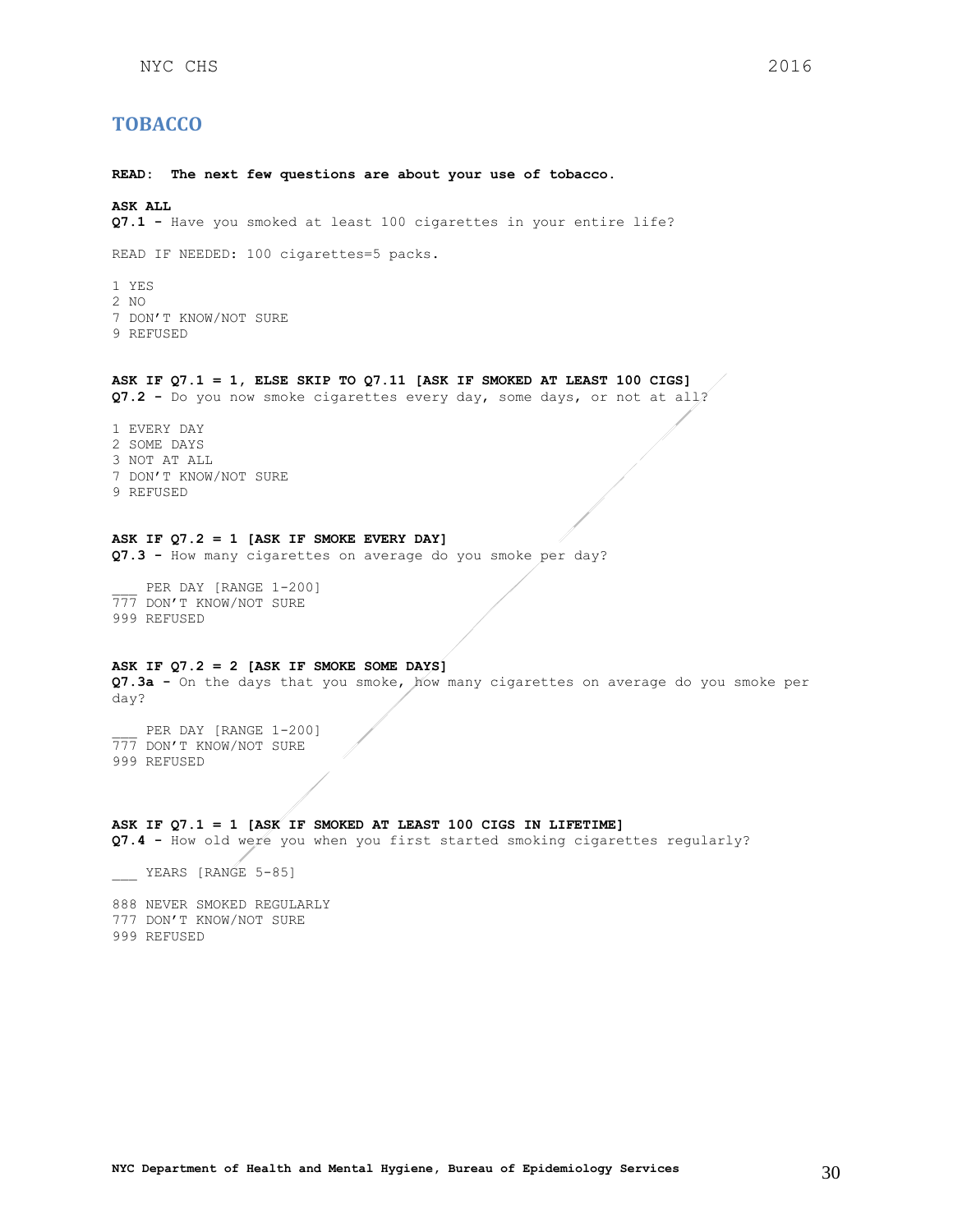#### **ASK IF Q7.2 = 3 [ASK IF FORMER SMOKER]**

**Q7.5** About how long has it been since you last smoked cigarettes regularly?

ENTER EITHER WEEKS, MONTHS OR YEARS – NOT MORE THAN ONE. ROUND TO CLOSEST WEEK, MONTH OR YEAR IF NECESSARY. [1 year = 12 months]

1\_\_\_ WEEKS (RANGE 0-52) 2<sup>1</sup>MONTHS (RANGE 0-12) 3\_\_\_ YEARS (RANGE 0-99) 888 NEVER SMOKED REGULARLY 777 DON'T KNOW/NOT SURE 999 REFUSED

#### **ASK IF Q7.2 = 1 OR 2 [ASK IF CURRENT SMOKER] (CURRENT SMOKERS)**

**Q7.6 -** Was the last cigarette you smoked from a carton, a pack, a single or loosie, bummed or did you roll your own?

- 1 CARTON 2 PACK 3 SINGLE/LOOSIE 4 BUMMED 5 ROLLED OWN 7 DON'T KNOW/NOT SURE 9 REFUSED
- **ASK IF Q7.6 = 1, 2 OR 3 [ASK IF LAST CIG FROM A CARTON, PACK, OR SINGLE]** Q7.7 How much did you pay for that [ANSWER TO Q7.6]?

DO NOT ROUND – PUT IN EXACT DOLLARS/CENTS

**Q7.7A CARTON:** ENTER PRICE IN DOLLARS AND CENTS

[RANGE 1-180 DOLLARS] 8888 DID NOT PAY FOR CIGARETTES 7777 DON'T KNOW/NOT SURE 9999 REFUSED

Q7.7B PACK: ENTER PRICE IN DOLLARS AND CENTS

\$ . [RANGE 1-18 DOLLARS] 8888 DID NOT PAY FOR CIGARETTES 7777 DON'T KNOW/NOT SURE 9999 REFUSED

**Q7.7C SINGLE/LOOSIE:** ENTER PRICE IN CENTS

[RANGE 1 CENT to 2 DOLLARS] 8888 DID NOT PAY FOR CIGARETTES 7777 DON'T KNOW/NOT SURE 9999 REFUSED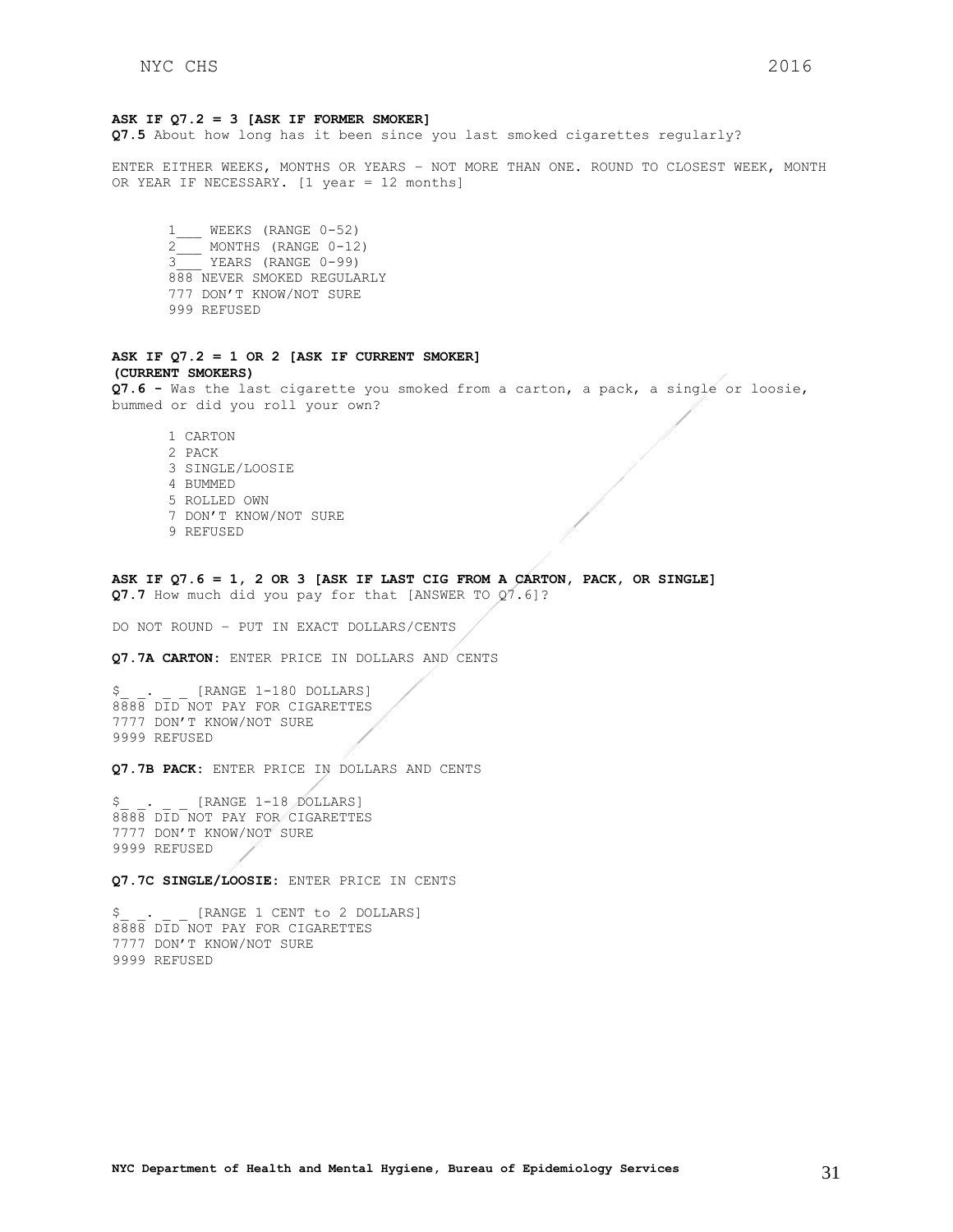#### **ASK IF Q7.2 = 1 OR 2 [ASK IF CURRENT SMOKER]**

**Q7.8 –** The last time you bought a SINGLE PACK OF CIGARETTES, did you receive any type of discount on the pack? This includes buying a pack advertised as 'on sale', getting a special offer such as buy-one-get-one-free or using an on-pack or manufacturer's coupon. Do not include the purchase of cartons or loosies.

- 1 YES 2 NO 3 [VOL] DO NOT BUY SINGLE PACKS 7 DON'T KNOW/NOT SURE 9 REFUSED
- **ASK IF Q7.2 = 1, 2 OR Q7.5 < 1 YEAR [CURRENT SMOKERS AND FORMER SMOKERS WHO QUIT LESS THAN 1 YEAR AGO]**

**Q7.9-** During the last twelve months, did you use any of the following aids to help you quit? A Nicotine patch, nicotine gum, nicotine lozenge, nicotine nasal spray or nicotine inhaler?

1 YES 2  $N<sub>O</sub>$ 7 DON'T KNOW/NOT SURE 9 REFUSED

#### **ASK IF Q7.2 = 1, 2 OR Q7.5 < 1 YEAR [CURRENT SMOKERS AND FORMER SMOKERS WHO QUIT LESS THAN 1 YEAR AGO]**

**Q7.10 -** During the last 12 months, has a doctor, nurse, or other health professional advised you to quit smoking?

- 1 YES
- 2 NO
- 7 DON'T KNOW/NOT SURE
- 9 REFUSED

#### **ASK ALL**

**Q7.11 –** In the past 30 days, have you smoked a cigarillo or little cigar? Include cigarillos or little cigars with a plastic or filter tip, such as Black & Mild, Swisher Sweet or Cheyenne?

- 1 YES
- 2 NO
- 7 DON'T KNOW/NOT SURE
- 9 REFUSED

#### **ASK ALL**

**Q7.12** – In the past 12 months, have you tried an electronic cigarette, also known as an e-cigarette?

- 1 YES 2 NO
- 3 [VOL] DO NOT KNOW WHAT ELECTRONIC/E-CIGARETTES ARE
- 7 DON'T KNOW/NOT SURE
- 9 REFUSED

## **ASK IF Q7.12 = 1 [ASK IF USED E-CIG PAST 12 MONTHS]**

**Q7.13** – In the past 30 days, did you use an electronic cigarette every day, some days or not at all?

1 EVERY DAY 2 SOME DAYS 3 NOT AT ALL 7 DON'T KNOW/NOT SURE 9 REFUSED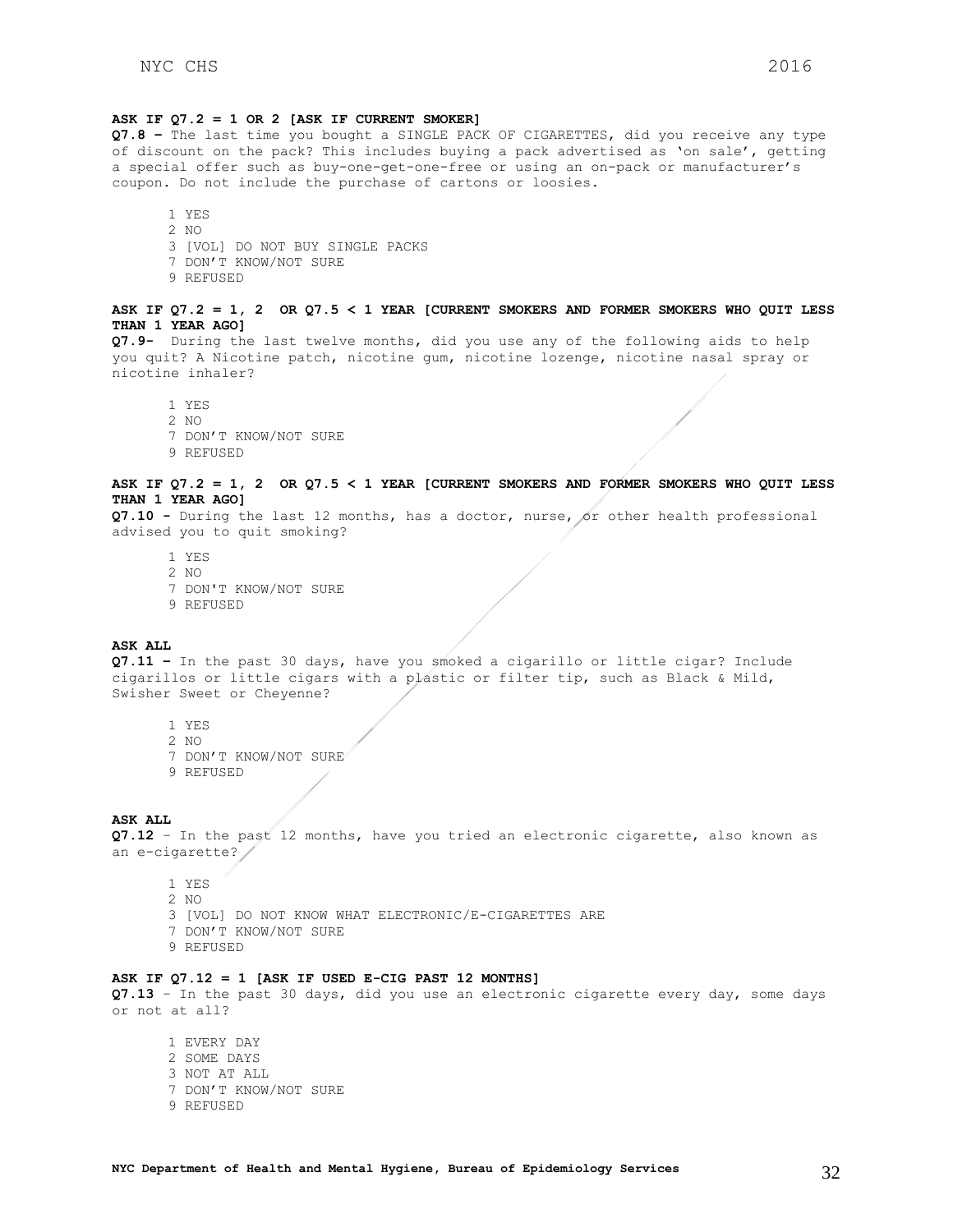**ASK IF Q7.12 = 1 AND Q7.2 = 1, 2 OR Q7.5 < 1 YEAR [CURRENT SMOKERS AND FORMER SMOKERS WHO QUIT LESS THAN 1 YEAR AGO] Q7.14 –** In the past 12 months, have you used an electronic cigarette to help you either cut back or quit smoking regular cigarettes? 1 YES 2 NO 7 DON'T KNOW/NOT SURE 9 REFUSED **RESPONDENTS RANDOMLY SELECTED WITH 50% RECEIVING Q7.15-Q7.18. IF QXVERS=1 ASK IF QXVERS=1 Q7.15** – In the past 12 months, have you smoked a hookah, also called a water pipe? READ IF NEEDED: A hookah is a tobacco pipe with a long tube that draws smoke through water contained in a bowl. INTERVIEWER NOTE: IF ASKED, NARGHILE [nar – ge - lE], ARGHILA [ar – ge – la], OR KALIAN [kal – E – yan] ARE OTHER NAMES FOR A HOOKAH. 1 YES 2 NO 3 [VOL – DO NOT KNOW WHAT A HOOKAH IS] 7 DON'T KNOW/NOT SURE 9 REFUSED **ASK IF Q7.15 = 1 [ASK IF SMOKED HOOKAH PAST 12 MONTHS] Q7.16 –** In the past 30 days, did you smoke a hookah every day, some days or not at all? 1 EVERY DAY 2 SOME DAYS 3 NOT AT ALL 7 DON'T KNOW/NOT SURE 9 REFUSED **ASK IF QXVERS=1 Q7.17** How often do you smell cigarette smoke in your home that comes from another home or apartment or from outside? READ: 1 Every day 2 A few times per week 3 A few times per month 4 A few times per year 5 Never 7 DON'T KNOW/NOT SURE 9 REFUSED **ASK IF QXVERS=1 AND IF Q6.1 = 2,3,4,5,6 [MULTI-UNIT BUILDING] Q7.18 –** Some apartment buildings prohibit smoking everywhere in the building. To the best of your knowledge, does the building you live in prohibit smoking in all areas, including apartments? INTERVIEWER NOTE: DO NOT PROBE IF DON'T KNOW/NOT SURE.

1 YES 2 NO 7 DON'T KNOW/NOT SURE 9 REFUSED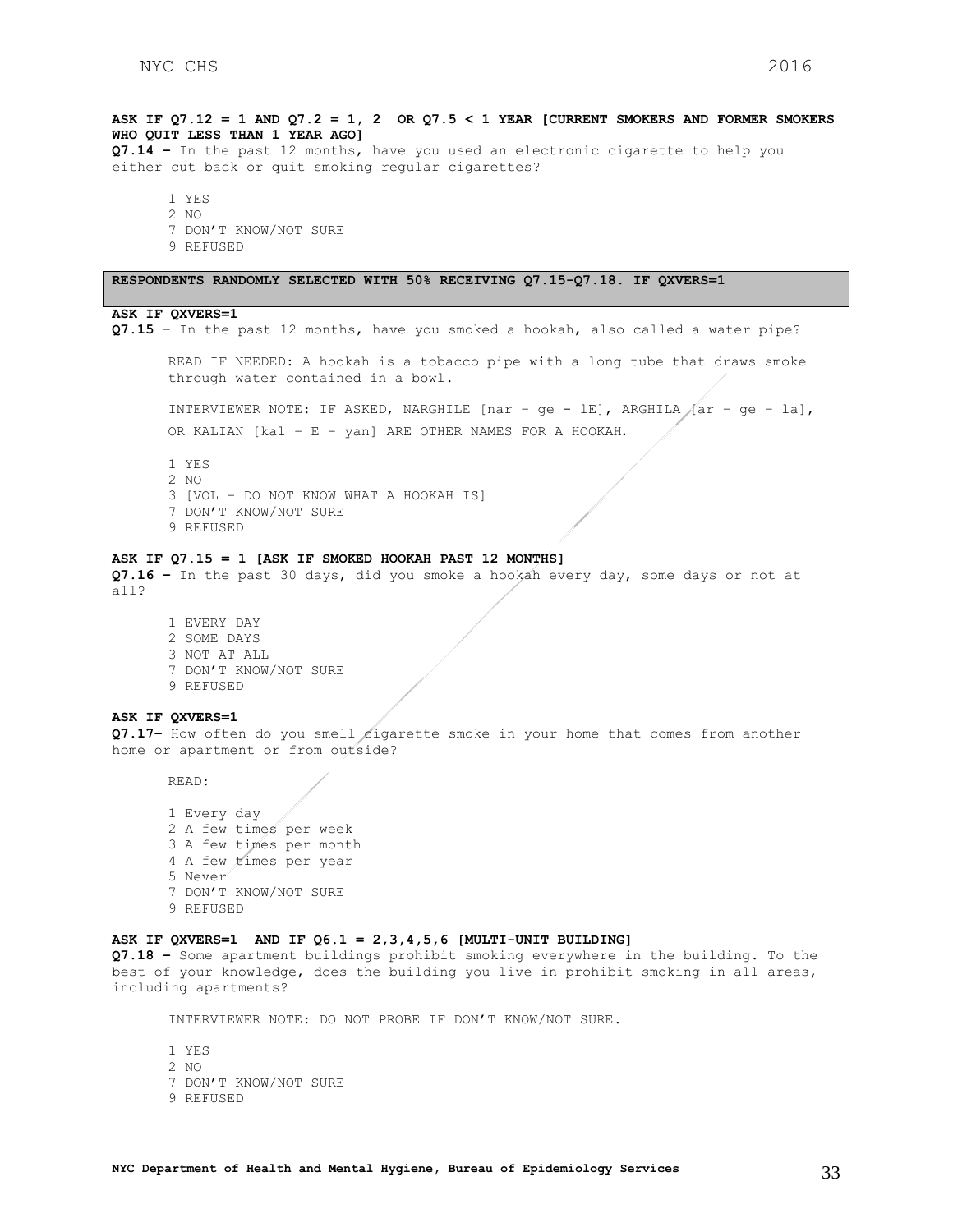## <span id="page-33-0"></span>**DEMOGRAPHICS**

**SCREEN: Now I'd like to ask you some questions about yourself and your household. Your answers are only used for research purposes.**

### **ASK ALL**

```
Q8.1 - What is your age?
```
AGE IN YEARS [RANGE 18-98] 07 DON'T KNOW/NOT SURE 09 REFUSED

### **ASK IF Q8.1 = 07 OR 09, ELSE SKIP TO Q8.2 [ASK IF AGE REFUSED]**

**Q8.1a -** We are only asking this information to make sure that we have talked to enough people in each age group. Can you just tell me if you are...?

READ:

1 65 or older 2 45-64 3 30-44 4 25-29, or 5 18-24 7 DON'T KNOW/NOT SURE 9 REFUSED

#### **ASK ALL**

**Q8.2 -** Because it is sometimes difficult to determine over the phone, I am asked to confirm with everyone  $\ldots$  . Are you male or female?

1 MALE 2 FEMALE 7 DON'T KNOW/NOT SURE 9 REFUSED

**ASK ALL Q8.3 -** Are you Hispanic or (IF Q8.2=1/7/9: Latino / IF Q8.2=2: Latina)?

- 1 YES 2 NO 7 DON'T KNOW/NOT SURE
- 9 REFUSED
- 

#### **ASK IF Q8.3 = 1, ELSE SKIP TO Q8.4 [ASK IF HISPANIC]**

**Q8.3a -** Please tell me which group best represents your Hispanic or (IF Q8.2=1/7/9: Latino/ IF Q8.2=2: Latina) origin or ancestry:

READ ANSWER CHOICES, ACCEPT FIRST RESPONSE [CATI: RANDOMIZE: 01-04]

**01 Puerto Rican 02 Cuban/Cuban-American 03 Dominican/Dominican-American 04 Mexican/Mexican-American**  05 Central or South American 06 Other Latin American, or 07 Other Hispanic/Latino 09 [VOL] SPANISH 77 DON'T KNOW/NOT SURE 99 REFUSED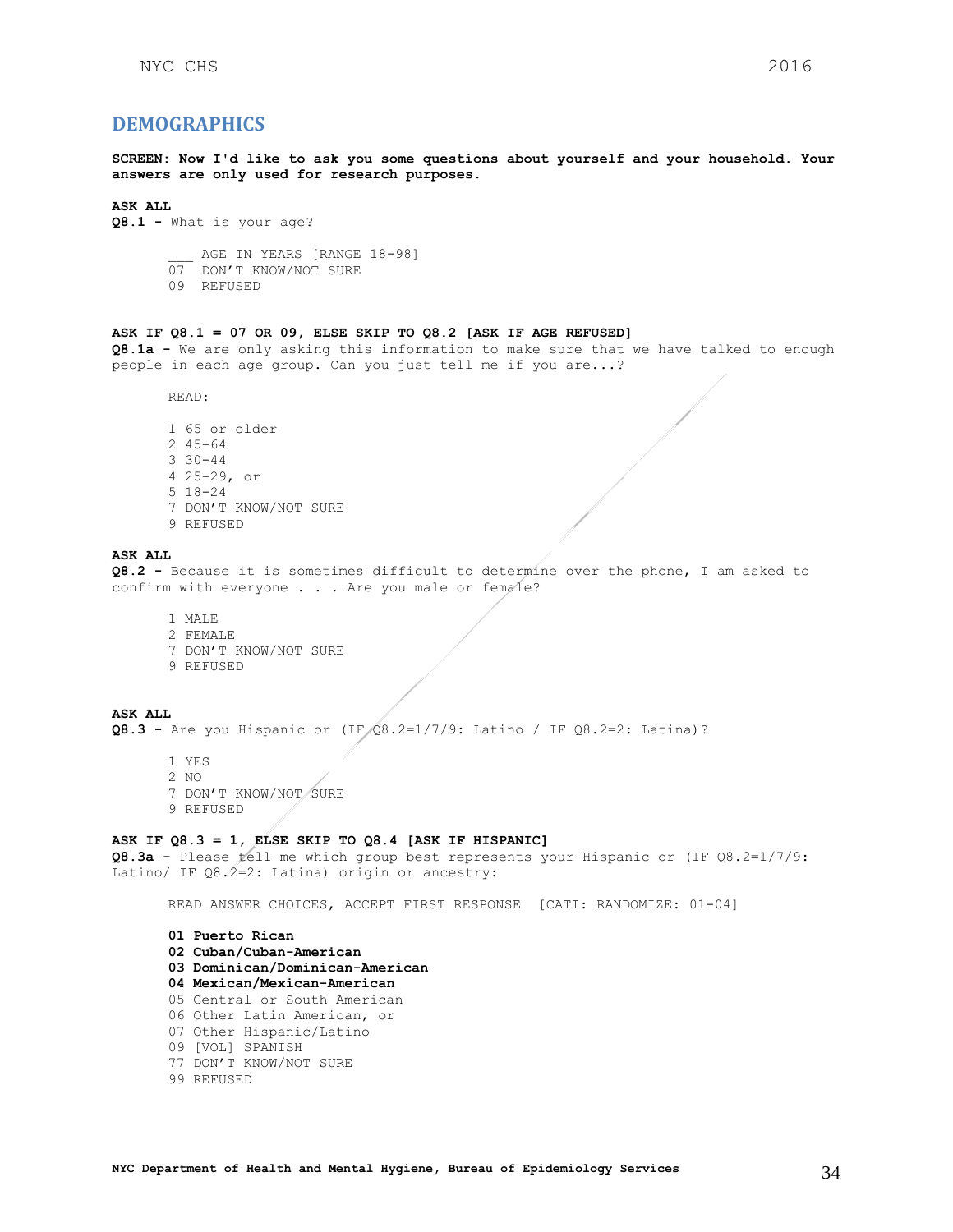**ASK ALL Q8.4 -** (**READ IF Q8.3=1:** Some people, aside from being Hispanic, also consider themselves to be a member of a racial group.)

Which one or more of the following would you say is your race?

READ ANSWER CHOICES, MULTIPLE RESPONSE:

01 White 02 Black or African American 03 Asian 04 Native Hawaiian or Other Pacific Islander 05 American Indian, Alaska Native, or 08 Something else (SPECIFY) 77 DON'T KNOW/NOT SURE 99 REFUSED

### **ASK IF MORE THAN ONE ANSWER TO Q8.4, ELSE SKIP TO Q8.5**

**Q8.4a -** Which one of these groups would you say best represents your race?

READ MENTIONED RACES: **CATI Note: Fill selected races from Q8.4.** 1 White 2 Black or African American 3 Asian 4 Native Hawaiian or Other Pacific Islander 5 American Indian, Alaska Native, or 8 Other named in Q8.4 7 DON'T KNOW/NOT SURE 9 REFUSED

## **ASK IF Q8.4 = 3 [ASK IF ASIAN]**

**Q8.5** – Please tell me which group best represents your Asian heritage or ancestry?

READ ANSWER CHOICES, ACCEPT FIRST RESPONSE [CATI: RANDOMIZE: 01-06]

01 Chinese 02 Asian Indian 03 Filipino 04 Korean 05 Japanese 06 Vietnamese 07 Something else 77 DON'T KNOW/NOT SURE 99 REFUSED

**ASK ALL Q8.6 –** Where were you born? Please tell me the country.

1 USA

2 Outside USA [List of countries, includes Puerto Rico and other US territories **(SKIP TO Q8.6a)**

INTERVIEWER: PUERTO RICO AND OTHER US TERRITORIES ARE CONSIDERED OUTSIDE OF THE UNITED STATES

**ASK IF Q8.6 = 2 Q8.6a**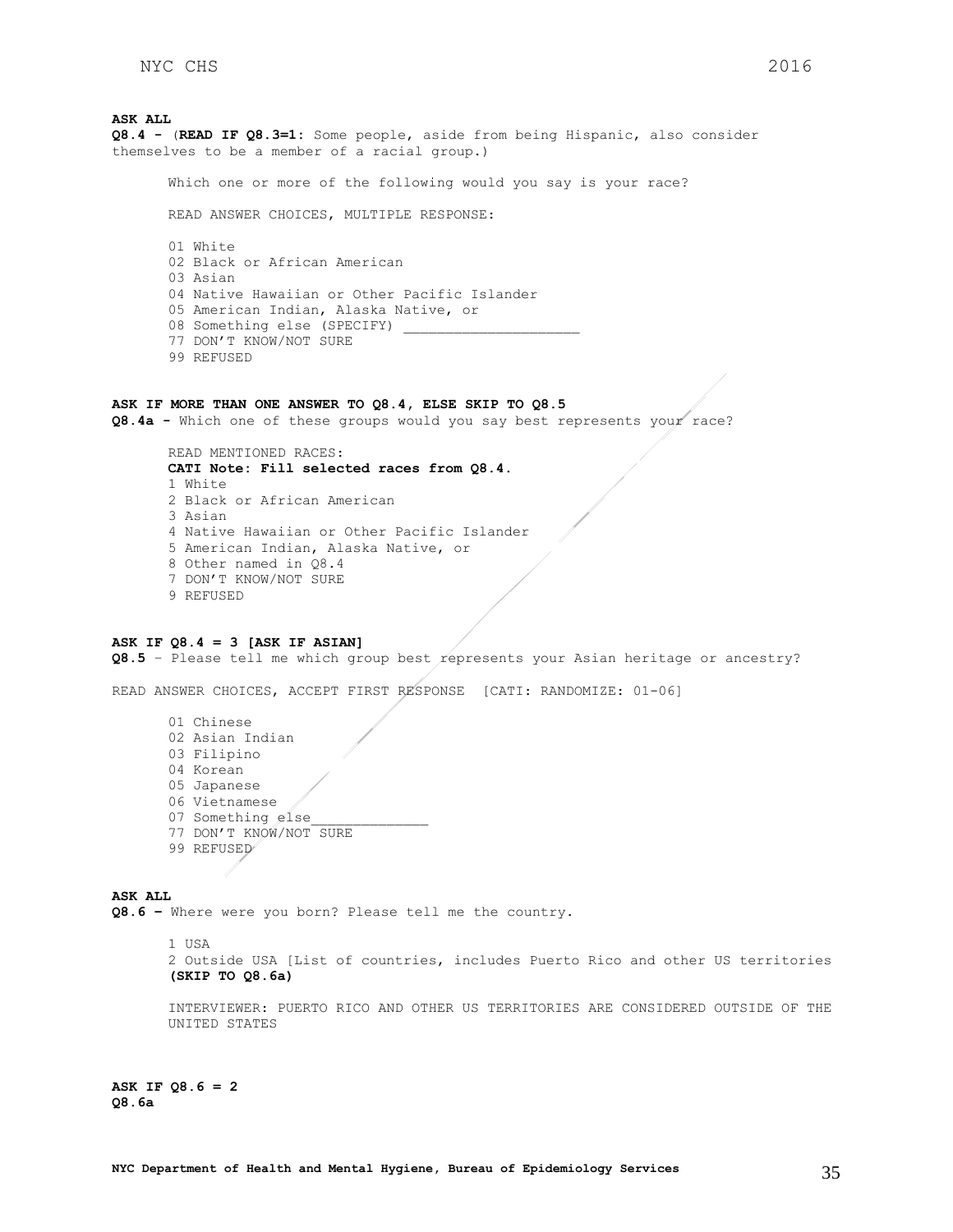60. AFRICA 61. ALBANIA 62. ANTIGUA 01. ARGENTINA 64. AUSTRIA 02. AUSTRALIA 03. BANGLADESH 04. BARBADOS 05. BELARUS 68. BELIZE 06. BOLIVIA 07. BRAZIL 08. CANADA 09. CARIBBEAN 106. CENTRAL AFRICA 10. CHILE 11. CHINA 12. COLOMBIA 13. COSTA RICA 14. CUBA 73. CZECHOSLOVAKIA 15. DOMINICAN REPUBLIC 107. EASTERN AFRICA 16. ECUADOR 17. EGYPT 18. EL SALVADOR 74. ENGLAND 75. EUROPE 19. FRANCE 20. GERMANY 21. GHANA 22. GREECE 78. GRENADA 23. GUATEMALA 111. GUINEA 24. GUYANA 25. HAITI 26. HONDURAS 27. HONG KONG 28. HUNGARY 29. INDIA 81. IRAN 30. IRELAND

31. ISRAEL

32. ITALY 33. JAMAICA 34. JAPAN 35. KOREA 112. LIBERIA 87. MALAYSIA 114. MALI 36. MEXICO 37. NICARAGUA 38. NIGERIA 104. NORTHERN AFRICA 39. PAKISTAN 40. PANAMA 41. PERU 42. PHILIPPINES 43. POLAND 44. PUERTO RICO 45. ROMANIA 46. RUSSIA 113. SENEGAL 47. SIERRA LEONE 48. SOUTH AMERICAN 49. SPAIN 108. SOUTHERN AFRICA 102. ST. LUCIA 103. ST. VINCENT 50. TAIWAN 51. TRINIDAD AND TOBAGO 52. TURKEY 53. UKRAINE 54. UNITED KINGDOM (INCLUDES ENGLAND, N. IRELAND, SCOTLAND, WALES) 109. UZBEKISTAN 55. VENEZUELA 56. VIETNAM 110. VIRGIN ISLANDS 105. WESTERN AFRICA 57. WEST INDIAN 58. YUGOSLAVIA 66. OTHER (SPECIFY) 77. DON'T KNOW/NOT SURE

99. REFUSE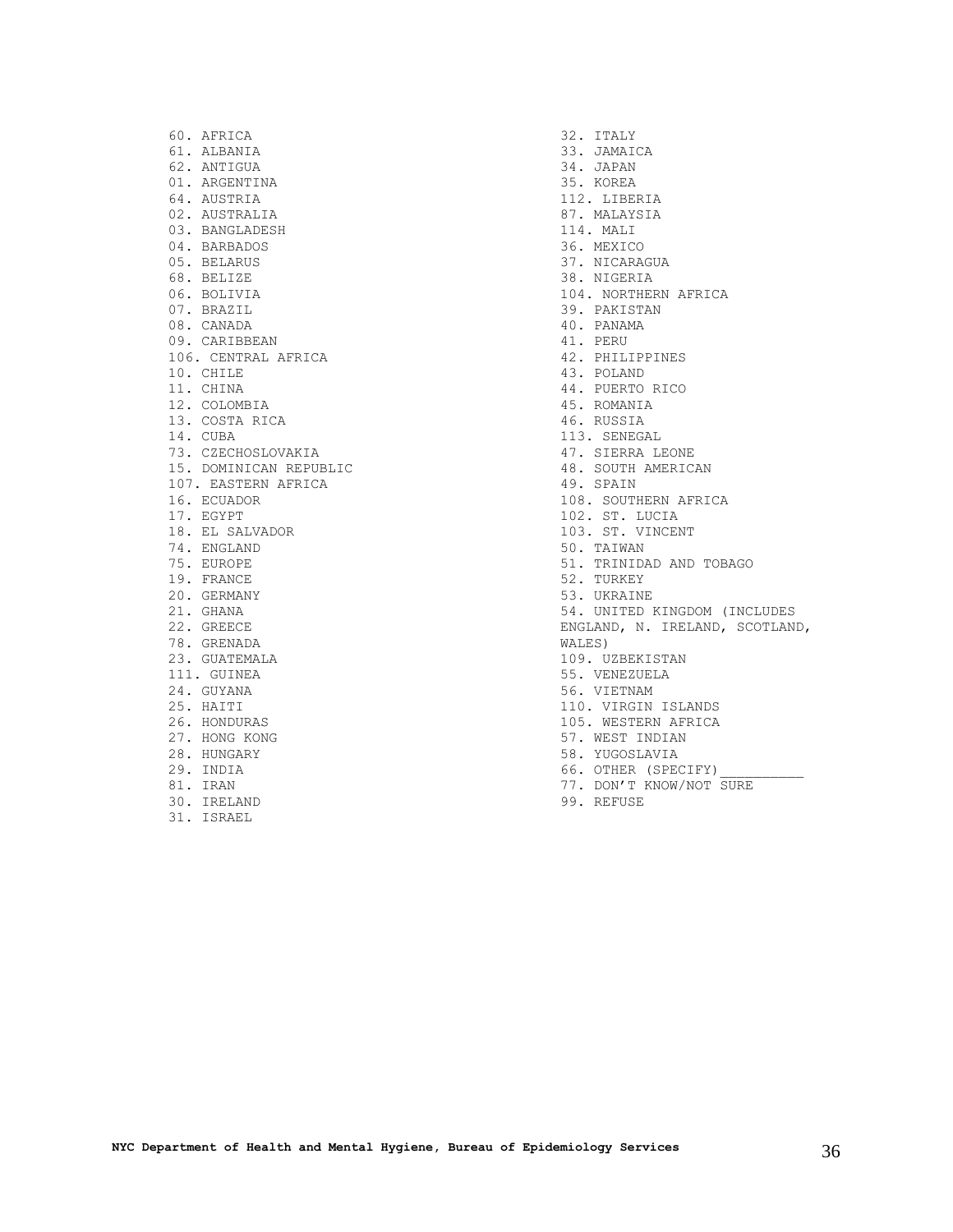**ASK ALL Q8.7 -** What language do you speak most often at home? 1 ENGLISH 2 SPANISH 3 RUSSIAN 4 CHINESE (INCLUDES MANDARIN & CANTONESE) 5 INDIAN (INCLUDES HINDI & TAMIL) 6 ITALIAN 7 FRENCH (FRENCH-CREOLE) 8 YIDDISH 9 OTHER

- 77 DON'T KNOW/NOT SURE
- 99 REFUSED

**ASK ALL Q8.8 -** Are you. . .

READ ALL RESPONSES:

- 1 Married
- 2 Divorced
- 3 Widowed
- 4 Separated
- 5 Never married, or
- 6 A member of an unmarried couple living together or partnered
- 7 DON'T KNOW/NOT SURE
- 9 REFUSED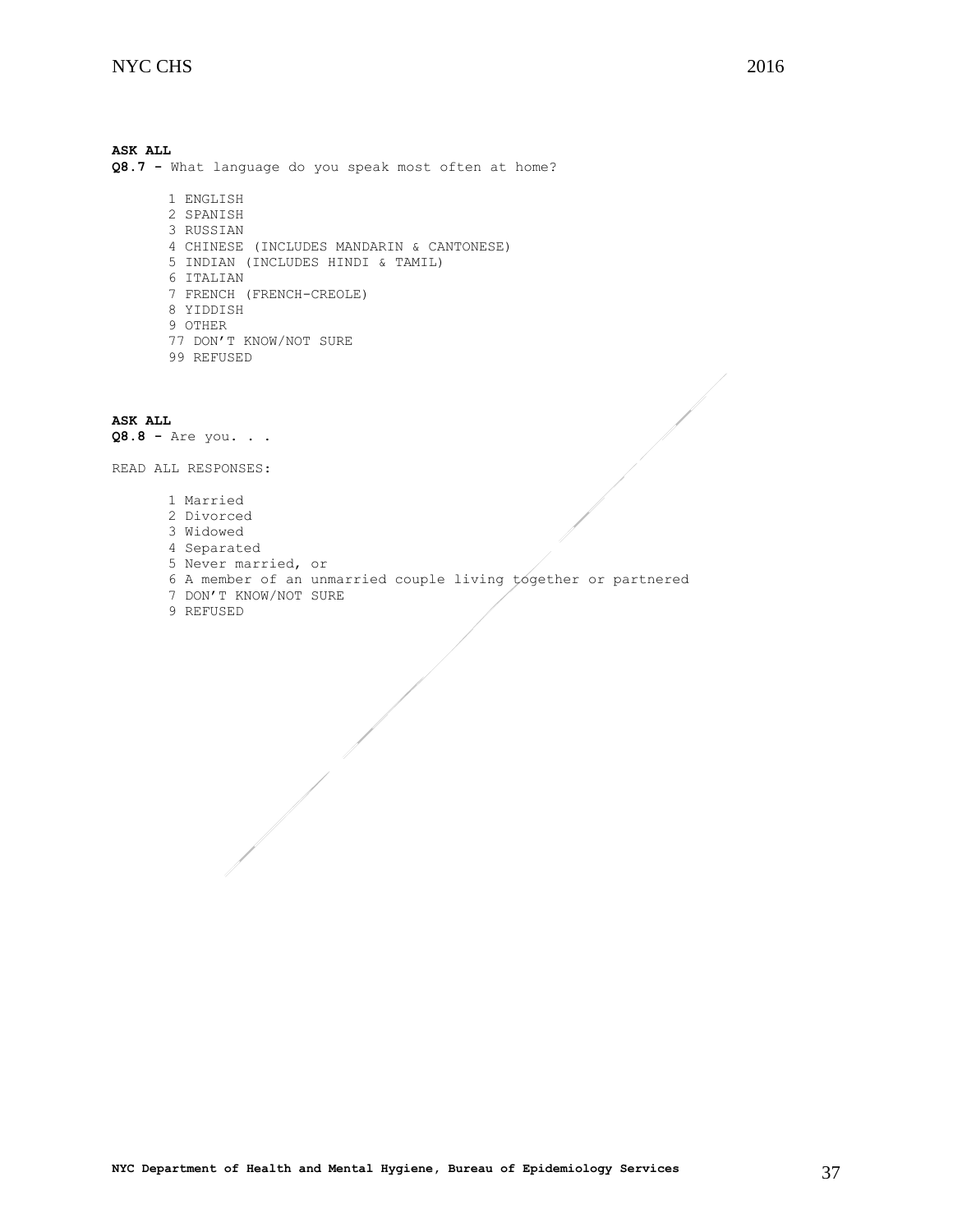[IF Q8.2 = 1 OR MALE- READ] Are you gay, straight - that is not gay, bisexual, or something else.

[IF Q8.2 = 2 OR FEMALE – READ] Are you lesbian or gay, straight - that is not lesbian or gay, bisexual, or something else.

[IF  $Q8.2 = 7$  OR 9 - READ] Are you gay, straight - that is not gay or lesbian, bisexual, or something else.

As I read the list again, please stop me when I get to the term that best describes how you think of yourself.

READ RESPONSES UNTIL RESPONDENT MAKES A SELECTION:

1 Gay  $[Q8.2 = 2, 7, 9 - READ:$  or lesbian] 2 Straight, that is not gay 3 Bisexual, or 4 Something else 7 DON'T KNOW/NOT SURE 9 REFUSED

## **IF Q8.9 = 7 [ASK IF DON'T KNOW TO Q8.9]**

**Q8.9a –** Do you not understand the words, are you not sure yet, or do you mean something else?

1 Don't understand the words 2 Not sure yet, or 3 Something else 7 DON'T KNOW/NOT SURE 9 REFUSED

**IF Q8.9 = 4 OR Q8.9a = 3 [ASK IF 'SOMETHING ELSE' TO Q8.9 OR Q8.9A] Q8.9b –**What do you mean by something else? (SPECIFY)\_\_\_\_\_\_\_\_\_\_\_\_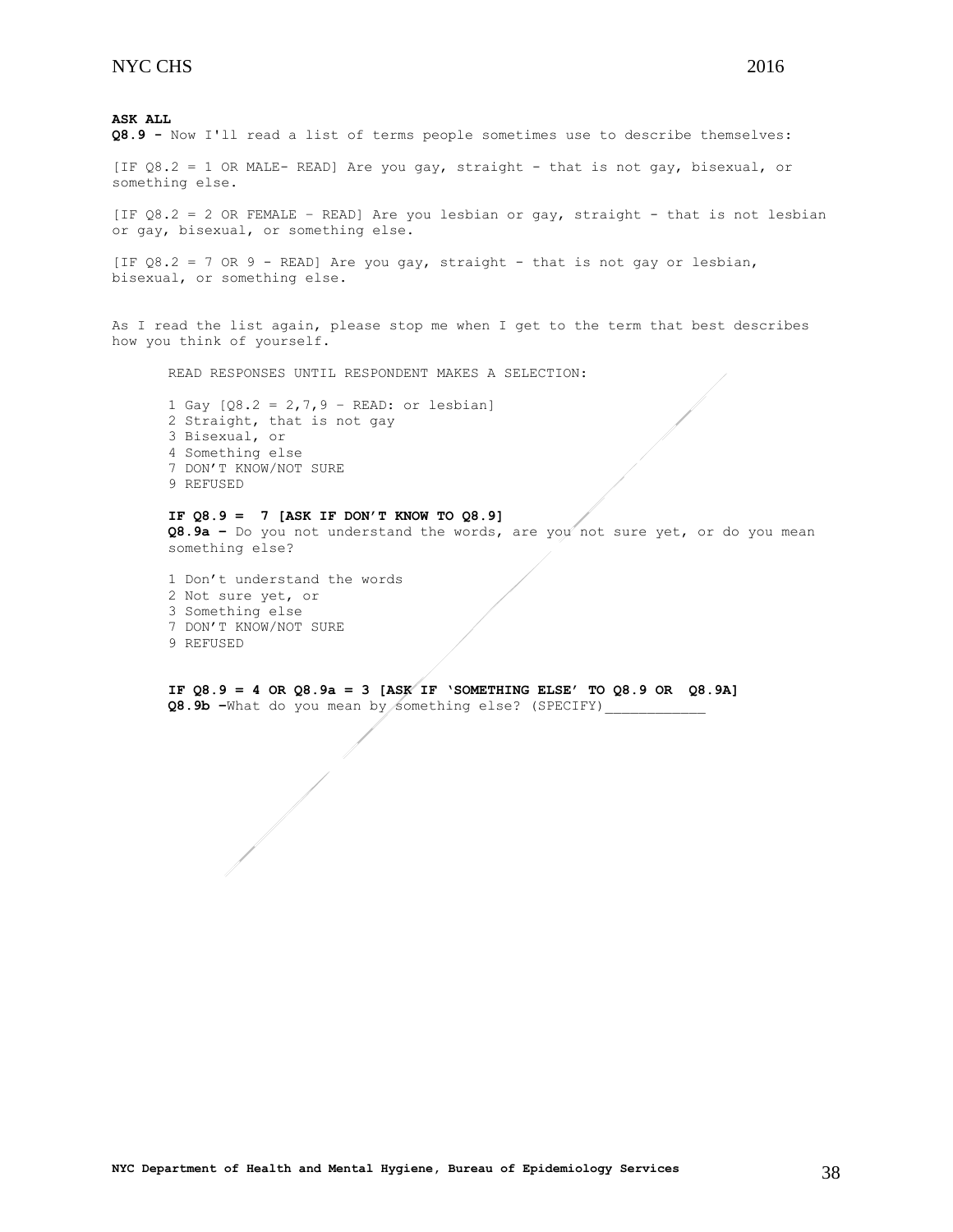**Q8.10 -**Some people do not identify with the sex they were assigned at birth and think of themselves as transgender or identify in another way. For example: a person who is born male may feel female and live as a woman. Do you consider yourself to be transgender or have an identity different than your sex at birth?

- 1 Yes [READ IF NEEDED: you are transgender or have a different identity than your sex at birth]
- 2 No [READ IF NEEDED: you are not transgender]
- 7 DON'T KNOW/NOT SURE 9 REFUSED

### **IF Q8.10 = 7 [ASK IF DON'T KNOW TO Q8.10]**

**Q8.10a:** Do you not understand the question, are you exploring your gender identity and are not sure how you consider yourself yet, or do you mean something else?

READ IF NEEDED:

- 1 Don't understand the question
- 2 You are exploring your gender identity and not sure how you consider yourself yet, or
- 3 Something else
- 4 (VOL.) RESPONDENT IDENTIFIES WITH THEIR SEX AT BIRTH, AS MALE OR FEMALE AND WAS MISTAKENLY CODED
- 7 DON'T KNOW/NOT SURE 9 REFUSED

## **ASK IF Q8.10 = 1 [ASK IF YES TO Q8.10]**

**Q8.10b –** Are you a transgender woman, a transgender man, or do you have a different gender identity?

INTERVIEWER: READ THE SELECTED ANSWER BACK TO RESPONDENT TO CONFIRM.

- 1 Transgender woman, that is you were assigned male at birth but currently identify as a woman/or female
- 2 Transgender man, that is you were assigned female at birth but currently identify as a man/or male
- 3 Have another gender identity than the sex you were assigned at birth
- 4 (VOL.) RESPONDENT IDENTIFIES WITH THEIR SEX AT BIRTH, AS MALE OR FEMALE AND WAS MISTAKENLY CODED
- 7 DON'T KNOW/NOT SURE
- 9 REFUSED

**IF Q8.10a = 3 OR Q8.10b =3 [ASK IF Q8.10a OR Q8.10b IS 'SOMETHING ELSE'] Q8.10c -** How do you identify your gender? \_\_\_\_\_\_\_\_\_\_\_\_\_\_\_\_\_\_\_\_\_\_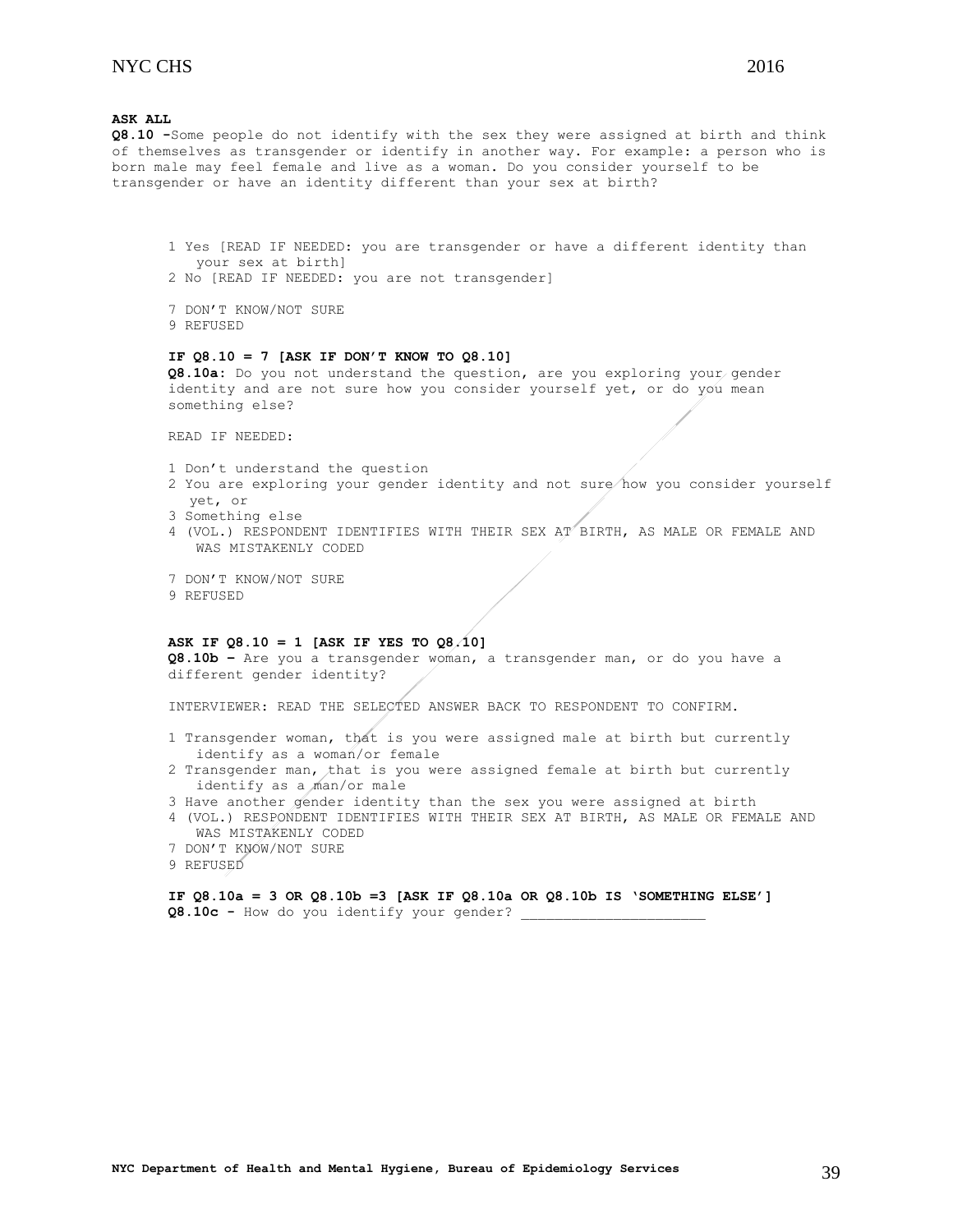**Q8.11 -** What is the highest grade or year of school you completed?

READ IF NEEDED:

1 Never attended school or only attended kindergarten 2 Grades 1 through 8 (ELEMENTARY) 3 Grades 9 through 11 (SOME HIGH SCHOOL) 4 Grade 12 or GED (HIGH SCHOOL GRADUATE) 5 College 1 year to 3 years (SOME COLLEGE OR TECHNICAL SCHOOL), or 6 College 4 years or more (COLLEGE GRADUATE) ? 7 DON'T KNOW/NOT SURE 9 REFUSED

#### **ASK IF PTYPE=1 [ASK IF CELL PHONE INTERVIEW]**

**CQHH -** How many members of your household, INCLUDING YOURSELF, are 18 years of age or older?

READ IF NEEDED: Household members are those who spend a majority of their time living in the household.

RECORD 99 FOR REFUSED/DK

\_\_\_\_\_\_\_\_\_ Number of adults [RANGE 1-20]

#### **ASK ALL**

**Q8.14** - How many children 17 years old or younger are living in your household?

READ IF NEEDED: Include all children who live or stay at this address.

NUMBER OF CHILDREN [RANGE 0-25] 77 DON'T KNOW/NOT SURE 99 REFUSED

#### **ASK IF HHa OR CQHH = 1 [ONLY ONE ADULT IN THE HOUSEHOLD]**

**Q6.9 -** Is there a friend, relative, or neighbor who could help you in an emergency if needed?

1 YES 2 NO 7 DON'T KNOW/NOT SURE 9 REFUSED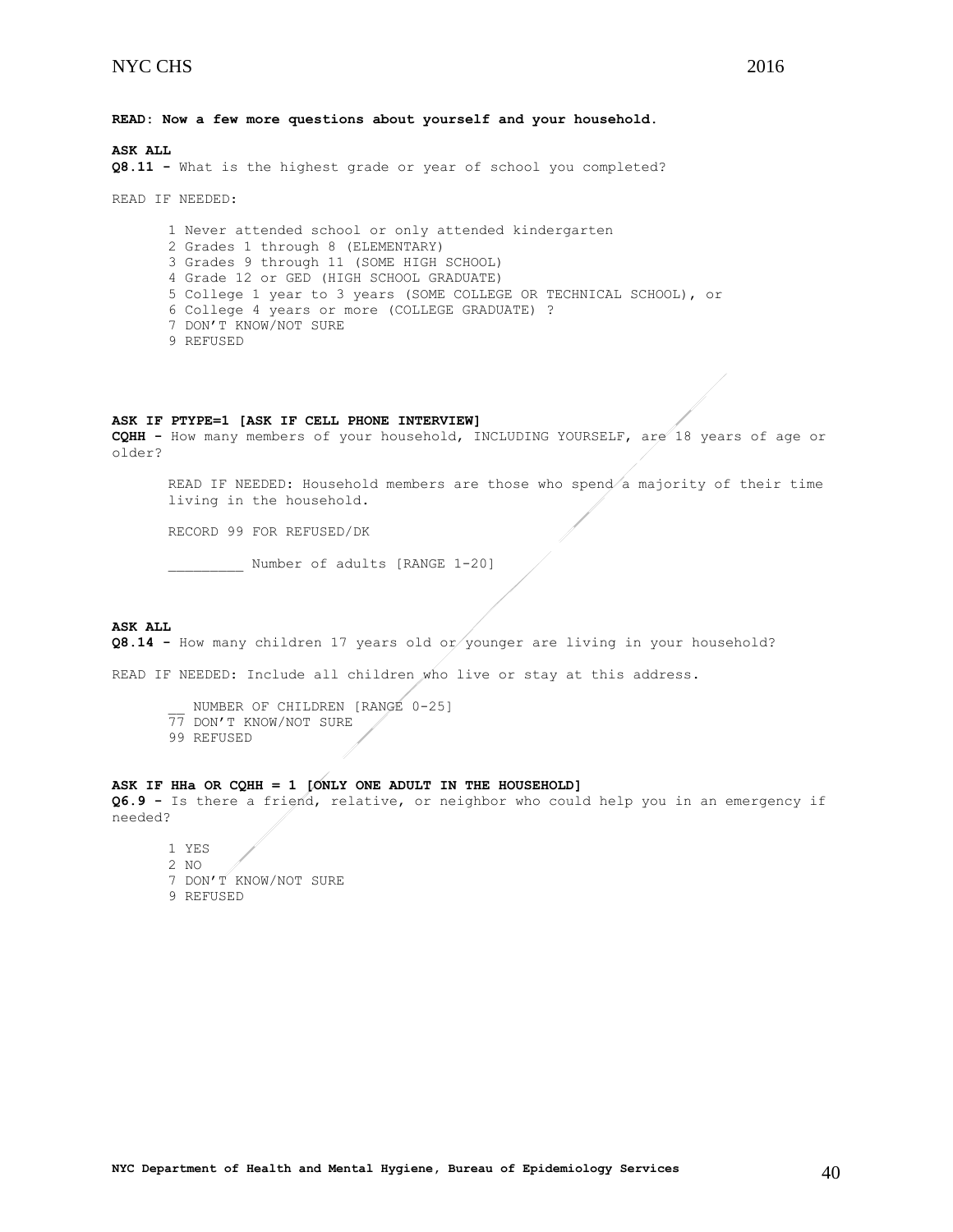**ASK ALL Q8.15 -** Are you currently. . . 01 Employed for wages or salary IF R DOES NOT PICK #1, READ ALL OF THE REMAINING ANSWER CHOICES 02 Self-employed 03 A Homemaker 04 A Student 05 Retired 06 Unable to work 07 Unemployed for 1 year or more, or 08 Unemployed for less than 1 year ? 77 DON'T KNOW/NOT SURE 99 REFUSED

**CATI Note: Only one choice can be entered. Entries must be zero filled.**

**RANDOMLY SELECTE 50% OF RESPONDENTS WHO ANSWERED Q8.15 = 1 OR 8 WITH 50% RECEIVING Q8.16 – Q8.17. IF QXVERS=1**

ASK IF QXVERS=1 AND  $Q8.15 = 1$  OR  $Q8.15 = 8$  [ASK IF R IS<sup>2</sup> EMPLOYED FOR WAGES OR SALARY **OR UNEMPLOYED FOR LESS THAN 1 YEAR] Q8.16 –**

 $[IF Q8.15 = 1: Does your employer]$ [IF  $Q8.15 = 8$ : At your last job, did your employer]

offer paid sick leave that [if q8.15 = 1]]/can [if q8.15 =8] could]] be used when you [if  $q8.15=1$  are if  $q8.15=8$  were] ill?

**INTERVIEWER: IF RESPONDENT SAYS SHE/HE HAS MORE THAN ONE JOB, PROBE WHETHER ANY OF THEIR JOBS OFFER PAID SICK LEAVE.**

1 YES 2 NO 7 DON'T KNOW/NOT SURE 9 REFUSED

**ASK IF QXVERS=1 AND Q8.15 = 1 OR Q8.15 = 8 [ASK IF R IS EMPLOYED FOR WAGES OR SALARY OR UNEMPLOYED FOR LESS THAN 1 YEAR] Q8.17 -** [IF  $Q8.15 = 1$ : Does your employer] [IF Q8.15 = 8: At your last job, did your employer]

offer paid family leave, that is paid leave to care for a newborn infant or seriously ill family member? Family paid leave is in addition to any sick leave, vacation, personal leave, or short-term disability that may be available to you as an employee.

**INTERVIEWER: IF RESPONDENT SAYS SHE/HE HAS MORE THAN ONE JOB, PROBE WHETHER ANY OF THEIR JOBS OFFER PAID FAMILY LEAVE.**

1 YES 2 NO 7 DON'T KNOW/NOT SURE 9 REFUSED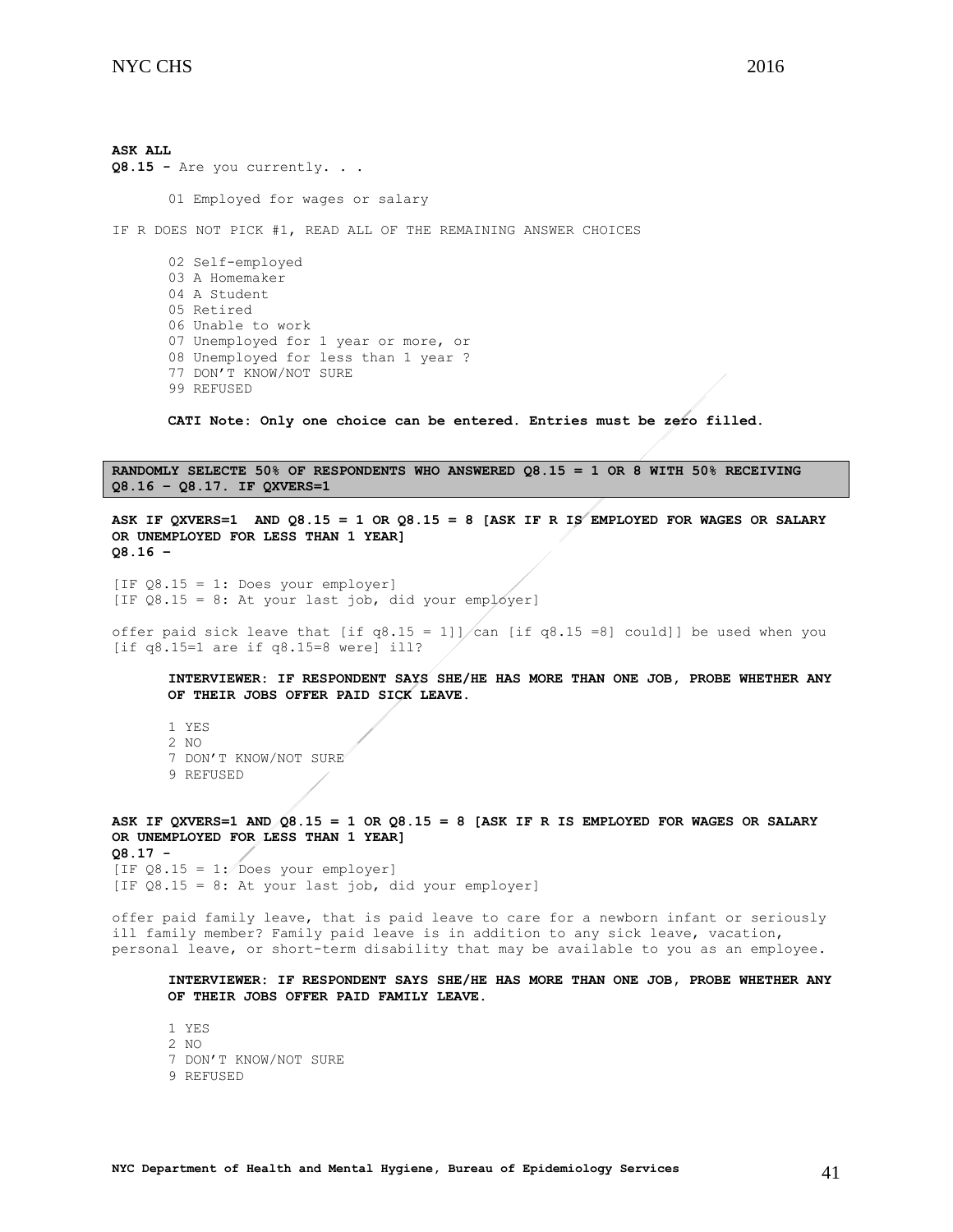```
If Q8.14 or CQHH = 77 or 99, skip to Q8.19
Create new field NHOUSE = QHH/CQHH (Number of adults) + Q8.14(Number of Children)
USE NHOUSE to create a field (PVTYLVL) to populate the fill for Q8.16
IF NHOUSE = 1 THEN PVTYLVL = 11,880
IF NHOUSE = 2 THEN PVTYLVL = 16,020
IF NHOUSE = 3 THEN PVTYLVL = 20,160
IF NHOUSE = 4 THEN PVTYLVL = 24,300
IF NHOUSE = 5 THEN PVTYLVL = 28,440
IF NHOUSE = 6 THEN PVTYLVL = 32,580
IF NHOUSE = 7 THEN PVTYLVL = 36,730
IF NHOUSE = 8 THEN PVTYLVL = 40,890
IF NHOUSE GT 8 THEN PVTYLVL = 40,890 + (NHOUSE-8 * 4,160)
```
**READ SCREEN:** The next question is about your combined household income. [READ IF NHOUSE>1: By household income we mean the combined income from everyone living in the household including even roommates or those on disability income.]

#### **ASK ALL**

**Q8.18** - Is your household's annual income from all sources:

02 Less than \$ (**PVTYLVL**\*2) IF "NO," ASK 05; IF "YES," ASK 01 01 Less than (PVTYLVL) IF "NO," CODE 02 (100-199%); IF "YES," CODE 01 (< 100%) 05 Less than \$ (**PVTYLVL**\*5) IF "NO," ASK 06 (500-599%); IF "YES," ASK 04 (300- 399%) 06 Less than \$ (**PVTYLVL**\*6) IF "NO," CODE 07 (>600%); IF "YES," CODE 06 (500- 599%) 04 Less than \$ (**PVTYLVL**\*4) IF "NO," CODE 05; IF "YES," ASK 03 (200-299%) 07 \$ (**PVTYLVL**\*6) 03 Less than \$ (**PVTYLVL**\*3) IF "NO," CODE 04; IF "YES," CODE 03 77 DON'T KNOW/NOT SURE 99 REFUSED

#### **ASK IF Q8.18\_02 = 77 OR 99, ELSE SKIP TO Q8.19 [ASK IF INCOME REFUSED]**

**Q8.18a** - Can you just tell me if your annual household income is less than \$ **PVTYLVL**?

1 YES 2 NO 7 DON'T KNOW/NOT SURE 9 REFUSED

### **ASK IF Q8.18 IS 100%-199% FPL [Q8.18=2 OR Q8.18A=2]**

**Q8.18b –** Is your combined household's annual income from all sources less than [PVTYLVL\*1.38]?

1 YES 2 NO 7 DON'T KNOW/NOT SURE 9 REFUSED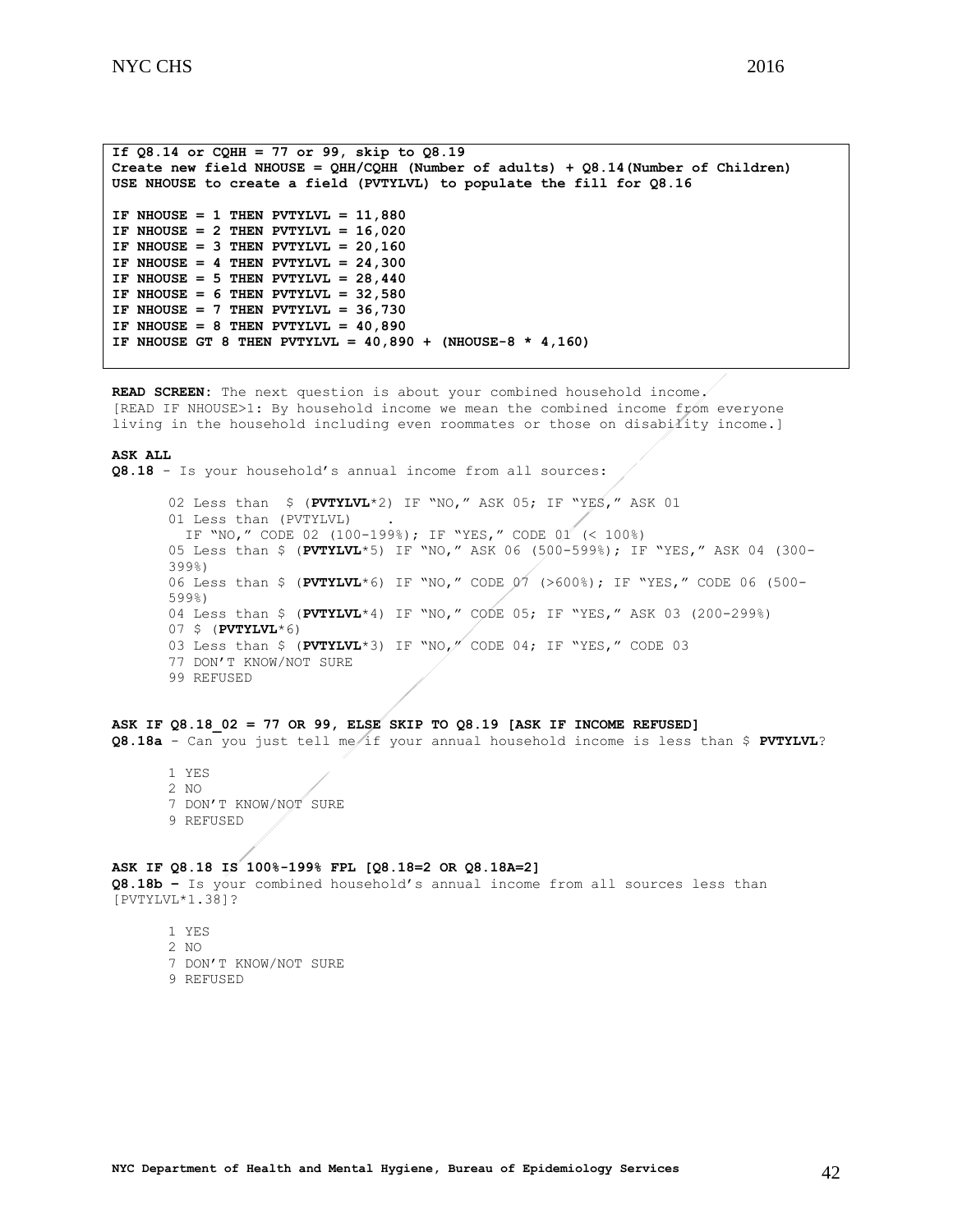**IF Q2.1 = 2 AND Q8.18 = 01 OR Q8.18a = 1 OR Q8.18b = 1 THEN READ:** 

You indicated earlier that you do not currently have any health coverage. I just want to let you know that you may be eligible for free health insurance. You can call 311 for more information.

#### **ASK ALL**

**Q8.19** - About how tall are you without shoes?

READ IF NEEDED: You can answer in either feet and inches OR in centimeters.

**NOTE: If respondent answers in metrics put "9" in first column ROUND FRACTIONS DOWN**

/ Height (feet/inches or meters/centimeters) [RANGES FEET=3-9/INCHES= 0-11 || METERS=0-3/CENTIMETERS=0-275] 7777 Don't Know 9999 Refused

YOU MUST ENTER EITHER BOTH FEET AND INCHES OR CENTIMETERS - NOT BOTH. IF 0 (ZERO) INCHES, PLEASE ENTER ZERO. DO NOT LEAVE BLANK.

CATI NOTE: REQUIRE BOTH FEET AND INCHES OR CENTIMETERS. DO NOT ALLOW ENTRY OF BOTH. IF 0 (ZERO) INCHES, MUST ENTER ZERO. CANNOT HAVE MISSING INCHES AND NOT MISSING FEET, OR MISSING FEET AND NOT MISSING INCHES.

#### **ASK ALL**

**Q8.20** - About how much do you weigh without shoes?

READ IF NEEDED: You can answer in either pounds OR kilograms.

## **NOTE: If respondent answers in metrics put "9" in first column ROUND FRACTIONS UP**

\_ \_ \_ \_ Weight (pounds or kilograms) [RANGES POUNDS=50-600 || KILOGRAMS= 20-275] 7777 Don't Know 9999 Refused

YOU MUST ENTER EITHER POUNDS OR KILOGRAMS - NOT BOTH.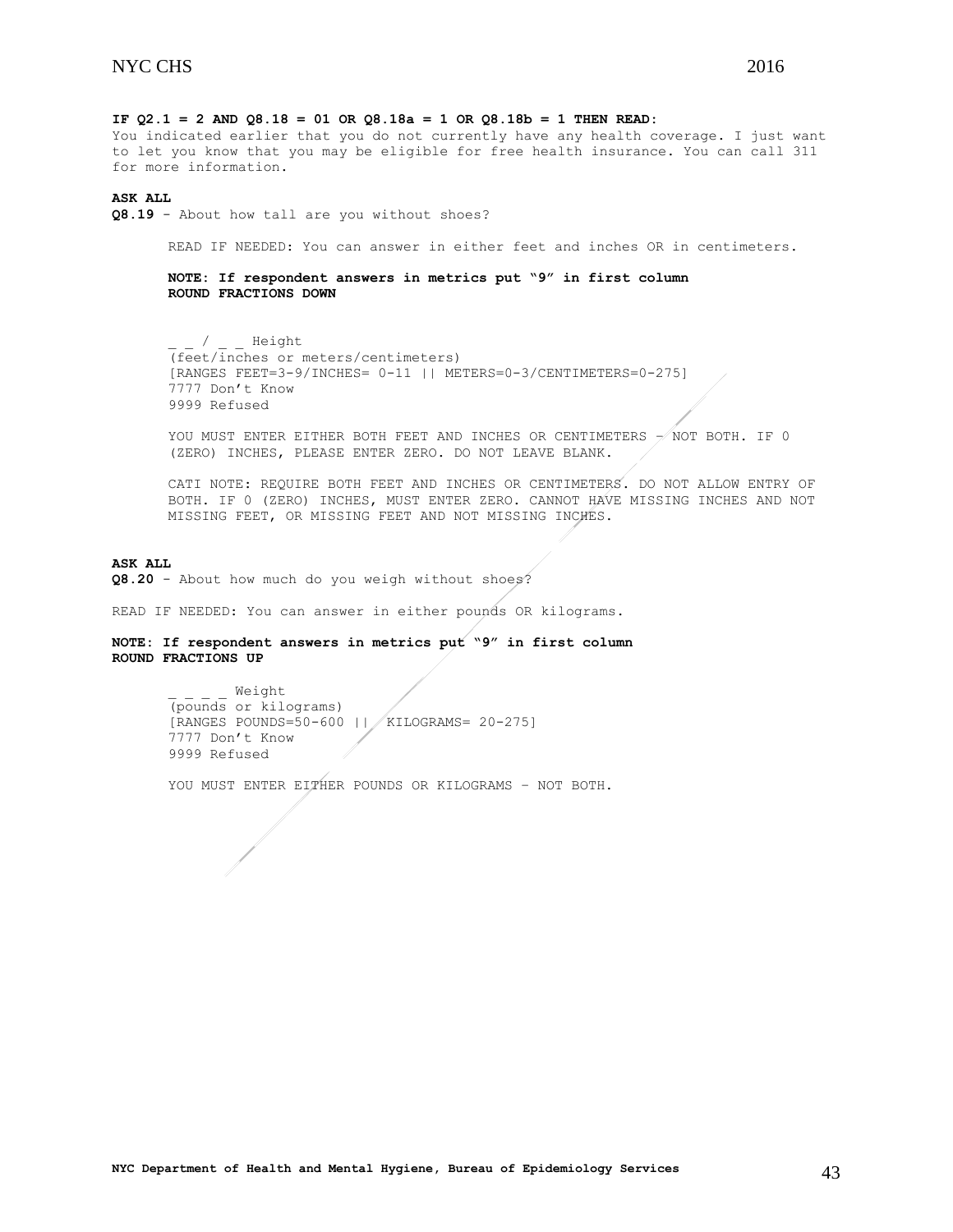### **BMI FOLLOW-UP QUESTIONS**

IF 08.20 (WEIGHT) = 9999 OR 7777 AND 08.19 (HEIGHT)  $\neq$  9999 OR 7777 (IS NOT MISSING), THEN PUT HEIGHT INTO BMI CALCULATOR AND ASK Q8.21a, Q8.21b, Q8.21c, Q8.21d (OR ASK Q8.21e, Q8.21f, Q8.21g, Q8.21h FOR METRIC).

IF Q8.19 (HEIGHT) = 9999 OR 7777 AND Q8.20 (WEIGHT) ≠ 9999 OR 7777 (IS NOT MISSING), THEN PUT WEIGHT INTO BMI CALCULATOR AND ASK Q8.22a, Q8.22b, Q8.22c, Q8.22d (OR ASK Q8.22e, Q8.22f, Q8.22g, Q8.22h FOR METRIC).

BMI =  $703 * LBS / inches SQ$ 

CRITICAL WEIGHT FOR ENGLISH VERY OBESE: =  $.049 * (Q8.19 \text{ height IN}) * (Q8.19 \text{ height IN})$ 

CRITICAL WEIGHT FOR ENGLISH OBESE: =  $.0427 * (Q8.19 \text{ height} \text{IN}) * (Q8.19 \text{ height} \text{IN})$ 

CRITICAL WEIGHT FOR ENGLISH OVERWEIGHT: = .0356\*(Q8.19 height IN)\*(Q8.19 height IN)

CRITICAL WEIGHT FOR ENGLISH UNDERWEIGHT: = .0263\*(Q8.19 height IN)\*(Q8.19 height IN)

## **ASK IF Q8.20 = 9999 OR 7777 AND Q8.19 ≠ 9999 OR 7777, ELSE SKIP TO NUTRITION [ASK IF EITHER WEIGHT OR HEIGHT IS DON'T KNOW OR REFUSED]**

**Q8.21a** - Do you weigh less than [critical weight for **OBESE**]?

1 YES, WEIGH LESS **[SKIP TO Q8.21c]** 2 NO, DON'T WEIGH LESS **[SKIP TO Q8.21b]** 7 DON'T KNOW/NOT SURE 9 REFUSED

#### **ASK IF Q8.21a = 2, ELSE SKIP TO Q8.21c Q8.21b** – Do you weigh less than [critical weight for **VERY OBESE**]?

- 1 YES, WEIGH LESS 2 NO, DON'T WEIGHT LESS
- 7 DON'T KNOW/NOT SURE
- 9 REFUSED

#### **ASK IF Q8.21a = 1,** *ELSE SKIP TO NUTRITION* **Q8.21C** – Do you weigh less than [critical weight for **OVERWEIGHT**]?

 1 YES, WEIGH LESS**[SKIP TO Q8.21d]** 2 NO, DON'T WEIGHT LESS 7 DON'T KNOW/NOT SURE 9 REFUSED

## **ASK IF Q8.21c = 1,** *ELSE SKIP TO NUTRITION*

**Q8.21d** – Do you weigh less than [critical weight for **UNDERWEIGHT**]

- 1 YES, WEIGH LESS 2 NO, DON'T WEIGHT LESS 7 DON'T KNOW/NOT SURE
- 
- 9 REFUSED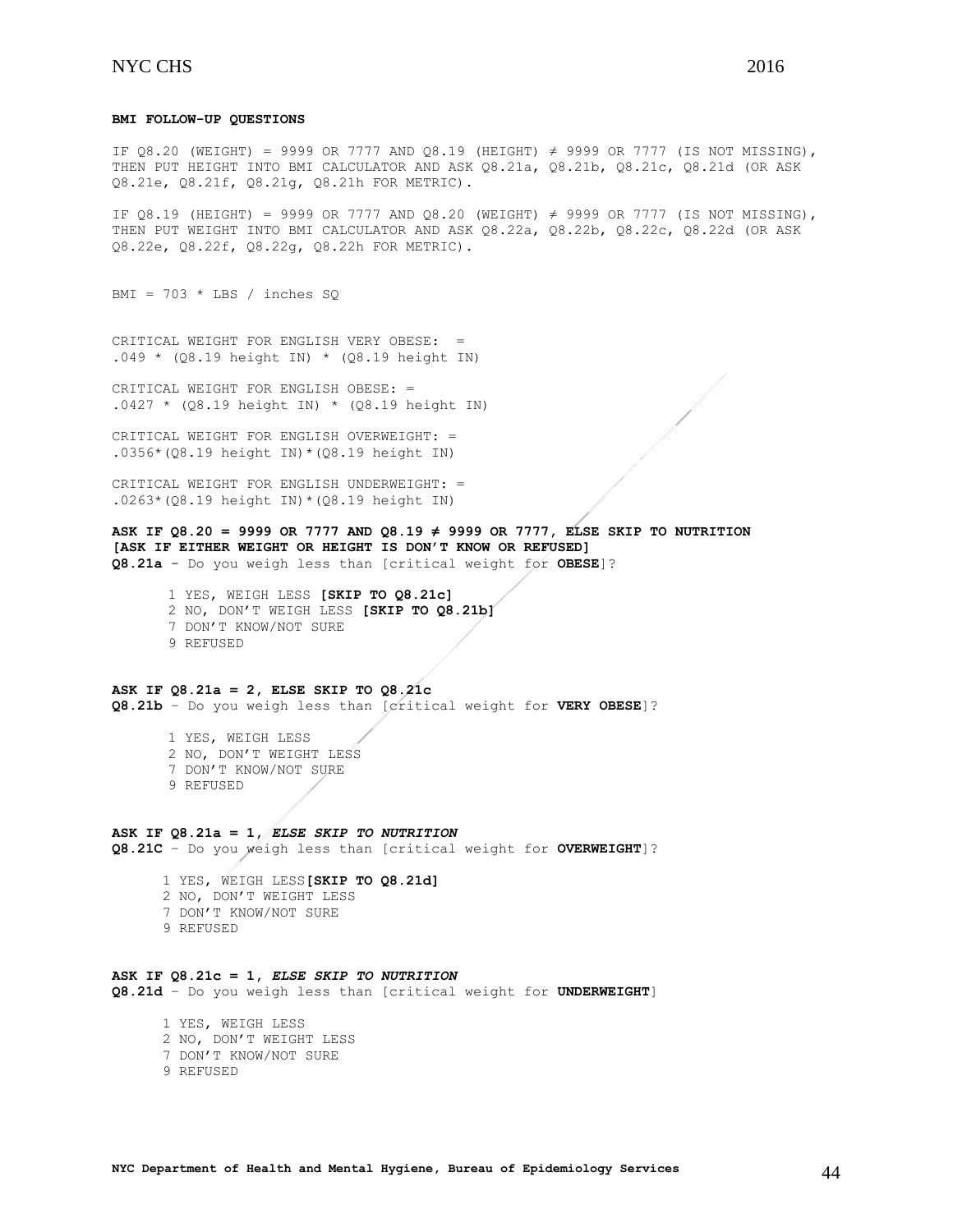CRITICAL WEIGHT FOR METRIC VERY OBESE = .0035 \*  $(Q8.19 \text{ height } CM) * (Q8.19 \text{ height } CM)$ 

CRITICAL WEIGHT FOR METRIC OBESE  $= .003 * (Q8.19 \text{ height CM}) * (Q8.19 \text{ height CM})$ 

CRITICAL WEIGHT FOR METRIC OVERWEIGHT  $= .0025*$  (Q8.19 height CM) \* (Q8.19 height CM)

CRITICAL WEIGHT FOR METRIC UNDERWEIGHT = .00185\* (Q8.19 height CM)\*(Q8.19 height CM)

**ASK IF Q8.20 = 9999 OR 7777 AND Q8.19 ≠ 9999 OR 7777, ELSE SKIP TO NUTRITION Q8.21e** - Do you weigh less than [critical weight for **METRIC OBESE**]?

 1 YES, WEIGH LESS**[SKIP TO Q8.21g]** 2 NO, DON'T WEIGH LESS**[SKIP TO Q8.21f]** 7 DON'T KNOW/NOT SURE 9 REFUSED

**ASK IF Q8.21e = 2, ELSE SKIP TO Q8.21g Q8.21f** – Do you weigh less than [critical weight for **METRIC VERY OBESE**]?

 1 YES, WEIGH LESS 2 NO, DON'T WEIGHT LESS 7 DON'T KNOW/NOT SURE 9 REFUSED

## **ASK IF Q8.21e = 1,** *ELSE SKIP TO Q9.1*

**Q8.21g** – Do you weigh less than [critical weight for **METRIC OVERWEIGHT**]?

 1 YES, WEIGH LESS **[SKIP TO Q8.21h]** 2 NO, DON'T WEIGHT LESS 7 DON'T KNOW/NOT SURE 9 REFUSED

**ASK IF Q8.21g = 1,** *ELSE SKIP TO Q9.1* **Q8.21h** – Do you weigh less than [critical weight for **METRIC UNDERWEIGHT**]

 1 YES, WEIGH LESS 2 NO, DON'T WEIGHT LESS 7 DON'T KNOW/NOT SURE 9 REFUSED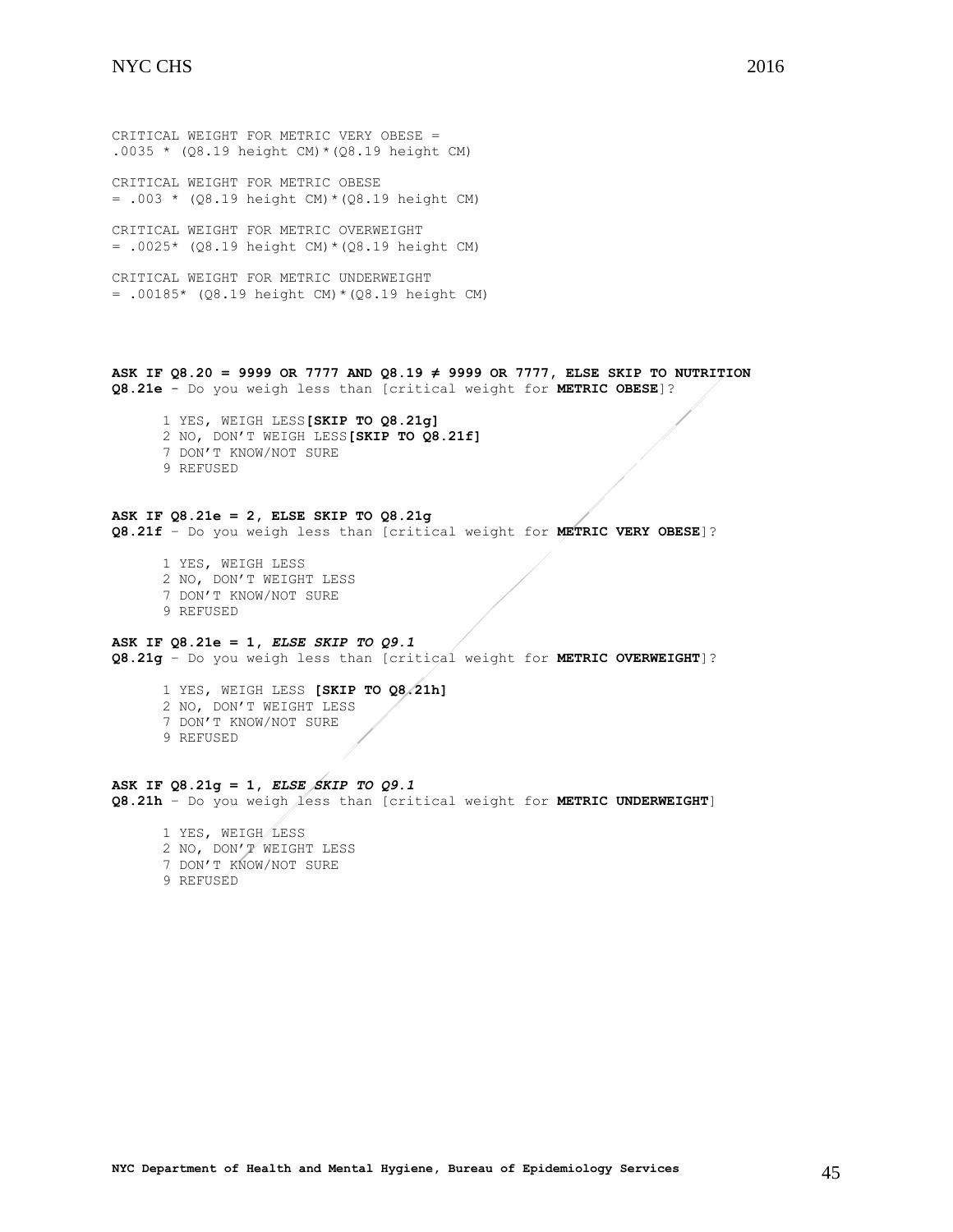CRITICAL HEIGHT IN INCHES FOR VERY OBESE = SQUARE ROOT OF (20.09 \* Q8.20 weight LB) CRITICAL HEIGHT IN INCHES FOR OBESE:  $=$  SQUARE ROOT OF (23.43  $*$  Q8.20 weight LB) CRITICAL HEIGHT IN INCHES FOR OVERWEIGHT:  $=$  SQUARE ROOT OF (28.12  $*$  Q8.20 weight LB) CRITICAL HEIGHT IN INCHES FOR UNDERWEIGHT:  $=$  SQUARE ROOT OF (38  $*$  Q8.20 weight LB) THEN CONVERT TO FEET, INCHES **ASK IF Q8.19 = 9999 OR 7777 AND Q8.20 ≠ 9999 OR 7777, ELSE SKIP TO NUTRITION Q8.22a-** Is your height less than [critical height for **OBESE**]? 1 YES, LESS **[SKIP TO Q8.22b]** 2 NO, NOT LESS **[SKIP TO Q8.22c]** 7 DON'T KNOW/NOT SURE 9 REFUSED **ASK IF Q8.22a = 1,** *ELSE SKIP TO Q8.22c* **Q8.22b-** Is your height less than [critical height for **VERY OBESE**]? 1 YES, LESS 2 NO, NOT LESS 7 DON'T KNOW/NOT SURE 9 REFUSED **ASK IF Q8.22a = 2,** *ELSE SKIP TO NUTRITION* **Q8.22c -** Is your height less than [critical height for **OVERWEIGHT**]?

1 YES, LESS 2 NO, NOT LESS **[SKIP TO Q8.22d]** 7 DON'T KNOW/NOT SURE 9 REFUSED

#### **ASK IF Q8.22c = 2,** *ELSE SKIP TO NUTRITION*

Q8.22d - Is your height less than [critical height for UNDERWEIGHT]?

1 YES, LESS 2 NO, NOT LESS 7 DON'T KNOW/NOT SURE 9 REFUSED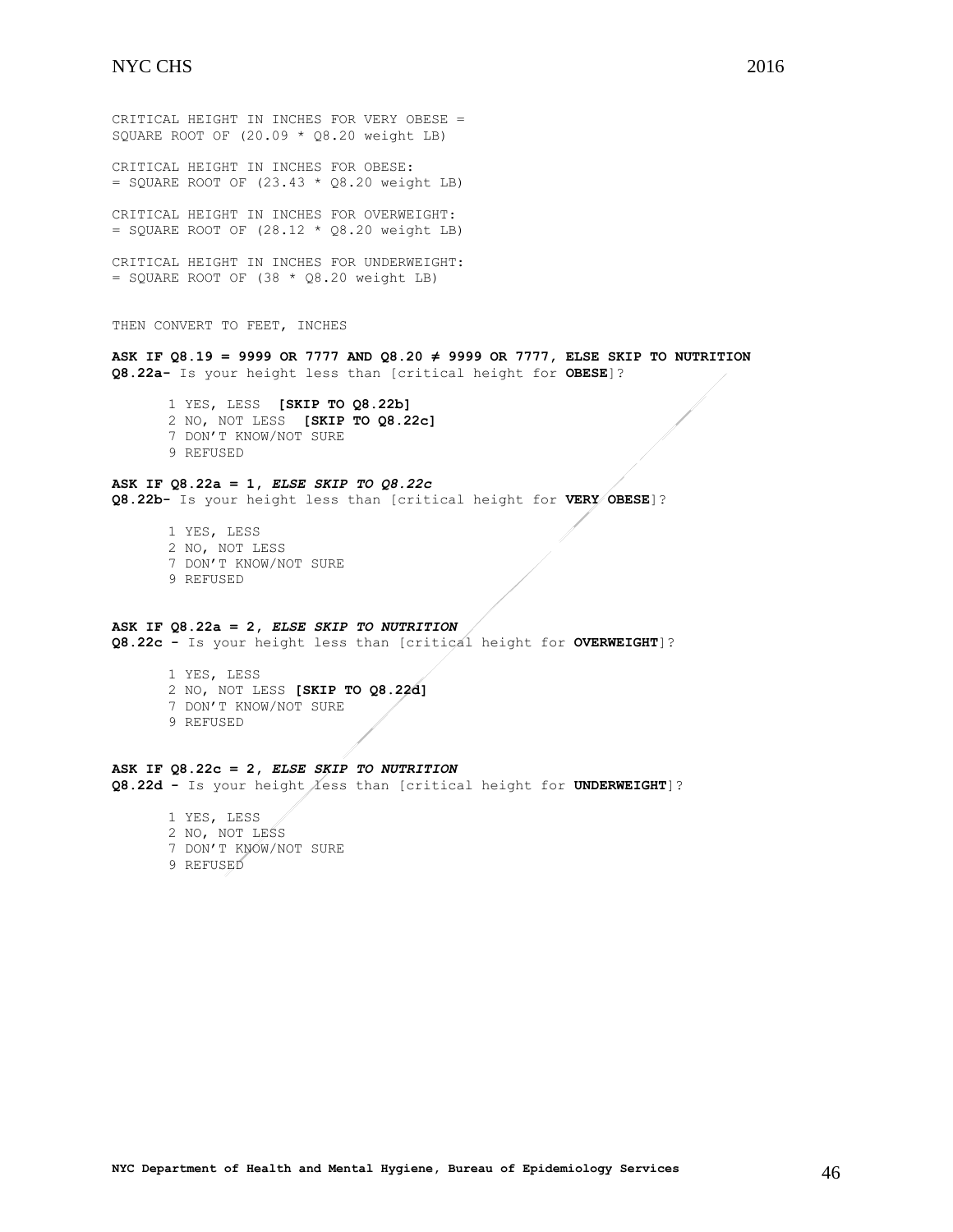CALCULATE CRITICAL HEIGHT FOR METRIC OBESE  $=$  SQUARE ROOT OF (333  $*$  Q8.20 weight KILOS)

CALCULATE CRITICAL HEIGHT FOR METRIC OVERWEIGHT  $=$  SQUARE ROOT OF (400  $*$  Q8.20 weight KILOS)

CALCULATE CRITICAL HEIGHT FOR METRIC UNDERWEIGHT  $=$  SQUARE ROOT OF (540.5  $*$  Q8.20 weight KILOS)

**ASK IF Q8.19 = 9999 OR 7777 AND Q8.20 ≠ 9999 OR 7777, ELSE SKIP TO NUTRITION Q8.22e -** Is your height less than [critical height for **METRICOBESE**]?

1 YES, LESS **[SKIP TO Q8.22f]** 2 NO, NOT LESS **[SKIP TO Q8.22g]** 7 DON'T KNOW/NOT SURE 9 REFUSED

## **ASK IF Q8.22e = 1,** *ELSE SKIP TO Q8.22g*

**Q8.22f -** Is your height less than [critical height for **METRIC VERYOBESE**]?

1 YES, LESS 2 NO, NOT LESS 7 DON'T KNOW/NOT SURE 9 REFUSED

#### **ASK IF Q8.22e = 2,** *ELSE SKIP TO NUTRITION*

**Q8.22g -** Is your height less than [critical height for **METRICOVERWEIGHT**]?

1 YES, LESS 2 NO, NOT LESS **[SKIP TO Q8.22h]** 7 DON'T KNOW/NOT SURE 9 REFUSED

## **ASK IF Q8.22g = 2,** *ELSE SKIP TO NUTRITION* **Q8.22h -** Is your height less than [critical height for **METRICUNDERWEIGHT**]?

1 YES, LESS 2 NO, NOT LESS 7 DON'T KNOW/NOT SURE 9 REFUSED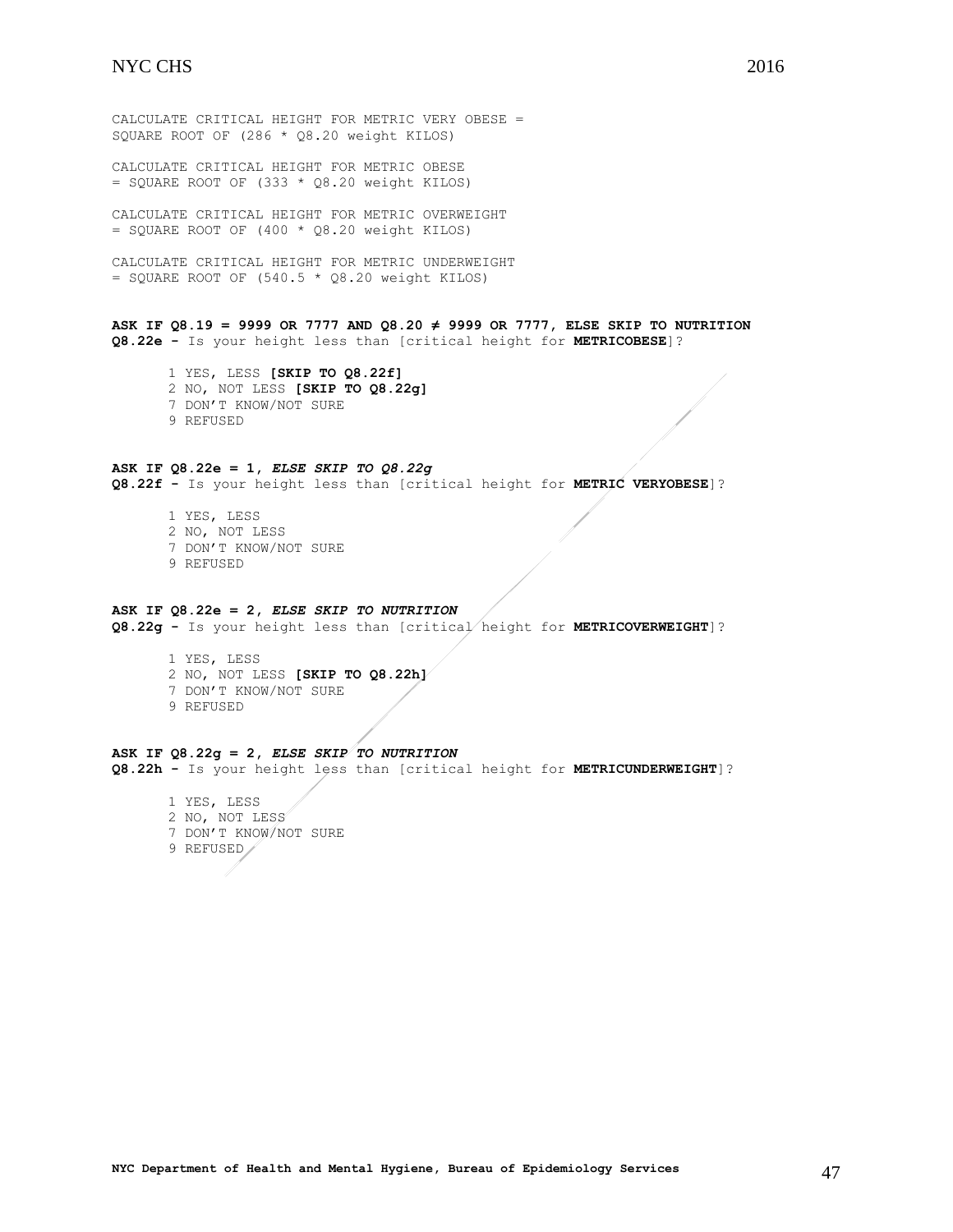<span id="page-47-0"></span>**READ:** And now some questions about food and drinks.

#### **ASK ALL**

**Q9.1 -** Thinking about nutrition...how many total servings of fruit and/or vegetables did you eat yesterday? A serving would equal one medium apple, a handful of broccoli, or a cup of carrots.

INTERVIEWER: IF RESPONDENT TELLS YOU WHAT FRUITS/VEGETABLES HE/SHE ATE, ADD UP THE SERVINGS AFTER REPEATING THE QUESTION ONCE.

PROBE: You ate (REPEAT ALL THE FRUITS AND VEGETABLES RESPONDENT SAID). That adds up to X servings. Would you say you ate X servings of fruits and vegetables yesterday?

NUMBER OF SERVINGS [CATI RANGE 0 - 50]

77 DON'T KNOW/NOT SURE

99 REFUSED

#### **ASK ALL**

**Q9.2** – How often do you drink sugar sweetened soda? Do NOT include diet soda or seltzer.

READ IF NEEDED: How many sodas do you drink per day, per week or per month?

READ IF NEEDED: One drink of soda would equal a 12 ounce can, bottle or glass.

READ IF NEEDED: Please try to use your best estimate.

1\_\_ PER DAY (RANGE 1-99) 2\_\_ PER WEEK (RANGE 1-99) 3\_\_ PER MONTH (RANGE 1-99)

888 NONE / NEVER / RARELY 777 DON'T KNOW/NOT SURE 999 REFUSED

#### **ASK ALL**

**Q9.3 -** How often do you drink other sweetened drinks like sweetened iced tea, sports drinks, fruit punch or other fruit-flavored drinks? Do NOT include diet soda, sugar free drinks, or 100% juice.

READ IF NEEDED: How many sweetened drinks do you drink per day, per week or per month?

READ IF NEEDED: One drink of sweetened drinks would equal a 12 ounce can, bottle or glass.

READ IF NEEDED: Please try to use your best estimate.

 $1$ <sup>-99</sup> 2\_\_ PER WEEK (RANGE 1-99)  $\frac{2}{3}$  PER MONTH (RANGE 1-99) 888 NONE / NEVER / RARELY 777 DON'T KNOW/NOT SURE 999 REFUSED **CATI NOTE: ONLY ALLOW ONE FIELD TO BE ENTERED.**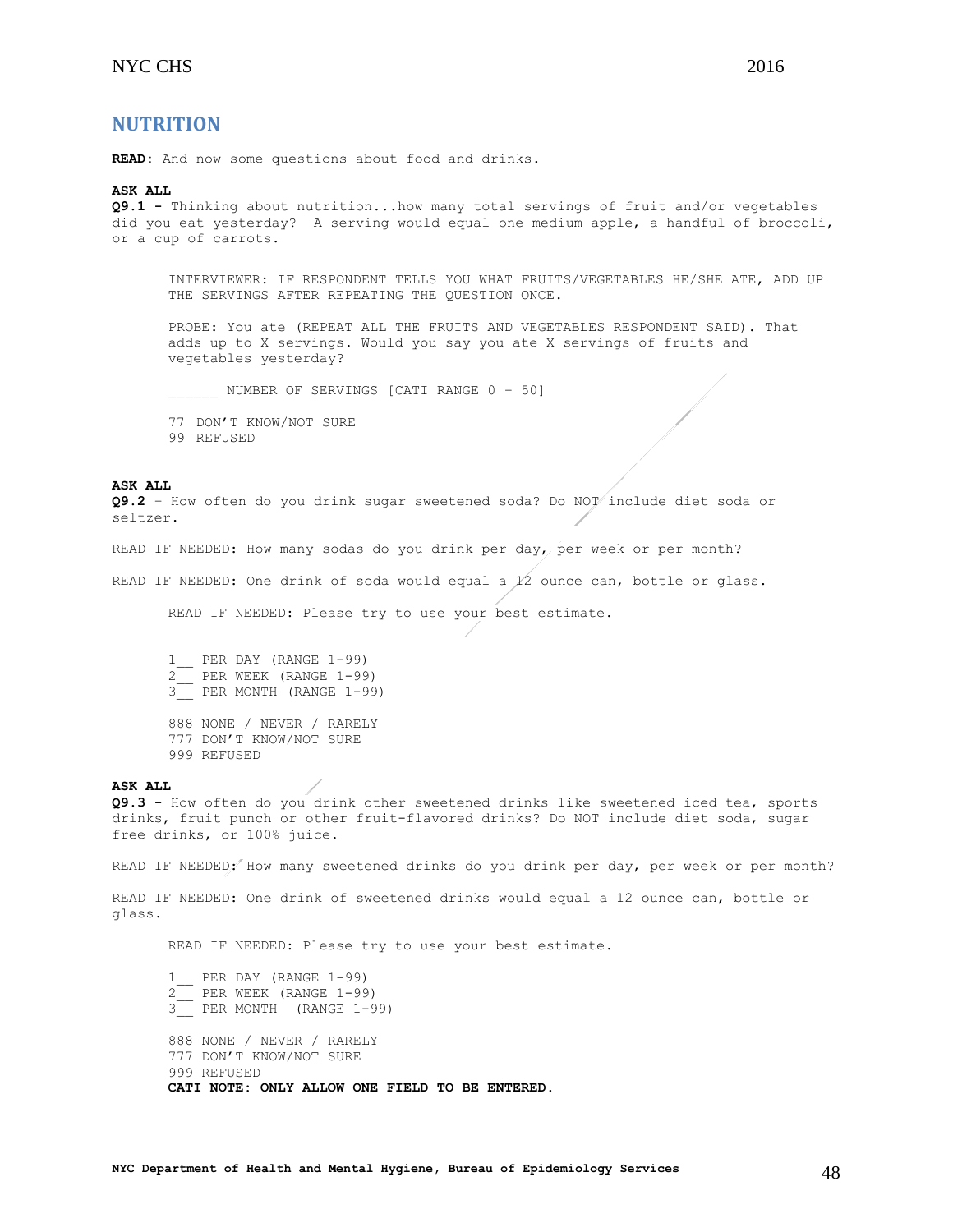## <span id="page-48-0"></span>**PHYSICAL ACTIVITY**

**READ**: Now I will ask you some questions about physical activity.

#### **ASK ALL**

**Q10.1 -** During the past 30 days, other than your regular job, did you participate in any physical activities or exercises such as running, calisthenics, golf, gardening, or walking for exercise?

- 1 YES
- 2 NO
- 7 DON'T KNOW/NOT SURE
- 9 REFUSED

#### **ASK ALL**

**Q10.2 –** In the past 12 months, how often have you ridden a bicycle in one of the five boroughs of New York City? Would you say once a week or more, several times a month, at least once a month, a few times a year, or never?

IF ASKED: This does not include a stationary bike.

1 ONCE A WEEK OR MORE 2 SEVERAL TIMES A MONTH 3 AT LEAST ONCE A MONTH 4 A FEW TIMES A YEAR 5 NEVER 6 [VOL] PHYSICALLY UNABLE TO RIDE A BIKE 7 DON'T KNOW/NOT SURE 9 REFUSED

**RESPONDENTS RANDOMLY SELECTED WITH 50% RECEIVING Q10.4 TO Q10.7 FOR CITYWIDE ESTIMATES. QXVERS=1**

**SCREEN: Now I am going to ask you about vigorous physical activity and then about moderate and light physical activity.**

### **ASK IF QXVERS=1**

**Q10.4** - How often do you do vigorous leisure-time physical activities for at least 10 minutes that cause heavy sweating or large increases in breathing or heart rate?

READ IF NEEDED: How many times per day, per week, per month or per year do you do these activities?

1\_\_ PER DAY (RANGE: 1-4) 2\_\_ PER WEEK (RANGE: 1 - 28) 3\_\_ PER MONTH (RANGE: 1 - 120)  $\frac{3}{4}$  PER YEAR (RANGE:  $1 - 1456$ ) 666 UNABLE TO DO THIS ACTIVITY 888 NEVER 777 DON'T KNOW/NOT SURE 999 REFUSED

**CATI Note: Only allow one field to be entered.**

**ASK IF Q10.4 NE 666,888, 777 OR 999 [ASK IF ANY VIGOROUS ACTIVITY REPORTED] Q10.5** - About how long do you do these vigorous leisure-time physical activities each time?

READ IF NEEDED: For how many minutes or hours do you do these activities each time?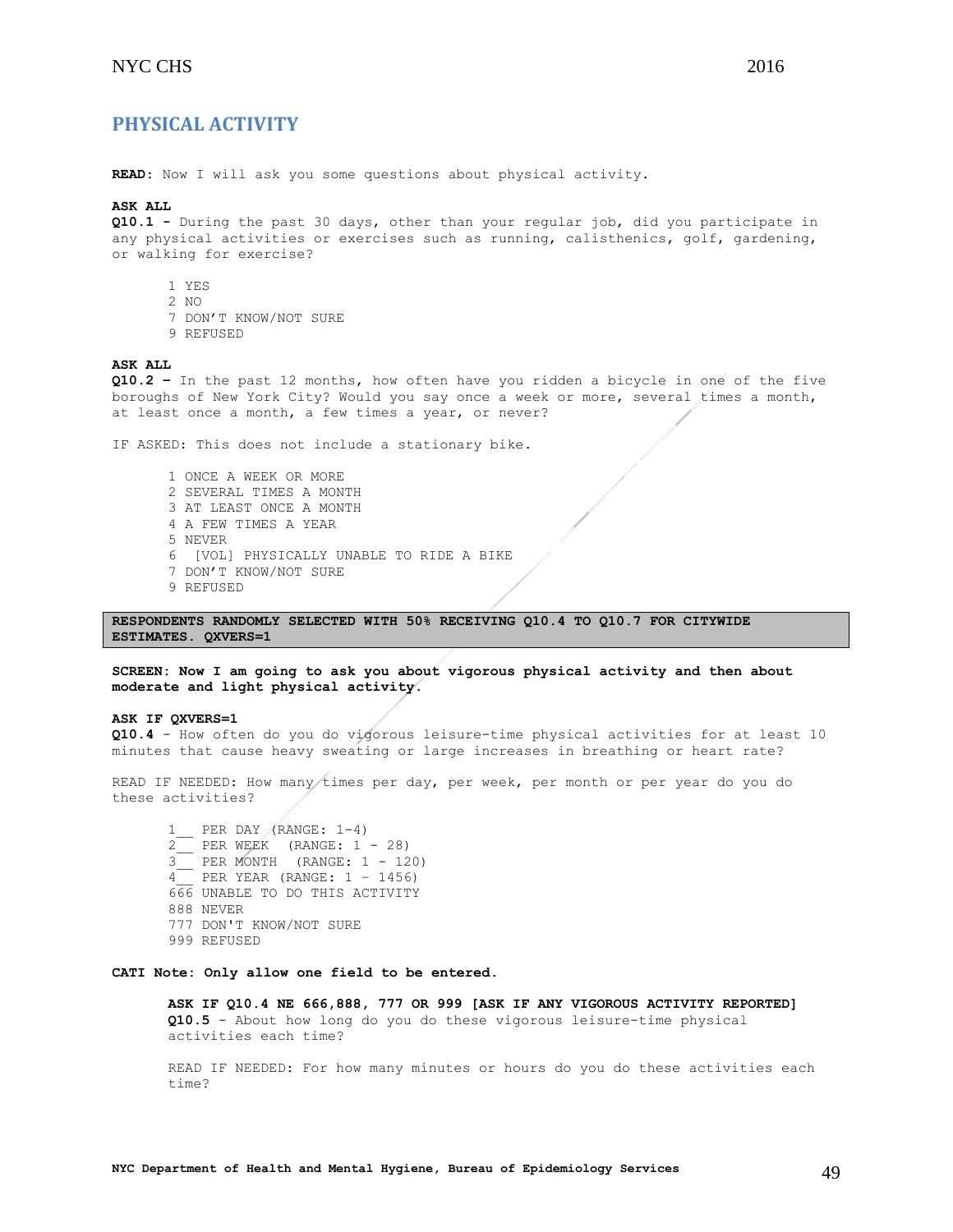\_\_ MINUTES [RANGE 00-59] \_\_ HOURS [RANGE 0-5] 77 DON'T KNOW/NOT SURE 99 REFUSED

**CATI Note: Interviewer must enter a value for both minutes and hours before moving to the next screen, except when entering 77 or 99. A value of 0 can be entered for hours or minutes but not both.**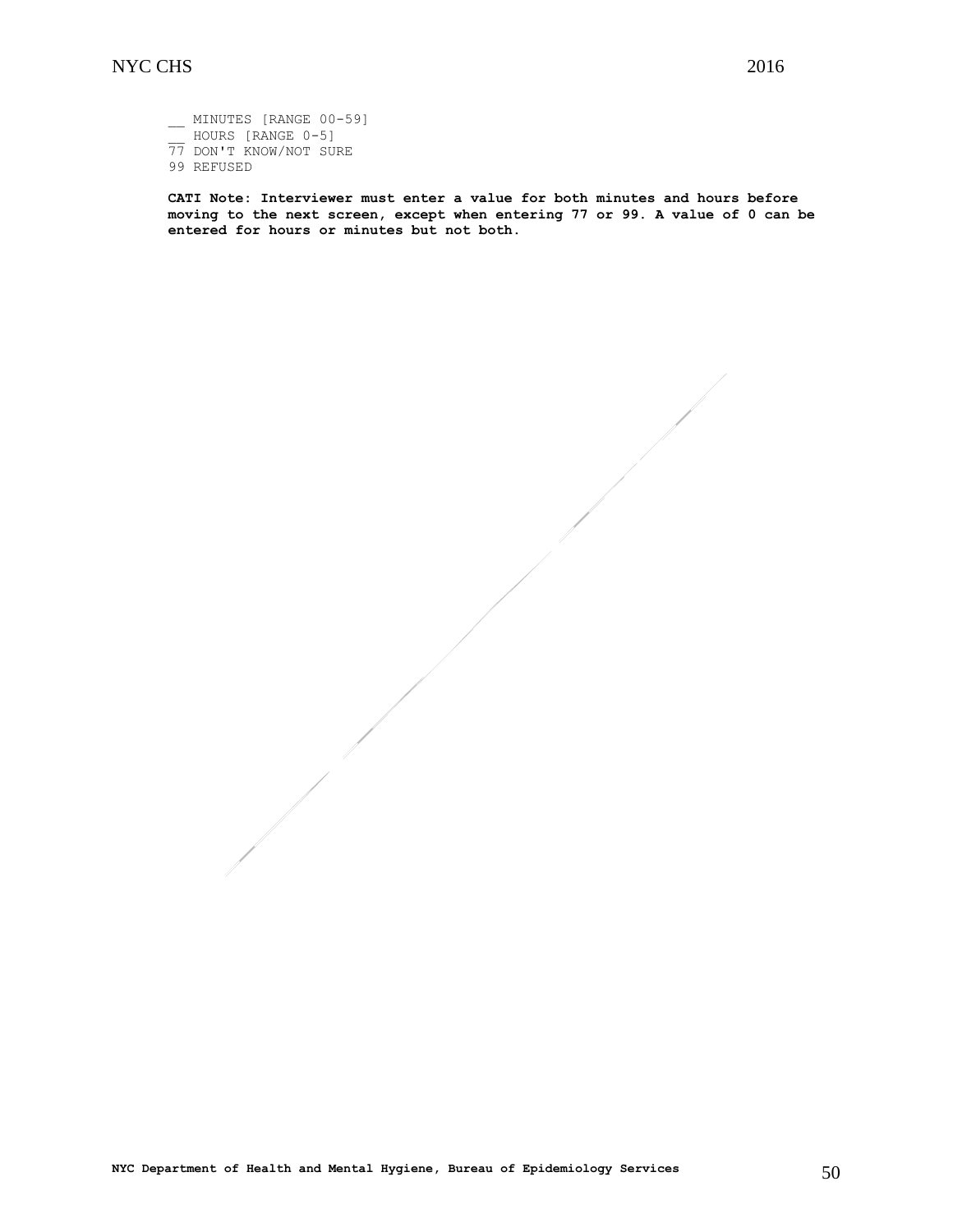**ASK IF QXVERS=1 Q10.6** - How often do you do light or moderate leisure-time physical activities for at least 10 minutes that cause only light sweating or a slight to moderate increase in breathing or heart rate?

READ IF NEEDED: How many times per day, per week, per month or per year do you do these activities?

 $1$ <sub>\_\_</sub> PER DAY (RANGE  $1 - 4$ )  $2$  PER WEEK (RANGE  $1 - 28$ ) 3\_\_ PER MONTH (RANGE 1 - 120)  $\frac{3}{4}$  PER YEAR (RANGE: 1 – 1456) 666 UNABLE TO DO THIS ACTIVITY 888 NEVER 777 DON'T KNOW/NOT SURE 999 REFUSED

**CATI Note: Only allow one field to be entered.**

**ASK IF Q10.6 NE 666,888,777 OR 999 [ASK IF ANY MODERATE/LIGHT ACTIVITY REPORTED] Q10.7 -** About how long do you do these light to moderate leisure-time physical activities each time?

READ IF NEEDED: For how many minutes or hours do you do these activities each time?

\_\_ MINUTES [RANGE 00-59] HOURS [RANGE 0-5] 77 DON'T KNOW/NOT SURE 99 REFUSED

**CATI Note: Interviewer must enter a value for both Minutes and hours before moving to next screen except when entering 77 or 99. A value of 0 can be entered for hours or minutes but not for both.**

## <span id="page-50-0"></span>**IMMUNIZATIONS**

**READ: The next few questions are about vaccinations.**

#### **ASK ALL**

**Q12.1 -** During the past 12 months, have you had a flu shot in your arm or a flu vaccine that was sprayed in your nose?

- 1 YES
- 2 NO
- 7 DON'T KNOW/NOT SURE
- 9 REFUSED

### **ASK IF Q12.1=1 [ASK IF FLU SHOT RECEIVED]**

**Q12.2 -** Where did you get your most recent flu shot or vaccine?

READ ONLY IF NECESSARY:

1 A doctor's office 2 A Health Department Clinic 3 A clinic in a Hospital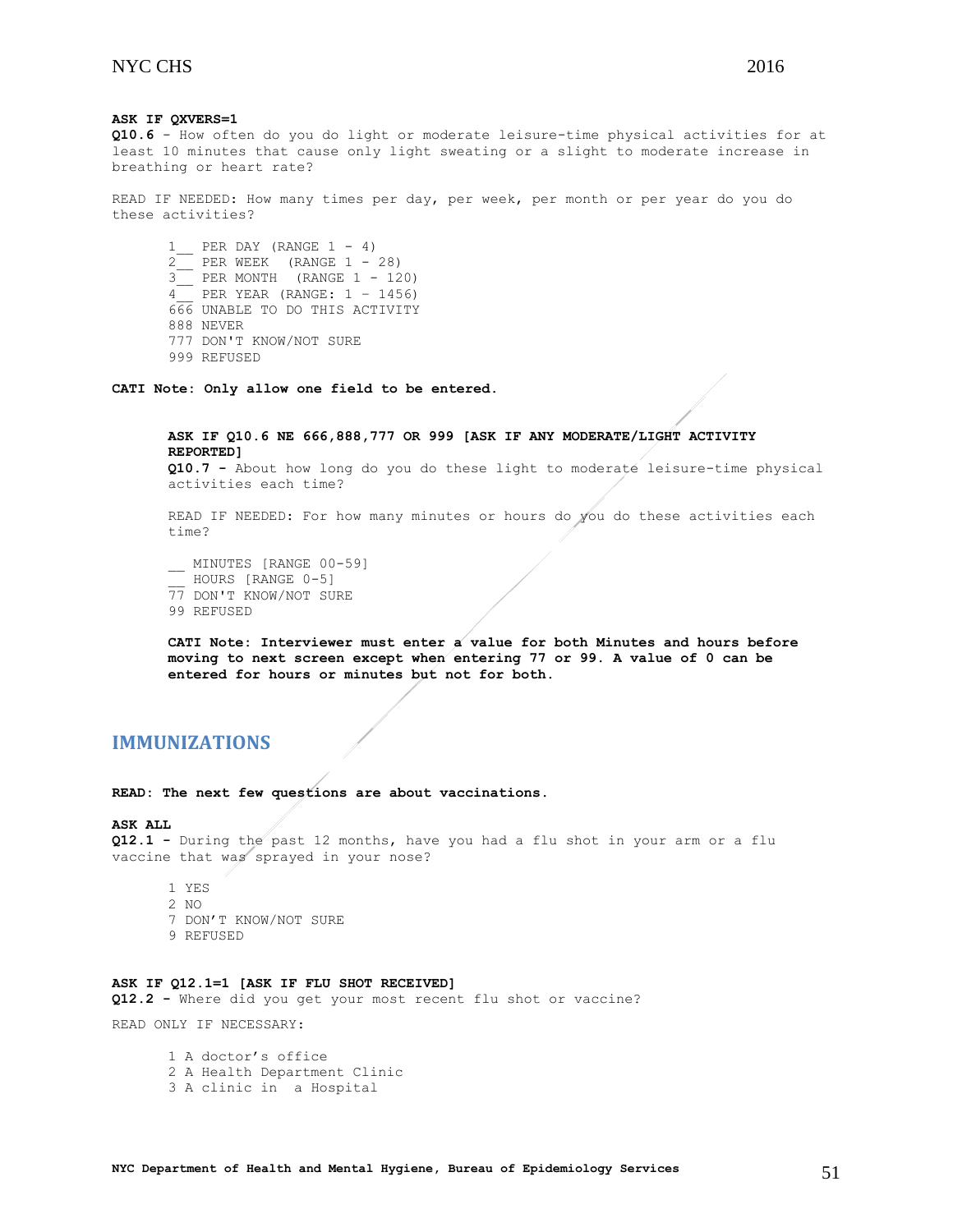4 A clinic or health center in the community (example: Community Health Center) 5 A Senior, Recreation, or Community Center 6 A pharmacy or other store 7 At an emergency room 8 Workplace**,** or 9 Some other place (SPECIFY: \_\_\_\_\_\_\_\_) 77 DON'T KNOW 99 REFUSED

## **ASK IF Q8.1 >=45 (OR Q8.1a = 1 OR 2), ELSE SKIP TO Q14.1 [ASK IF 45 OR OLDER]**

**Q12.3 -** Have you ever had a pneumonia shot? This shot is usually given only once or twice in a person's lifetime and is different from a flu shot. It is also called the pneumococcal vaccine.

1 YES

- 2 NO
- 7 DON'T KNOW/NOT SURE
- 9 REFUSED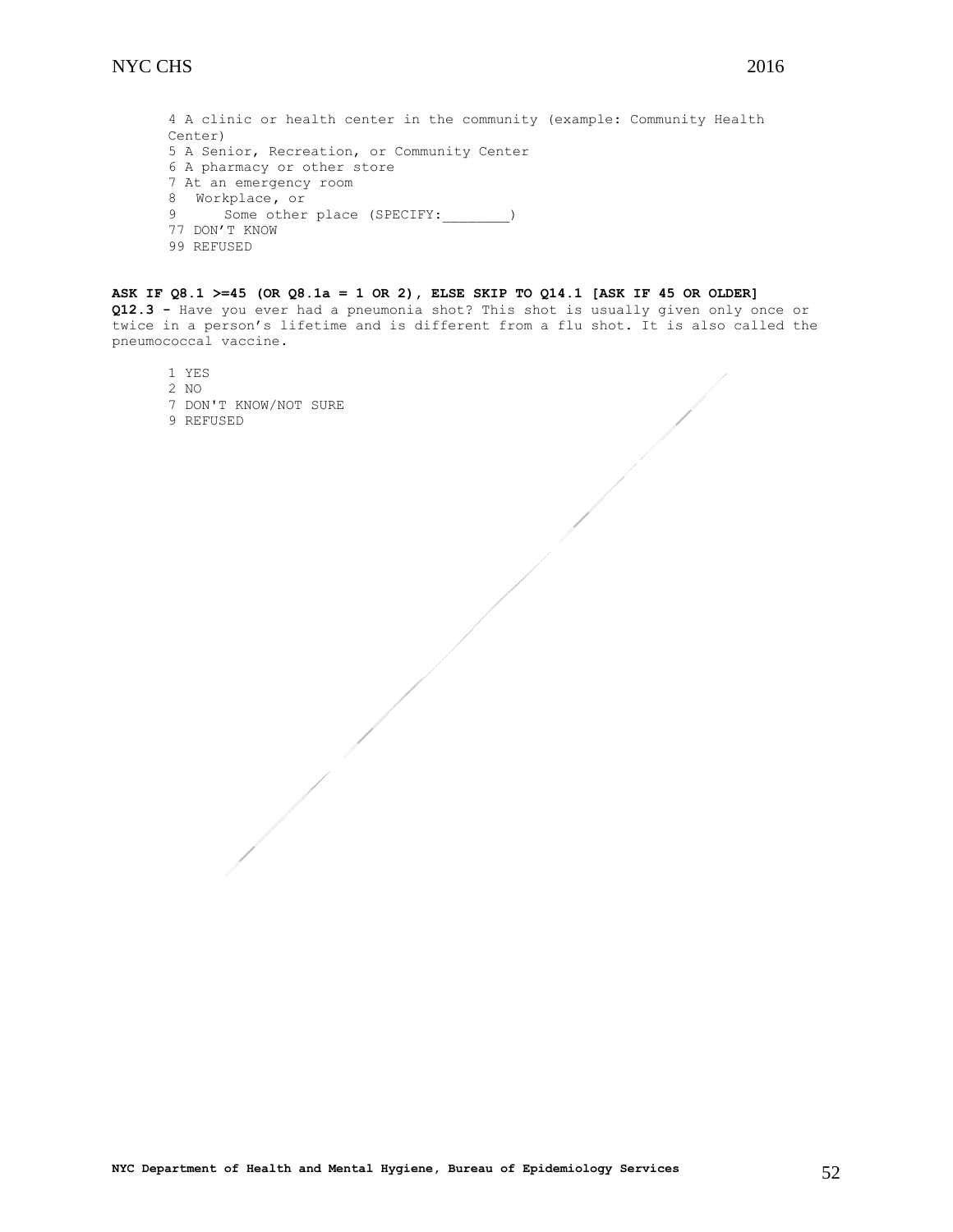## <span id="page-52-0"></span>**CANCER**

#### **SCREEN: Now I will ask you some questions about cancer screenings.**

**ASK IF Q8.1 >=45 (OR Q8.1a = 1 OR 2), ELSE SKIP TO Q14.1 [ASK IF 45 OR OLDER] Q13.1 -** A colonoscopy [KOH-LUH-NOS-KUH-PEE] is an exam in which a tube is inserted in the rectum to view the bowel for signs of cancer or other health problems. Have you ever had a colonoscopy?

READ IF NEEDED: A colonoscopy involves examination of the entire colon, and usually involves taking medicine to make you have many watery stools the night before the exam and getting medicine through a needle in the arm to make you sleepy during the procedure.

- 1 YES
- 2 NO
- 7 DON'T KNOW/NOT SURE
- 9 REFUSED

#### **ASK IF Q13.1 = 1 [ASK IF EVER RECEIVED COLONOSCOPY]**

**Q13.2 -** When was your most recent colonoscopy [KOH-LUH-NOS-KUH-PEE] performed?

READ IF NEEDED

1 Less than 1 year ago 2 1 year ago but less than 5 years ago 3 5 years ago but less than 10 years ago, or 4 10 or more years ago ? 7 DON'T KNOW/NOT SURE 9 REFUSED

## <span id="page-52-1"></span>**HIV TESTING**

**READ: Now I am going to ask you about HIV testing. Do NOT count any test you might have had as a part of a blood donation.**

**ASK ALL** 

**Q14.1 -** Have you had an HIV test in the last 12 months?

1 YES 2 NO 7 DON'T KNOW/NOT SURE 9 REFUSED

#### **ASK IF Q14.1 NE 1 [ASK IF NO HIV TEST IN PAST 12 MONTHS] Q14.2 -** Have you ever had an HIV test?

1 YES

- 2 NO
- 7 DON'T KNOW/NOT SURE
- 9 REFUSED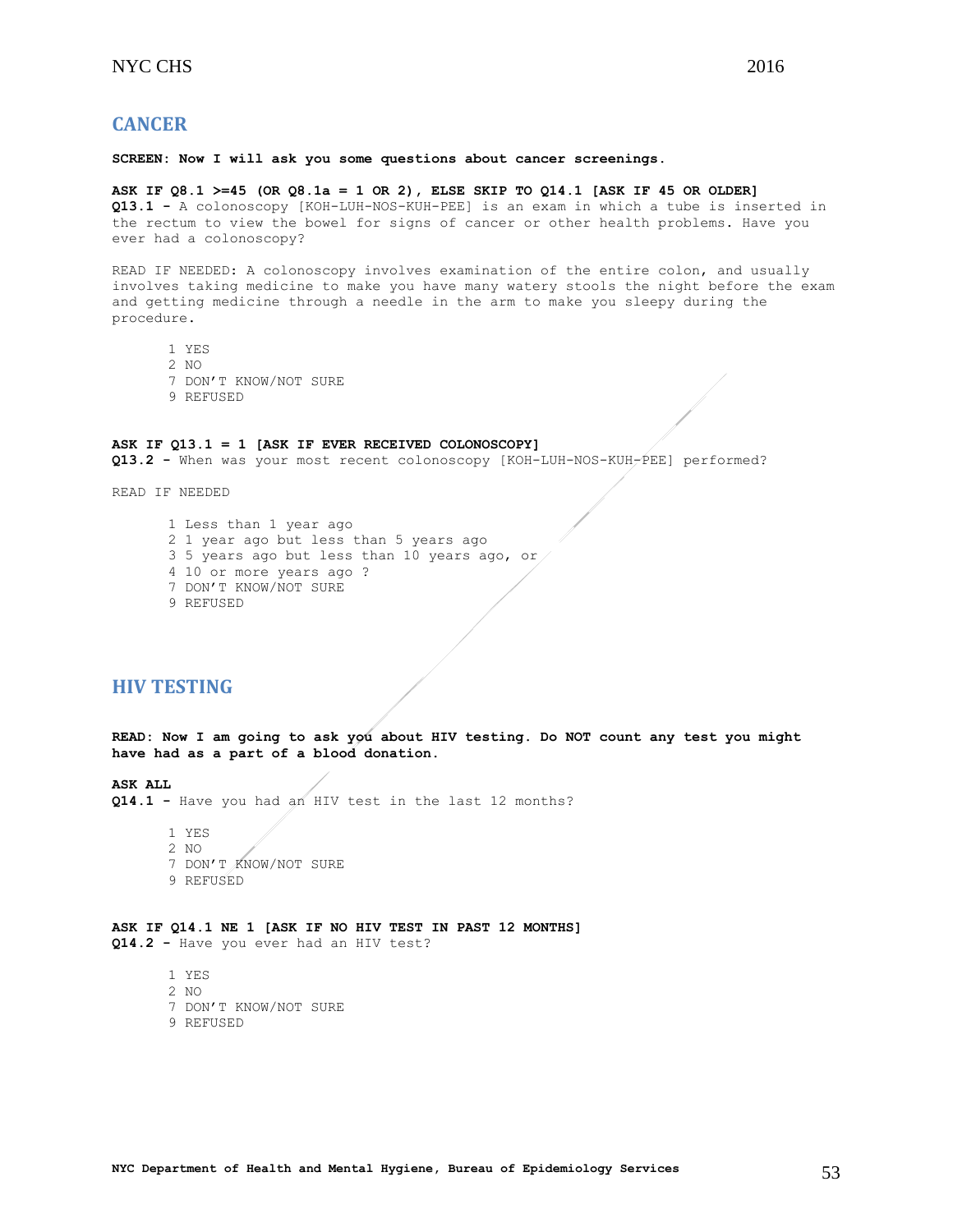## NYC CHS 2016

## <span id="page-53-0"></span>**SEXUAL BEHAVIOR**

**READ: The next few questions are about your sexual behavior. Again, your answers are strictly confidential and you don't have to answer any question you don't want to.**

**WOMEN ONLY:**

**ASK IF Q8.2 = 2, ELSE SKIP TO Q15.1m (ASK ALL WOMEN) Q15.1f -** During the past 12 months, with how many men have you had sex? By sex we mean oral, vaginal or anal sex, but not masturbation.

\_\_\_\_ NUMBER [CATI RANGE 0 - 499]

- 777 DON'T KNOW/NOT SURE
- 999 REFUSED

**ASK IF Q15.1f > 0 AND NOT 777 OR 999, ELSE SKIP TO Q15.3f [ASK IF HAD AT LEAST ONE MALE SEXUAL PARTNER IN PAST 12 MONTHS]**

**Q15.2f -** The last time you had sex, did you use a condom?

IF ASKED: This includes the "female condom"

IF ASKED: This is the last time you had sex with a man.

1 YES 2  $N<sub>O</sub>$ 7 DON'T KNOW/NOT SURE 9 REFUSED

## **ASK IF Q8.2 = 2 AND Q8.1≤45 (OR Q8.1a = 3,4,5) AND Q15.1f > 0 AND NOT 777,999**

**[ASK OF WOMEN 45 YEARS AND UNDER WITH AT LEAST ONE MALE SEXUAL PARTNER ] Q15.3f –** The last time you had vaginal sex, did you or your partner use any other method of birth control besides condoms to prevent a pregnancy?

1 Yes 2 No 3 (VOL) NEVER HAD VAGINAL SEX 7 DON'T KNOW/NOT SURE 9 REFUSED

## **ASK IF Q15.3f = 1, ELSE SKIP TO Q15.5f [ASK OF WOMEN 45 YEARS AND UNDER WITH AT LEAST ONE MALE SEXUAL PARTNER ] Q15.4f –** What method or methods did you use?

READ LIST IF NEEDED

ACCEPT MULTIPLE RESPONSES

1 Birth control pills

- 2 Injectable birth control ("the shot", "Depo-Provera"), vaginal ring ("Nuva-Ring"), patch ("Ortho – Evra")
- 3 Intrauterine device/IUD ("Mirena" or "Copper-T"), or implant ("Implanon")
- 4 Emergency contraception ("Morning-after pill")
- 5 Withdrawal or Rhythm Method,
- 6 Diaphragm, cervical cap, sponge, female condom, jelly, cream or spermicide
- 7 Sterilization(Tubes Tied, Vasectomy or Hysterectomy), or
- 8 I did not use any of these methods
- 77 DON'T KNOW/NOT SURE
- 99 REFUSED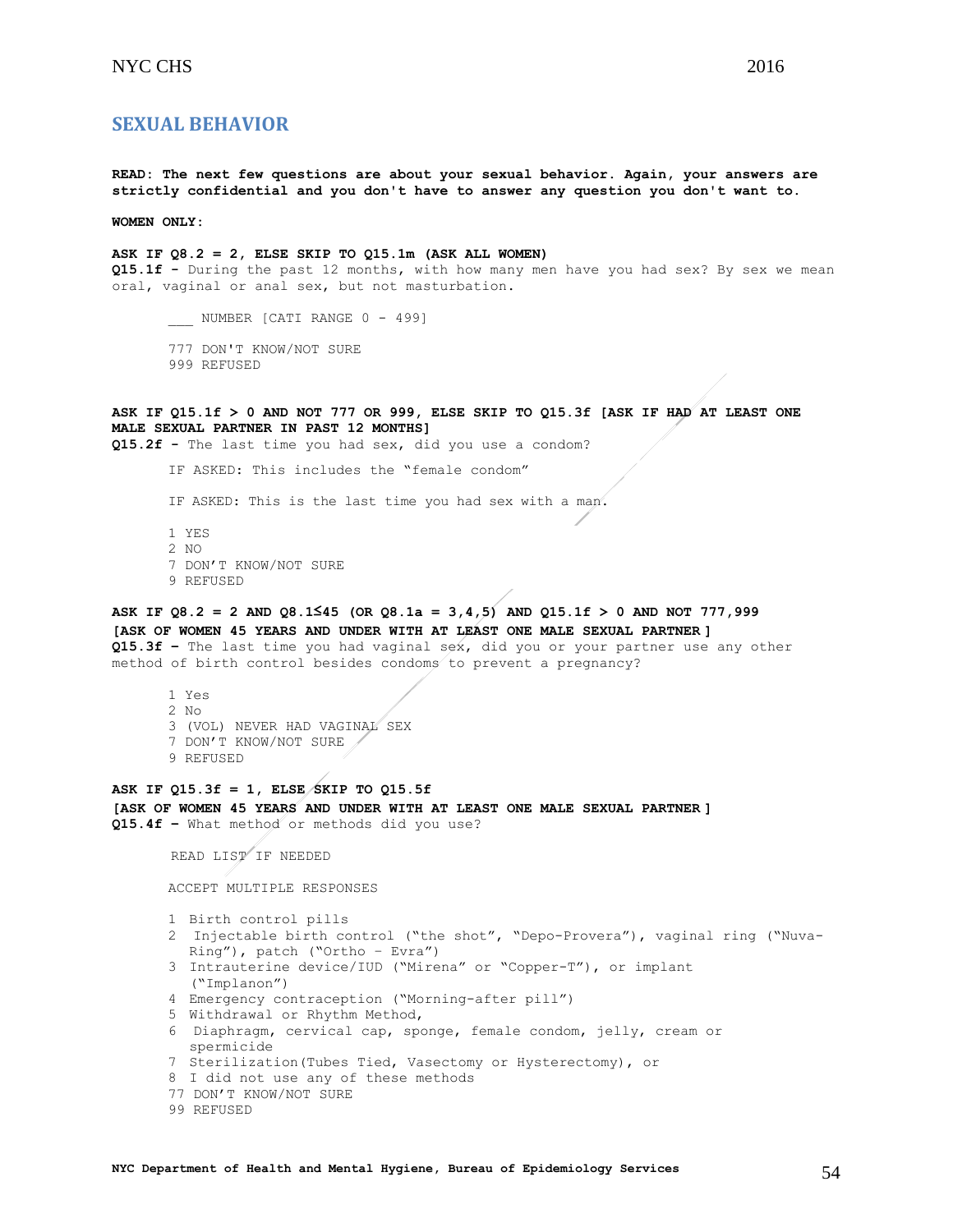**ASK IF Q15.2f = 2 AND Q15.3f = 2 [THOSE WHO DID NOT USE A CONDOM OR OTHER TYPE OF BIRTH CONTROL METHOD AT LAST VAGINAL SEX]** 

**Q15.5f -** The last time you had vaginal sex, did you intend to get pregnant? Would you say yes, no, or no, but YOU wouldn't have minded?

1 YES 2 NO 3 NO, BUT WOULDN'T HAVE MINDED 4 (VOL.) RESPONDENT WAS ALREADY PREGNANT 5 (VOL.) RESPONDENT IS UNABLE TO GET PREGNANT OR PARTNER UNABLE TO GET RESPONDENT PREGNANT(FERTILITY ISSUES) 7 DON'T KNOW/NOT SURE 9 REFUSED

## **ASK IF Q15.1f > 0 AND NOT 777 OR 999 [ASK IF SEXUALLY ACTIVE]**

**Q15.6f -** In the past 12 months, have you had anal sex?

READ IF NEEDED: By anal sex, we mean having your partner put his penis in your rectum.

1 YES 2 NO 7 DON'T KNOW/NOT SURE 9 REFUSED

## **ASK IF Q15.6f = 1 [ASK IF HAD ANAL SEX PAST 12 MONTHS]**

**Q15.7f –** The last time you had anal sex did you or your partner use a condom?

1 YES 2 NO 7 DON'T KNOW/NOT SURE 9 REFUSED

#### **ASK IF Q8.2 = 2 [ASK ALL WOMEN]**

**Q15.8f -** During the past 12 months, with how many women have you had sex?

READ IF NEEDED: By sex we mean oral, vaginal or anal sex, but not masturbation.

NUMBER [CATI RANGE 0 - 499]

777 DON'T KNOW/NOT SURE 999 REFUSED

## ASK IF  $Q8.2 = 2^{7}$  [ASK ALL WOMEN]

**Q15.9f -** Thinking about the last time you visited your personal doctor or health care provider, did he or she ask you any questions about your sexual history?

READ IF NEEDED: Questions about your sexual history could be things like whether you have had sex, the number of sex partners you have had, or the gender of your sex partners.

1 YES 2 NO 7 DON'T KNOW/NOT SURE 9 REFUSED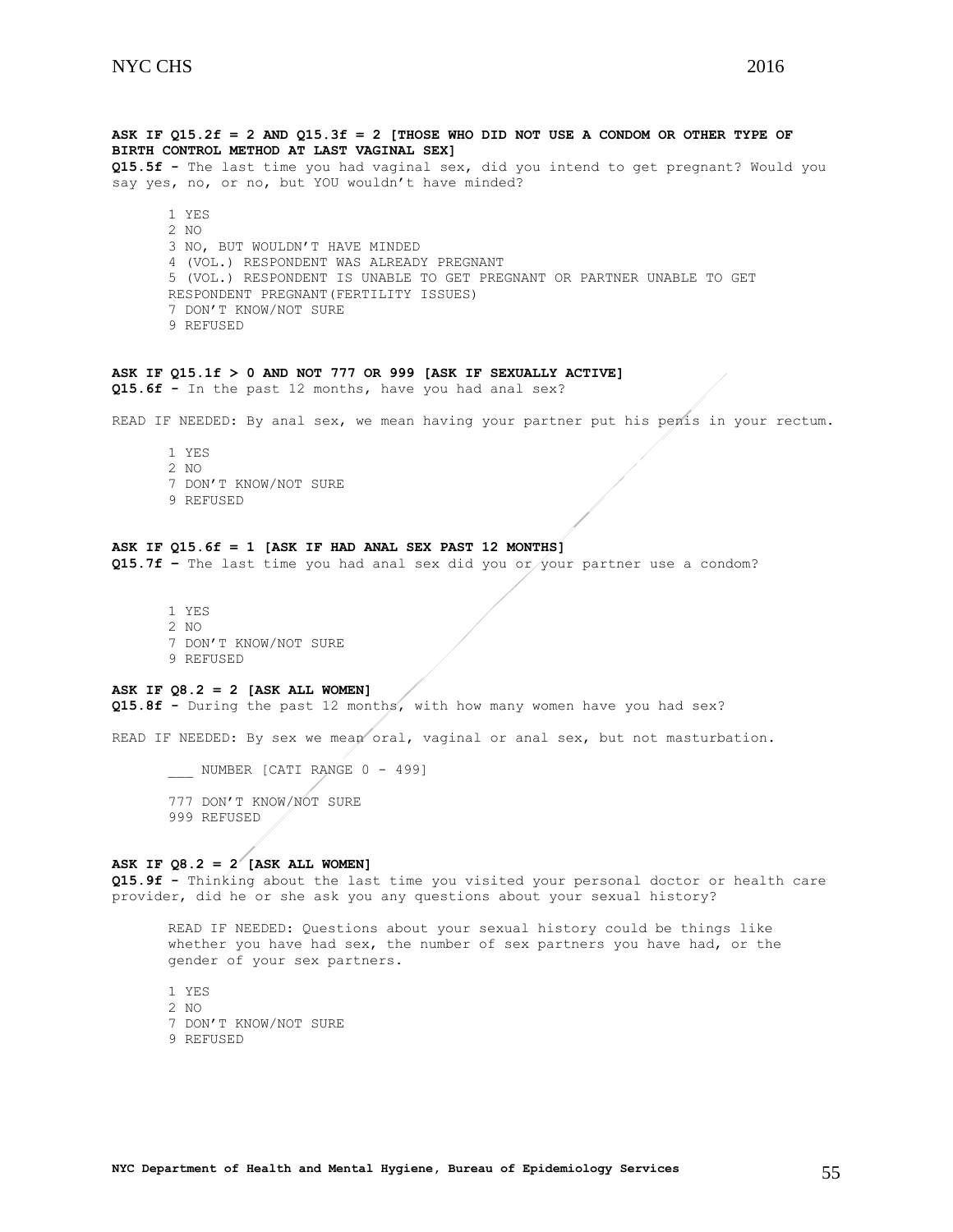**ASK IF Q15.1f > 0 AND NOT 777,999 OR Q15.8f > 0 AND NOT 777,999 [ASK IF SEXUALLY ACTIVE]**

**Q15.10f –** Sometimes people who do not have HIV take a daily HIV medication, known as Truvada, to keep from getting HIV. This is called PrEP, or Pre-Exposure Prophylaxis. Have you ever heard of PrEP?

INTERVIEWER NOTE: Do not probe if Don't Know/Not Sure.

1 YES 2 NO 7 DON'T KNOW/NOT SURE 9 REFUSED

#### **ASK IF Q15.10f = 1 [ASK IF R HEARD OF PrEP]**

**Q15.11f –** Have you ever used PrEP to prevent yourself from becoming infected with HIV?

- 1 YES
- 2 NO
- 7 DON'T KNOW/NOT SURE
- 9 REFUSED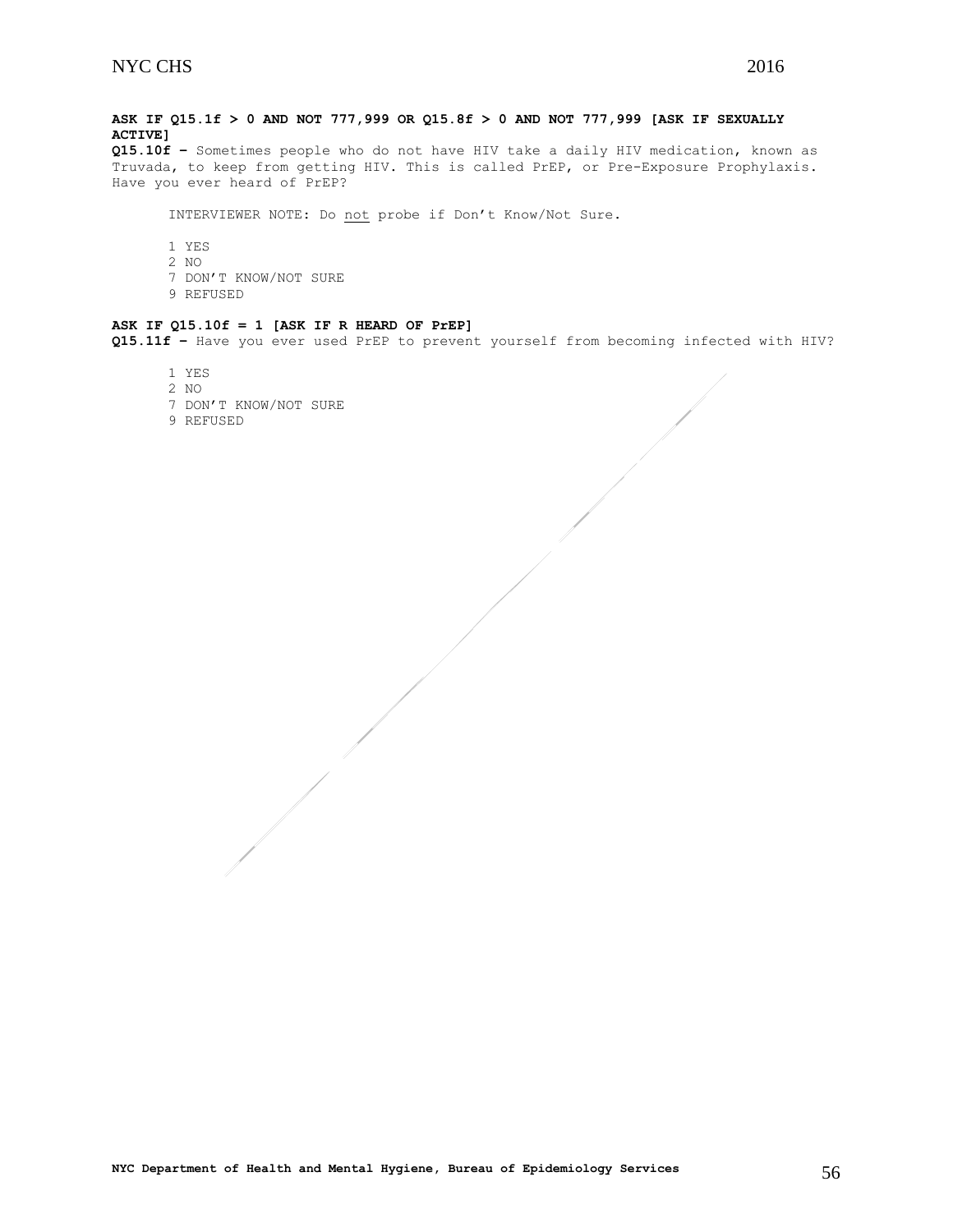**MEN ONLY:**

#### **ASK IF Q8.2 = 1, ELSE SKIP TO Q16.1 (ASK ALL MEN)**

**Q15.1m -** During the past 12 months, with how many women have you had sex? By sex we mean oral, vaginal or anal sex, but not masturbation.

NUMBER [CATI RANGE 0 - 499] RECORD 777 FOR DON'T KNOW/NOT SURE RECORD 999 FOR REFUSED

#### **ASK IF Q8.2 = 1 (ASK ALL MEN)**

**Q15.2m -** During the past 12 months, with how many men have you had sex?

READ IF NEEDED: By sex we mean oral or anal sex, but not masturbation.

NUMBER [CATI RANGE 0 - 499] 777 DON'T KNOW/NOT SURE 999 REFUSED

## **ASK IF Q15.2m >0 and NOT 777,999 [Only Gay or Bisexual Men who were active in past 12 months], ELSE SKIP TO Q15.4m**

**Q15.3 m -** The last time you had sex with a man, did you or your partner use a condom?

IF ASKED : This includes the "female condom"

1 YES 2 NO 3 [VOLUNTEERED] DIDN'T HAVE ANAL SEX 7 DON'T KNOW/ NOT SURE 9 REFUSED

**ASK IF (Q15.1m >0 AND Q15.1m <500, AND (Q15.2m = 0)) OR ((Q15.1m >0 AND Q15.1m <500) AND (Q15.2m = 777 OR Q15.2m = 999)), ELSE SKIP TO Q15.5m (ONLY HETEROSEXUAL MALES) Q15.4m -** The last time you had sex, did you use a condom?

IF ASKED : This includes the "female condom"

1 YES 2 NO 7 DON'T KNOW/NOT SURE 9 REFUSED

**ASK IF Q15.1m > 0 AND NOT 777 OR 999, AND Q15.2m > 0 AND NOT 777 OR 999). (Only bisexual men active with a woman in past 12 months) ELSE SKIP TO Q15.6m Q15.5m -** The last time you had sex with a woman, did you use a condom?

IF ASKED : This includes the "female condom"

1 YES 2 NO 7 DON'T KNOW/NOT SURE 9 REFUSED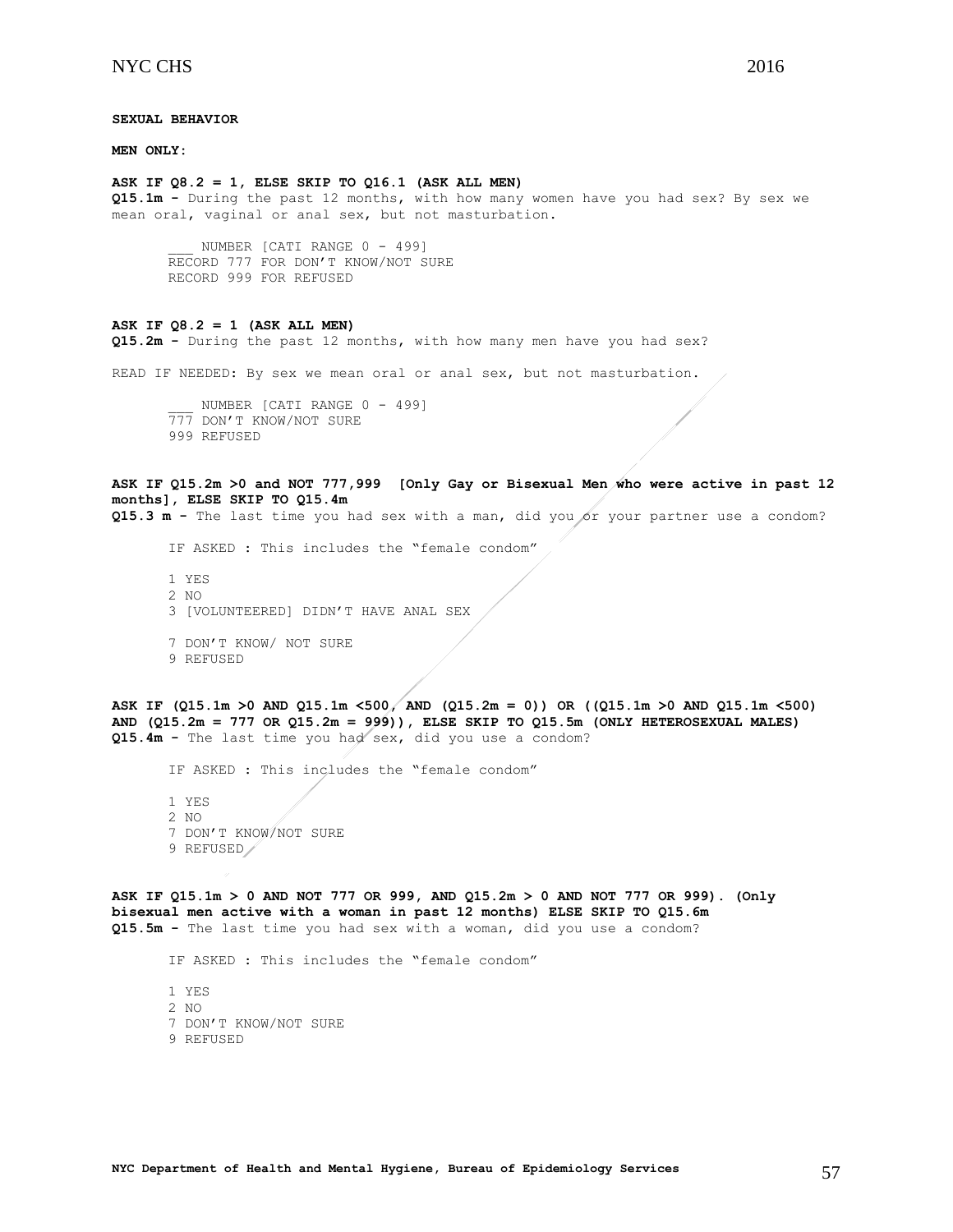**ASK IF Q8.2 = 1 AND Q8.1 ≤65 (OR Q8.1a = 2,3,4,5) AND Q15.1m > 0 AND NOT 777,999 [ASK OF MEN 65 YEARS AND UNDER WITH AT LEAST ONE FEMALE SEXUAL PARTNER] Q15.6m –** The last time you had vaginal sex, did you or your partner use any other method of birth control besides condoms to prevent a pregnancy? 1 YES 2 NO 3 (VOL.) NEVER HAD VAGINAL SEX 7 DON'T KNOW/NOT SURE 9 REFUSED **ASK IF Q15.6m = 1, ELSE SKIP TO Q15.8m [ASK OF MEN WITH AT LEAST ONE FEMALE SEXUAL PARTNER ] Q15.7m –** What method or methods did you use? READ LIST IF NEEDED ACCEPT MULTIPLE RESPONSES 1 Birth control pills 2 Injectable birth control ("the shot", "Depo-Provera"), vaginal ring ("Nuva-Ring"), patch ("Ortho – Evra") 3 Intrauterine device/IUD ("Mirena" or "Copper-T"), or implant ("Implanon") 4 Emergency contraception ("Morning-after pill")/ 5 Withdrawal or Rhythm Method 6 Diaphragm, cervical cap, sponge, female condom, jelly, cream or spermicide 7 Sterilization (Tubes Tied, Vasectomy or Hysterectomy), or 8 I did not use any of these methods 77 DON'T KNOW/NOT SURE 99 REFUSED **ASK IF (Q15.4m = 2 or Q15.5m = 2) AND Q15.6m = 2 [THOSE WHO DID NOT USE A CONDOM, OR OTHER TYPES OF BIRTH CONTROL METHOD AT LAST VAGINAL SEX] Q15.8m -** The last time you had vaginal sex, did you intend to get your partner pregnant? Would you say yes, no, or no, but YOU wouldn't have minded? 1 YES 2 NO 3 NO, BUT WOULDN'T HAVE MINDED 4 (VOL.) PARTNER WAS ALREADY PREGNANT 5 (VOL.) RESPONDENT IS UNABLE TO GET PARTNER PREGNANT OR PARTNER UNABLE TO GET PREGNANT(FERTILITY ISSUES) 7 DON'T KNOW/NOT SURE 9 REFUSED **ASK IF Q15.1m OR Q15.2m > 0 AND NOT 777 OR 999 [ASK ALL SEXUALLY ACTIVE MEN] Q15.9m -** In the past 12 months, have you had anal sex?

READ IF NEEDED: (IF Q15.1m>0 AND Q15.2m=0) By anal sex, we mean putting your penis in your partner's rectum. (IF Q15.2m>0 AND Q15.1m>=0) By anal sex, we mean putting your penis in your partner's rectum or having your partner put his penis in your rectum.

1 YES 2 NO 7 DON'T KNOW/NOT SURE 9 REFUSED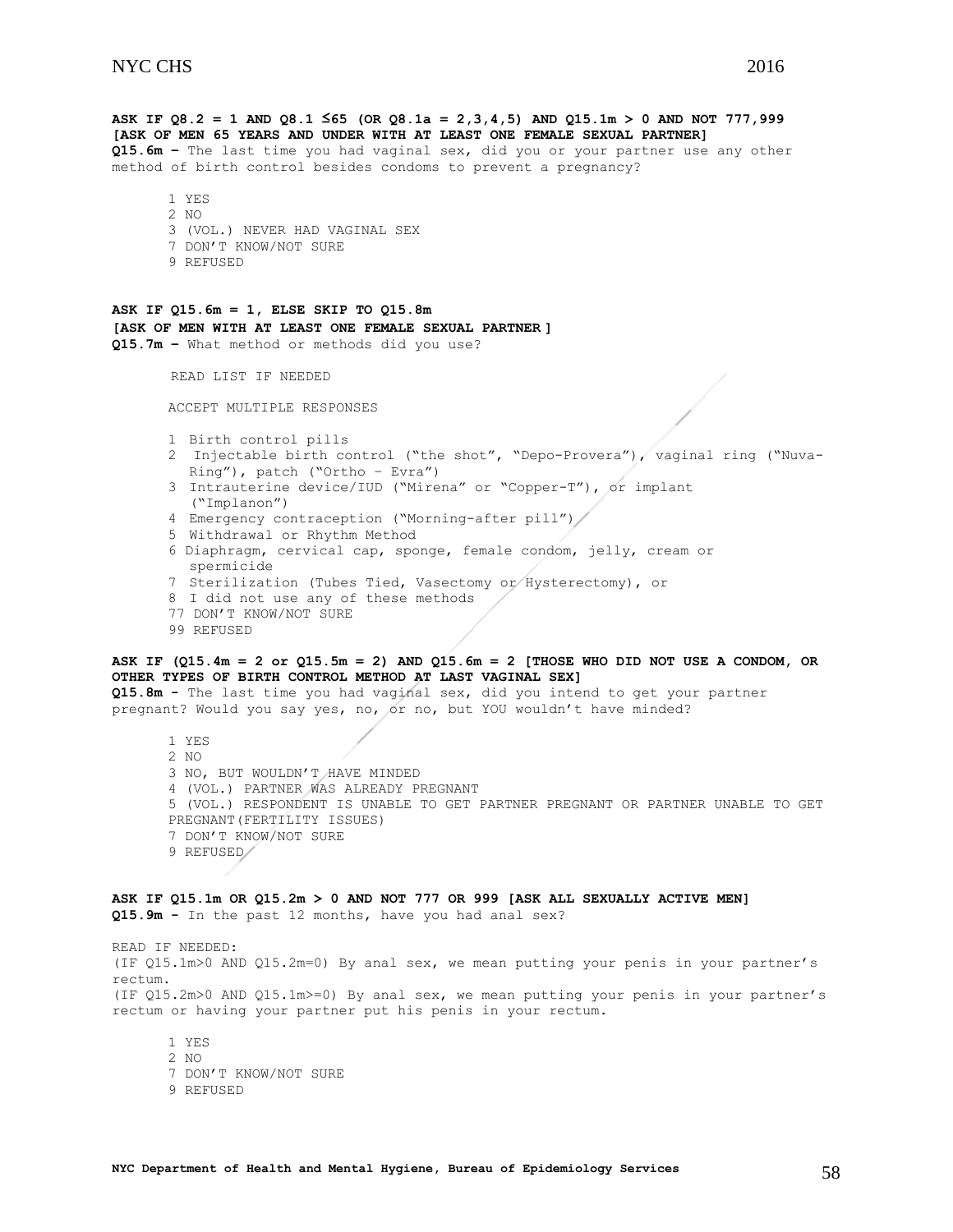## **ASK IF Q15.9m = 1 [ASK IF HAD ANAL SEX PAST 12 MONTH]**

**Q15.10m -** The last time you had anal sex did you or your partner use a condom?

1 YES 2 NO 7 DON'T KNOW/NOT SURE 9 REFUSED

### **ASK IF Q8.2 = 1 (ASK ALL MEN)**

**Q15.11m -** Thinking about the last time you visited your personal doctor or health care provider, did he or she ask you any questions about your sexual history?

READ IF NEEDED: Questions about your sexual history could be things like whether you have had sex, the number of sex partners you have had, or the gender of your sex partners.

1 YES 2 NO 7 DON'T KNOW/NOT SURE 9 REFUSED

## **ASK IF Q15.1m > 0 AND NOT 777,999 OR Q15.2m > 0 AND NOT 777,999 [ASK IF SEXUALLY ACTIVE]**

**Q15.12m –** Sometimes people who do not have HIV take a daily HIV medication, known as Truvada, to keep from getting HIV. This is called PrEP, or Pre-Exposure Prophylaxis. Have you ever heard of PrEP?

1 YES 2 NO 7 DON'T KNOW/NOT SURE 9 REFUSED

### **ASK IF Q15.12m = 1 [ASK IF HEARD OF PrEP]**

**Q15.13m –** Have you ever used PrEP to prevent yourself from becoming infected with HIV?

- 1 YES 2 NO
- 7 DON'T KNOW/NOT SURE
- 9 REFUSED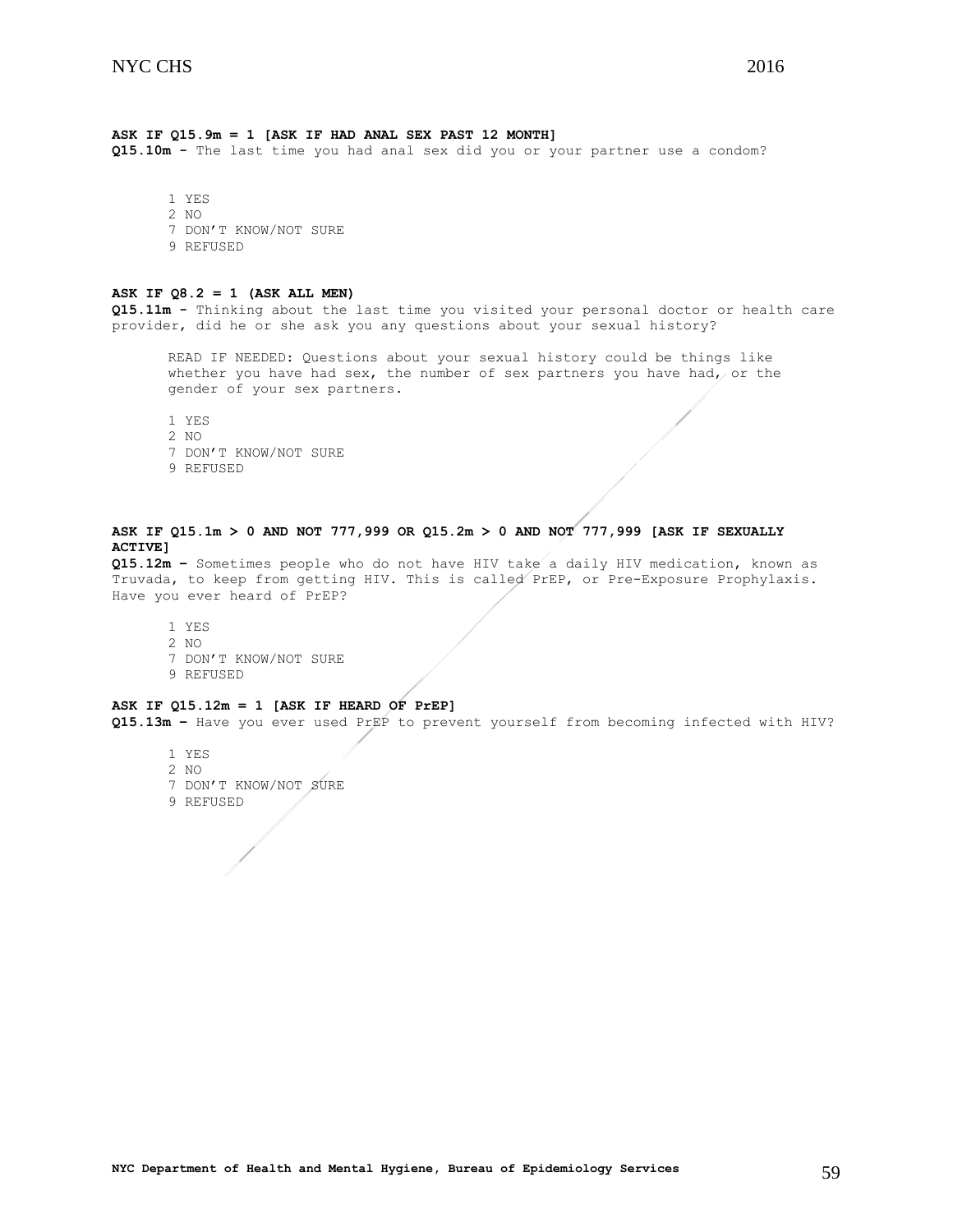## <span id="page-59-0"></span>**ALCOHOL USE**

**SCREEN: Now a few questions about alcohol.**

### **ASK ALL**

**Q16.1 -** A drink of alcohol is 1 can or bottle of beer, 1 glass of wine, 1 can or bottle of wine cooler, 1 cocktail, or 1 shot of liquor. During the past 30 days, how many days per week or per month did you have at least 1 drink of any alcoholic beverage?

1 DAYS PER WEEK [RANGE 1-7] 2 \_\_ DAYS IN PAST 30 [RANGE 1-30]

888 NO DRINKS IN THE PAST 30 DAYS 777 DON'T KNOW/NOT SURE 999 REFUSED

**CATI Note: Only allow one field to be entered.**

**ASK IF Q16.1 > 0 BUT NOT 888, 777 OR 999 [ASK IF AT LEAST ONE DAY OF DRINKING IN PAST 30 DAYS] Q16.2 -** On the days when you drank, about how many drinks did you drink on average?

INTERVIEWER: ROUND UP. 1/2 A DRINK CODE AS "1 DRINK"

NUMBER OF DRINKS [RANGE OF 1-50 WITH A MINIMUM OF 1 DRINK] 77 DON'T KNOW/NOT SURE

99 REFUSED

## **ASK IF Q16.1 > 0 BUT NOT 888, 777 OR 999 [ASK IF AT LEAST ONE DAY OF DRINKING IN PAST 30 DAYS]**

**Q16.3 -** Considering all types of alcoholic beverages, how many times during the past 30 days did you have [IF  $08.2 = 1$  READ: 5 or more drinks on one occasion?] [IF Q8.2 = 2 OR IF Q8.2 =  $7/9$  READ: 4 or more drinks on one occasion?] NUMBER OF TIMES [CATI RANGE 0 -50] 77 DON'T KNOW/NOT SURE 99 REFUSED

**ASK IF HEAVY DRINKER OR BINGE EPISODE [MEN GT 2 DRINKS PER DAY| WOMEN GT 1 DRINK PER DAY] OR Q16.3 GE 1]. ASK IF HEAVY DRINKER((Q8.2 = 1 AND Q16.2 GT 2) OR (Q8.2 = 2, 7, 9 AND Q16.2 GT 1)) OR BINGE DRINKER (Q16.3 GE 1) [IF BOTH A HEAVY DRINKER AND BINGE DRINKER, RESPONDENT SHOULD GET THE QUESTION STEM FOR BINGE DRINKERS.] Q16.4 –** IF HEAVY DRINKER – The next question is about the most recent occasion when you drank [MEN - more than 2 alcoholic beverages | WOMEN - more than 1 alcoholic beverage]..

IF BINGE DRINKER – The next question is about the most recent occasion when you drank [MEN – 5 or more| WOMEN – 4 or more] alcoholic beverages.

During this most recent occasion, where were you when you did most of your drinking? Were you at:

#### **READ RESPONSE OPTIONS UNTIL RESPONDENT MAKES SELECTION:**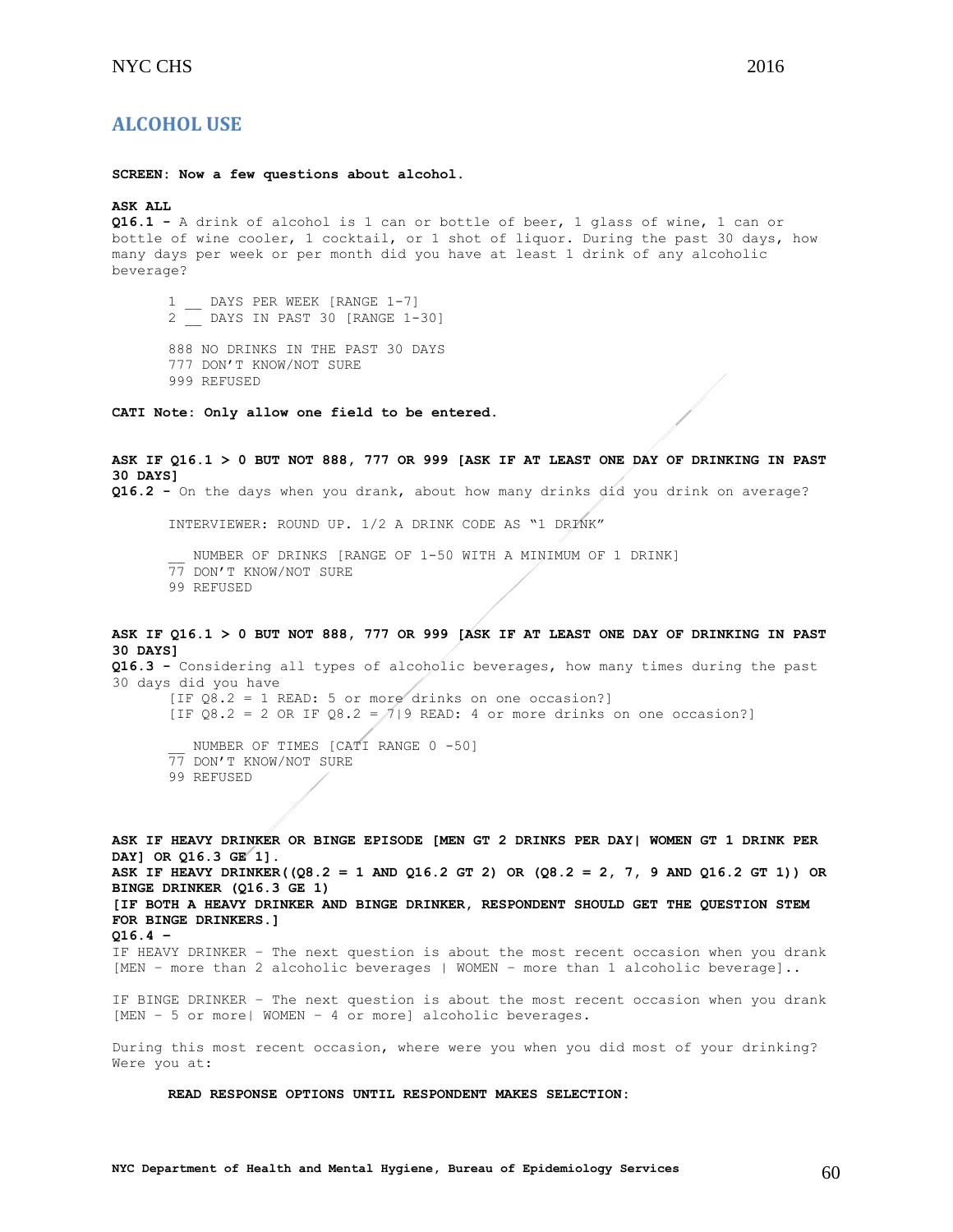## NYC CHS<sup>2016</sup>

1 Home 2 Another person's home 3 A restaurant or banquet hall 4 A bar or club 5 A public place, such as a park, concert, sporting event, or beach 6 Or some other place 7 DON'T KNOW/NOT SURE 9 REFUSED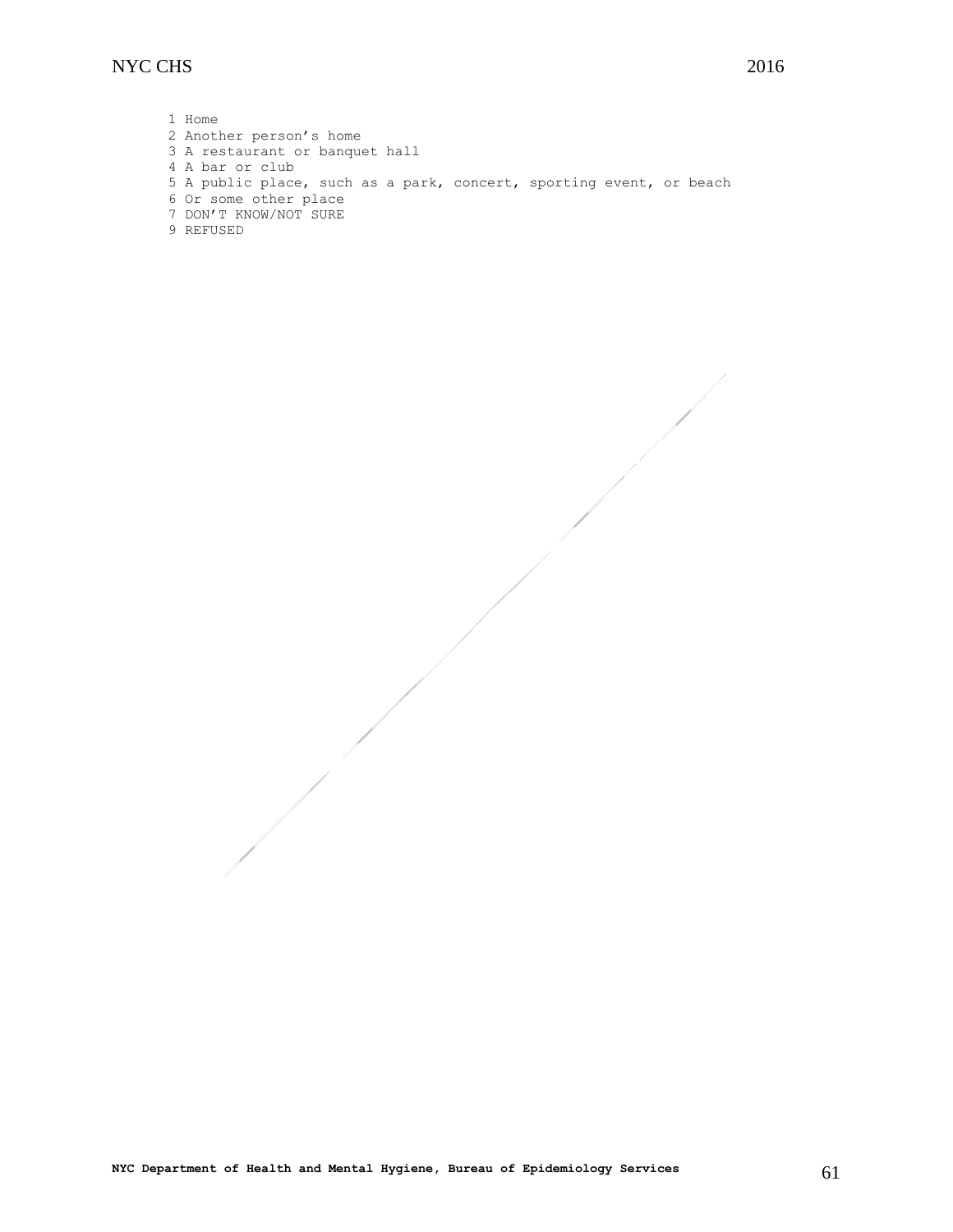<span id="page-61-0"></span>SCREEN: The next questions are about your personal safety. Remember that all your answers will be kept private and if a question upsets you, you don't have to answer it.

## **ASK ALL**

**Q17.1** – Has a current or former intimate partner ever hit, slapped, shoved, choked, kicked, shaken, or otherwise physically hurt you?

READ IF NEEDED: The intimate partner could be a current or past boyfriend or girlfriend, husband or wife, common-law spouse, someone with whom you have a child in common, or a dating partner. We are interested in any experiences you have had in the present or past.

INTERVIEWER, IF ASKED: The domestic violence hotline is (800) 621-HOPE (800- 621-4673).

1 YES  $2 NQ$ 7 DON'T KNOW/NOT SURE 9 REFUSED

#### **ASK IF Q17.1 = 1 [ASK IF YES TO Q17.1]**

**Q17.2 –** Did this happen in the past 12 months?

[READ IF NEEDED: In the past 12 months, has a current or former intimate partner hit, slapped, shoved, choked, kicked, shaken, or otherwise physically hurt you?]

READ IF NEEDED: The intimate partner could be a current or past boyfriend or girlfriend, husband or wife, common-law spouse, someone with whom you have a child in common, or dating partner. We are interested in any experiences you have had in the past 12 months.

INTERVIEWER, IF ASKED: The domestic violence hotline is (800) 621-HOPE (800- 621-4673).

1 YES 2 NO 7 DON'T KNOW/NOT SURE 9 REFUSED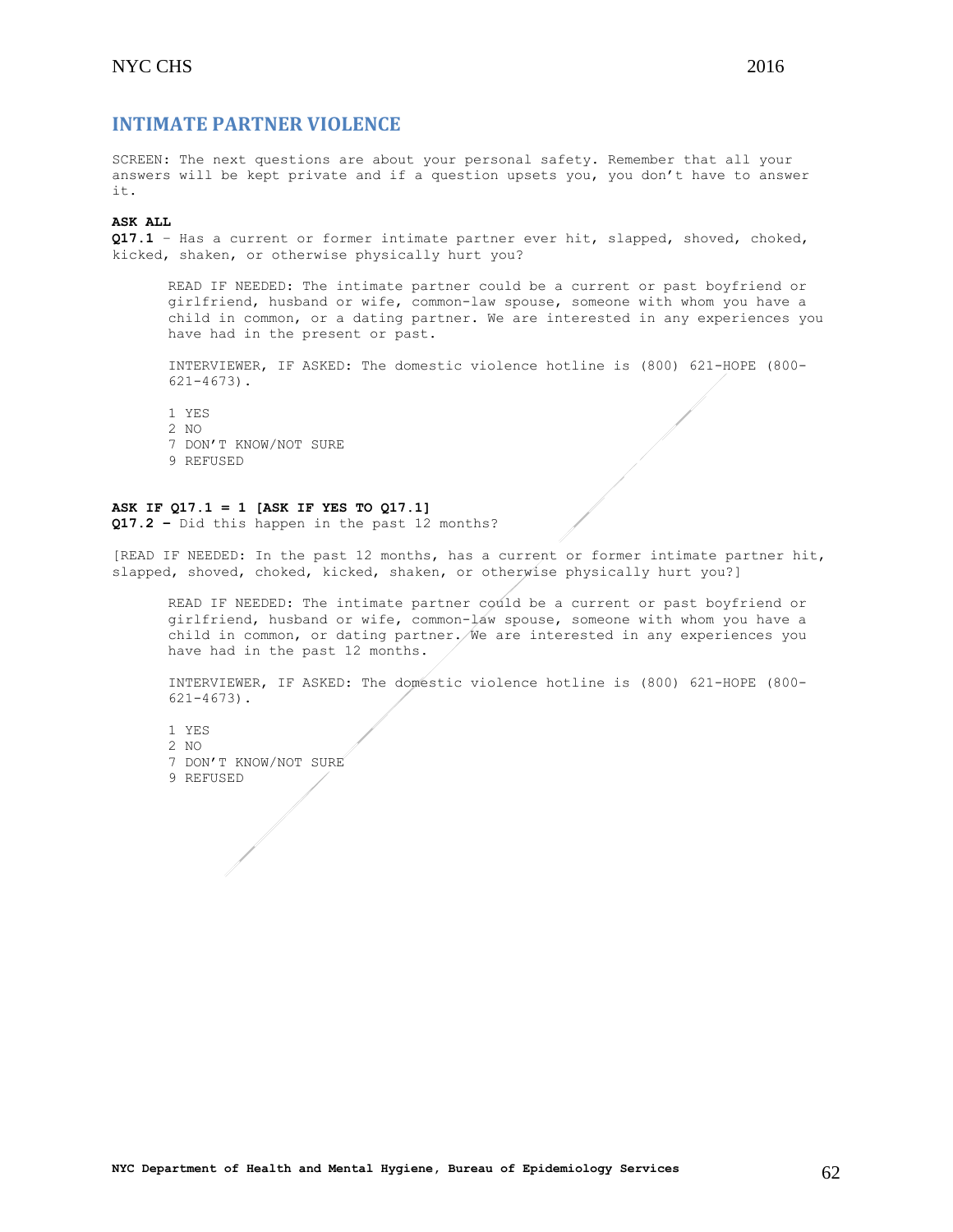## <span id="page-62-0"></span>**VISION ZERO (TRAFFIC SAFETY)**

## **READ: Now about traffic safety in New York City.**

**ASK ALL**

**Q18.1 –** In the past 30 days, on how many days did you drive a car or motor vehicle in New York City?

|\_\_\_|\_\_\_| ENTER NUMBER OF DAYS [RANGE: 0-30] 77 DON'T KNOW 99 REFUSED

## **ASK IF Q18.1 GE 1, BUT NOT 77 OR 99 [ASK IF DRIVEN IN NYC IN PAST 30 DAYS]**

**Q18.2 –** In the past 30 days, when you drove in New York City, how often did you drive 10 miles per hour or more over the posted speed limit?

READ:

- 1 Often 2 Sometimes 3 Rarely 4 Never 7 DON'T KNOW/NOT SURE
- 9 REFUSED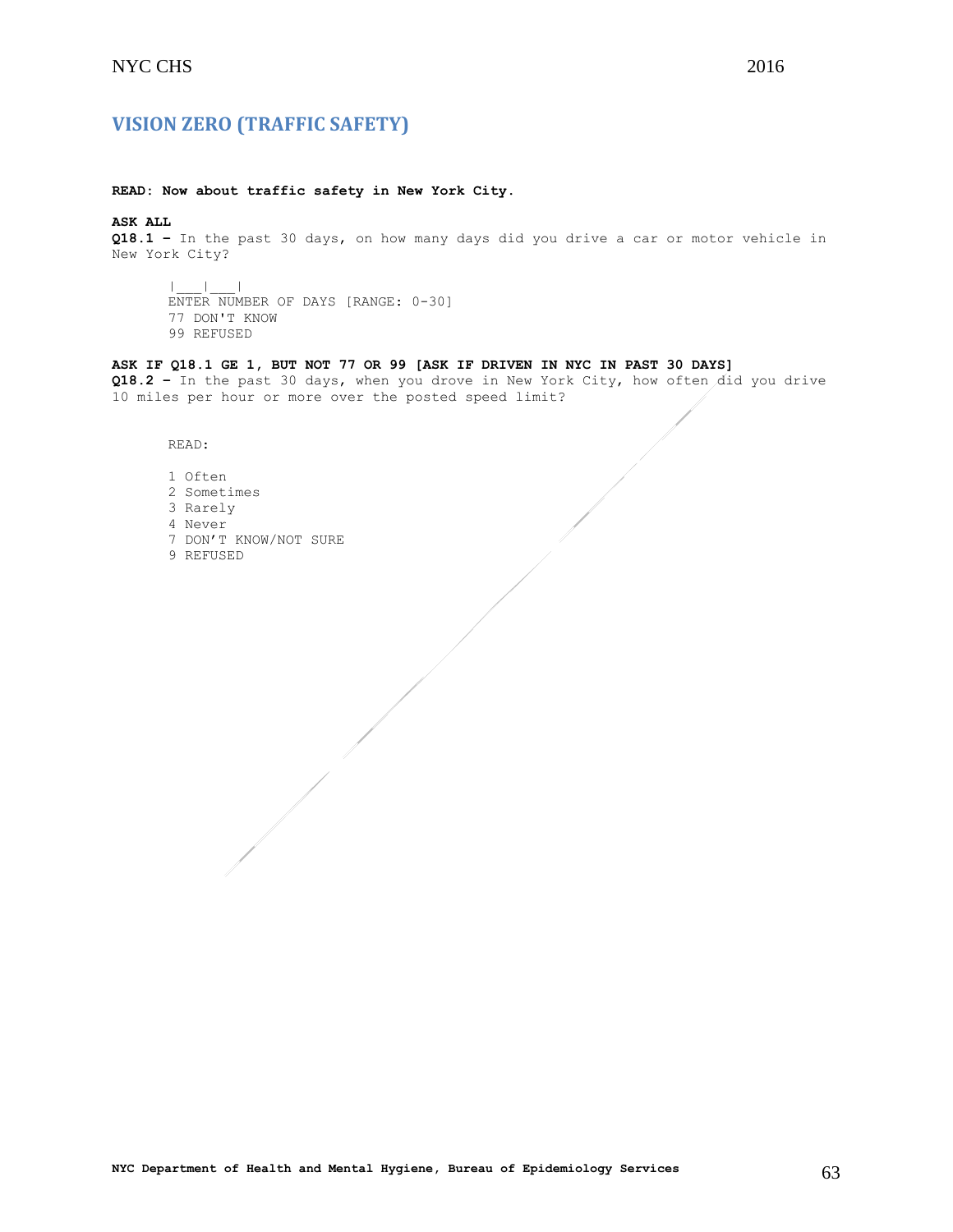## <span id="page-63-0"></span>**TELEPHONE MODULE**

LANDLINE TELEPHONE MODULE QUESTIONS (ASK IF LANDLINE VERSION OR PTYPE=2)

**READ: And now, because this is a telephone survey I need to ask you a few more questions about your telephone usage. These questions are only asked for statistical purposes.**

#### **ASK ALL**

**Q19.1 -** Do you have more than one telephone number in your household? Do NOT include cell phones or numbers that are only used by a computer or fax machine.

INTERVIEWER NOTE: Cordless telephones should be counted as landline telephones. Do not include business telephone numbers.

1 YES

 $2 N()$ 

- 7 DON'T KNOW/NOT SURE
- 9 REFUSED

#### **ASK ALL**

**Q19.2 - -** Do you have a cell phone for personal use? Please include cell phones if they are used for any personal use.

- 1 YES
- 2 NO
- 7 DON'T KNOW/NOT SURE
- 9 REFUSED
- 

### **ASK IF Q19.2=2 [ASK IF DOES NOT HAVE CELL PHONE]**

**Q19.3 -** Do you share a cell phone for personal use with other adults?

- 1 YES 2 NO 7 DON'T KNOW/NOT SURE
- 9 REFUSED

## **ASK IF Q19.2 OR Q19.3 = 1 [ASK IF HAVE CELL PHONE]**

**Q19.4 -** Of all of the phone calls that you receive, are…(Read List)

1 all or almost all calls received on cell phones, 2 some received on cell phones and some received on land lines, or 3 very few or none on cell phones. 7 DON'T KNOW/NOT SURE 9 REFUSED

END LANDLINE TELEPHONE MODULE QUESTIONS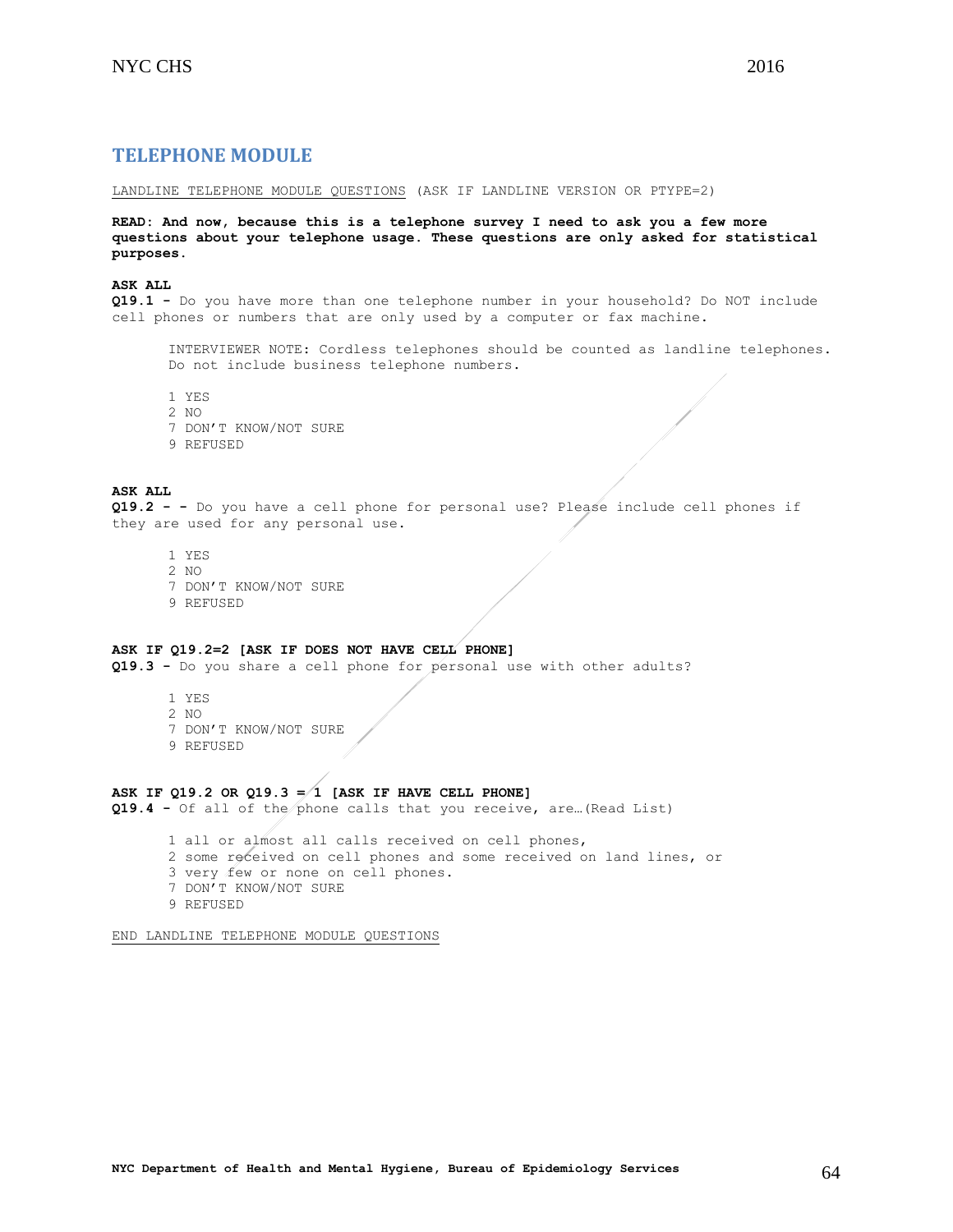CELL PHONE TELEPHONE MODULE QUESTIONS (ASK IF CELL VERSION, PTYPE=1 AND QLANDLINE=1)

**READ:** And now, because this is a cell phone survey I need to ask you about your cell phone usage for statistical purposes.

## **ASK IF QLANDLINE=1 [ASK IF HAVE A LANDLINE AND A CELL PHONE]**

**CQ19.1** Of all of the phone calls that you receive, are…(Read List)

1 all or almost all calls received on cell phones,

- 2 some received on cell phones and some received on land lines, or
- 3 very few or none on cell phones.
- 7 DON'T KNOW/NOT SURE
- 9 REFUSED

END CELL PHONE TELEPHONE MODULE QUESTIONS